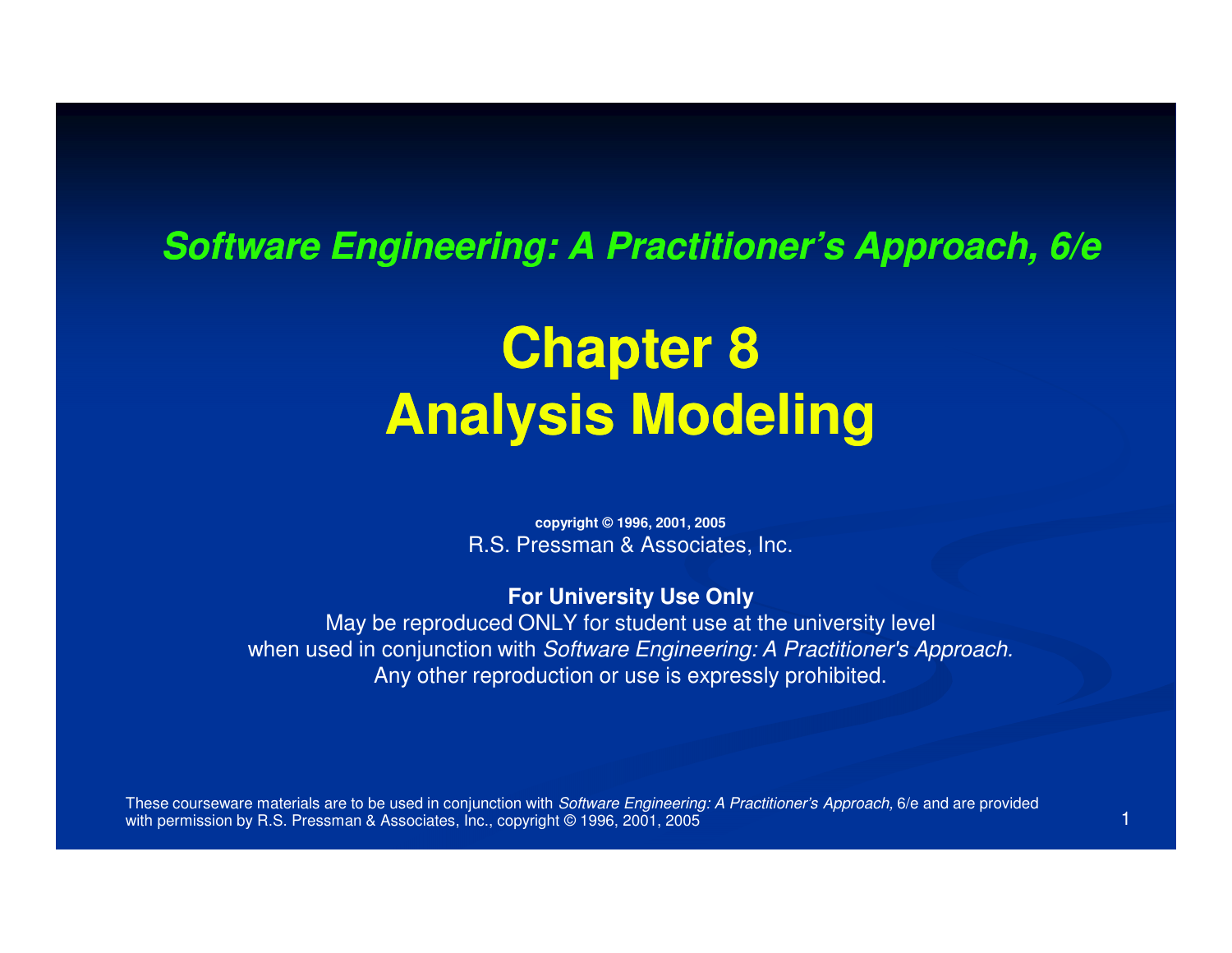## **Requirements Analysis**

#### $\blacksquare$ Requirements analysis

- $\blacksquare$  specifies software's operational characteristics
- **natable 3 indicates software's interface with other system elements**
- $\blacksquare$  establishes constraints that software must meet
- $\blacksquare$  Requirements analysis allows the software engineer (called an *analyst* or *modeler* in this role) to:
	- $\blacksquare$  elaborate on basic requirements established during earlier requirement engineering tasks
	- **Duild models that depict user scenarios, functional activities,** problem classes and their relationships, system and class behavior, and the flow of data as it is transformed.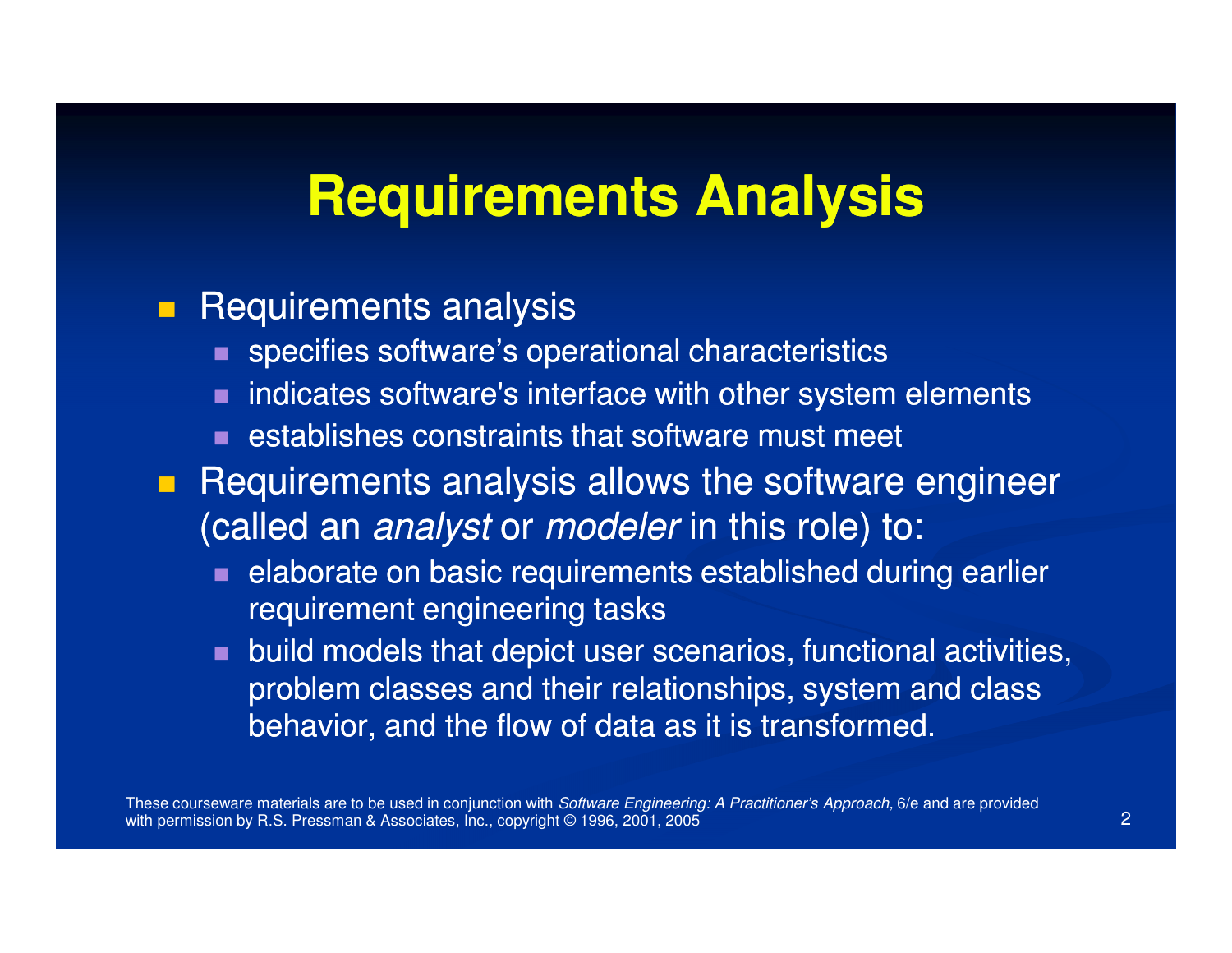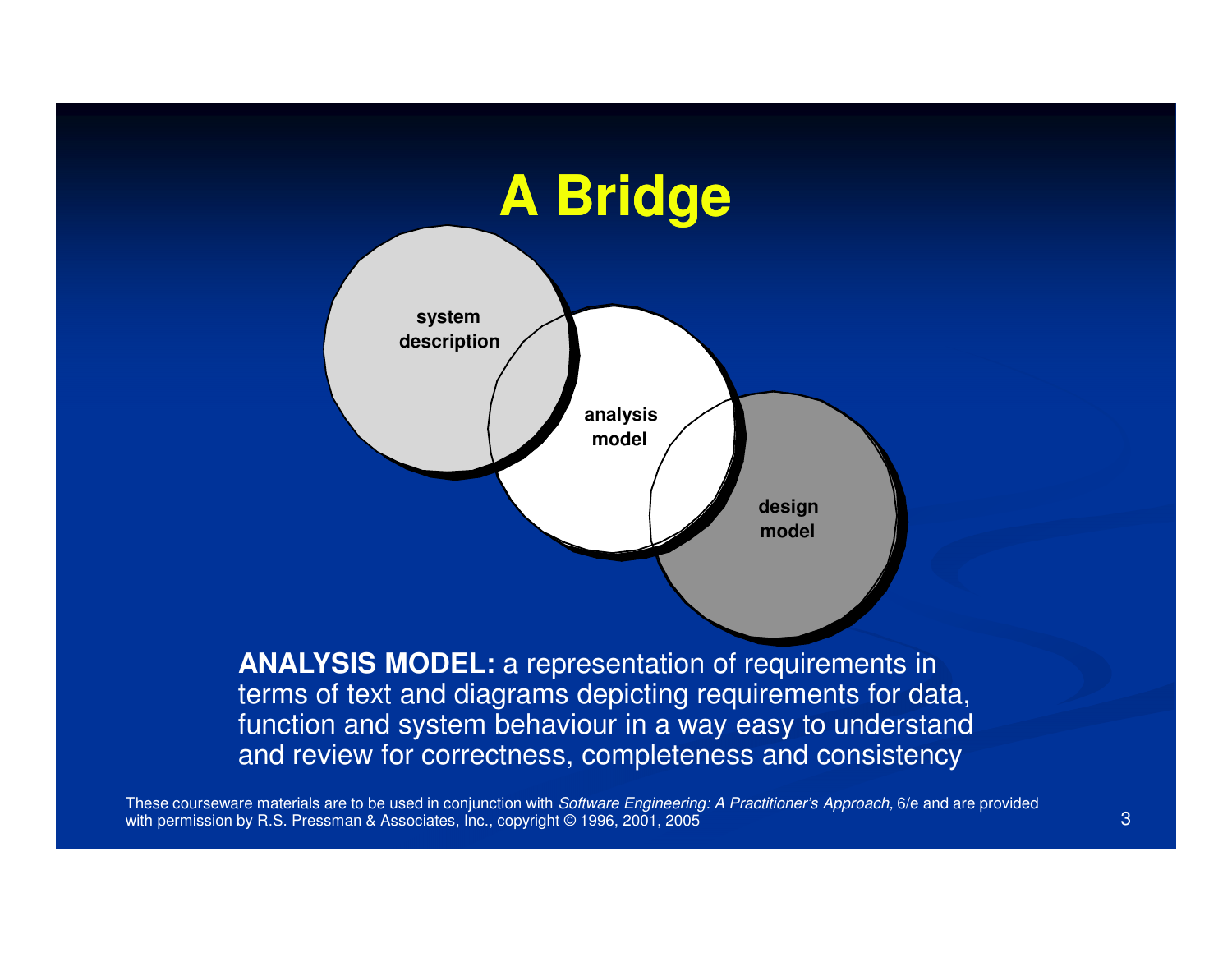# **Rules of Thumb**

- $\blacksquare$  The model should focus on requirements that are visible within the problem or business domain. The level of abstraction should be relatively high (focus on the "WHAT", not "HOW").
- m. Each element of the analysis model should add to an overall understanding of software requirements and provide insight into the information domain, function and behavior of the system.
- $\blacksquare$ Delay consideration of infrastructure and other non-functional models until design.
- $\blacksquare$ Minimize coupling throughout the system.
- $\blacksquare$  Be certain that the analysis model provides value to all stakeholders.
- $\blacksquare$ Keep the model as simple as it can be.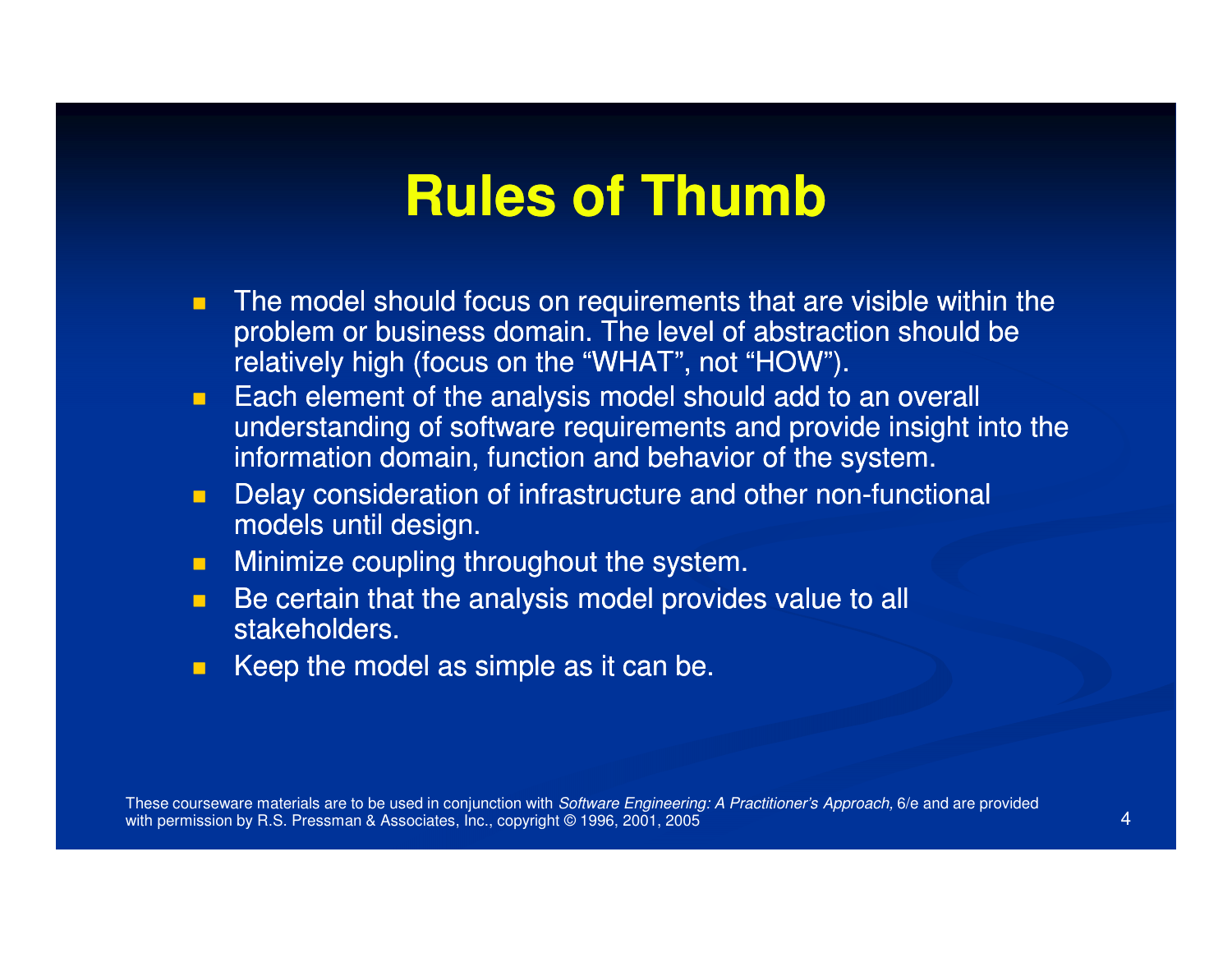### **Domain Analysis**

**Software domain analysis** is the identification, analysis, and specification of common requirements from a specific application domain, typically for reuse on multiple projects within that application domain . . .

[**Object-oriented domain analysis** is] the identification, analysis, and specification of common, reusable capabilities within a specific application domain, in terms of common objects, classes, subassemblies, and frameworks . . .

**Donald Firesmith**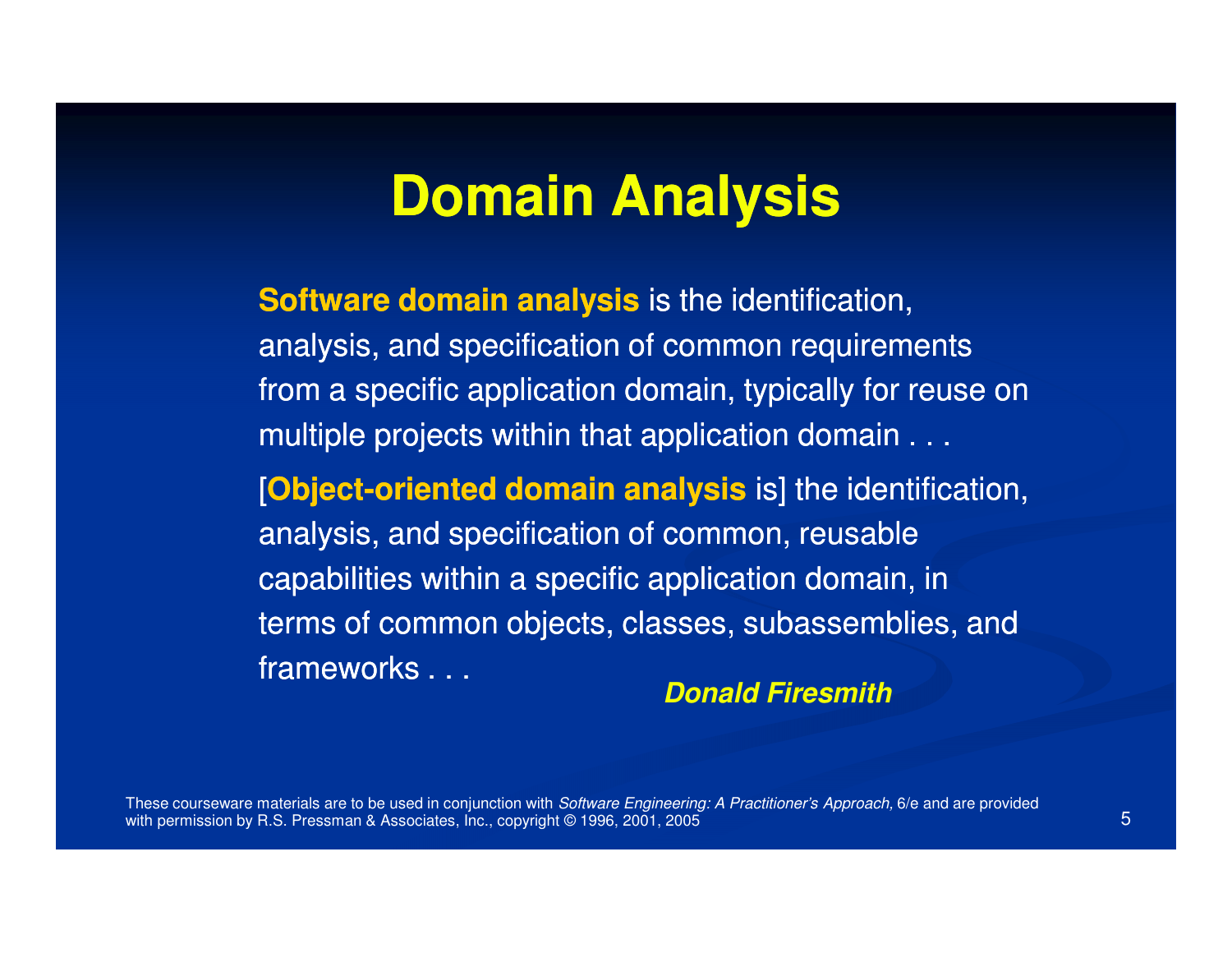### **Domain Analysis**

**Define the domain to be investigated.** 

 $\blacksquare$  Collect a representative sample of applications in the domain.

 $\blacksquare$ Analyze each application in the sample.

 $\blacksquare$ Develop an analysis model for the objects.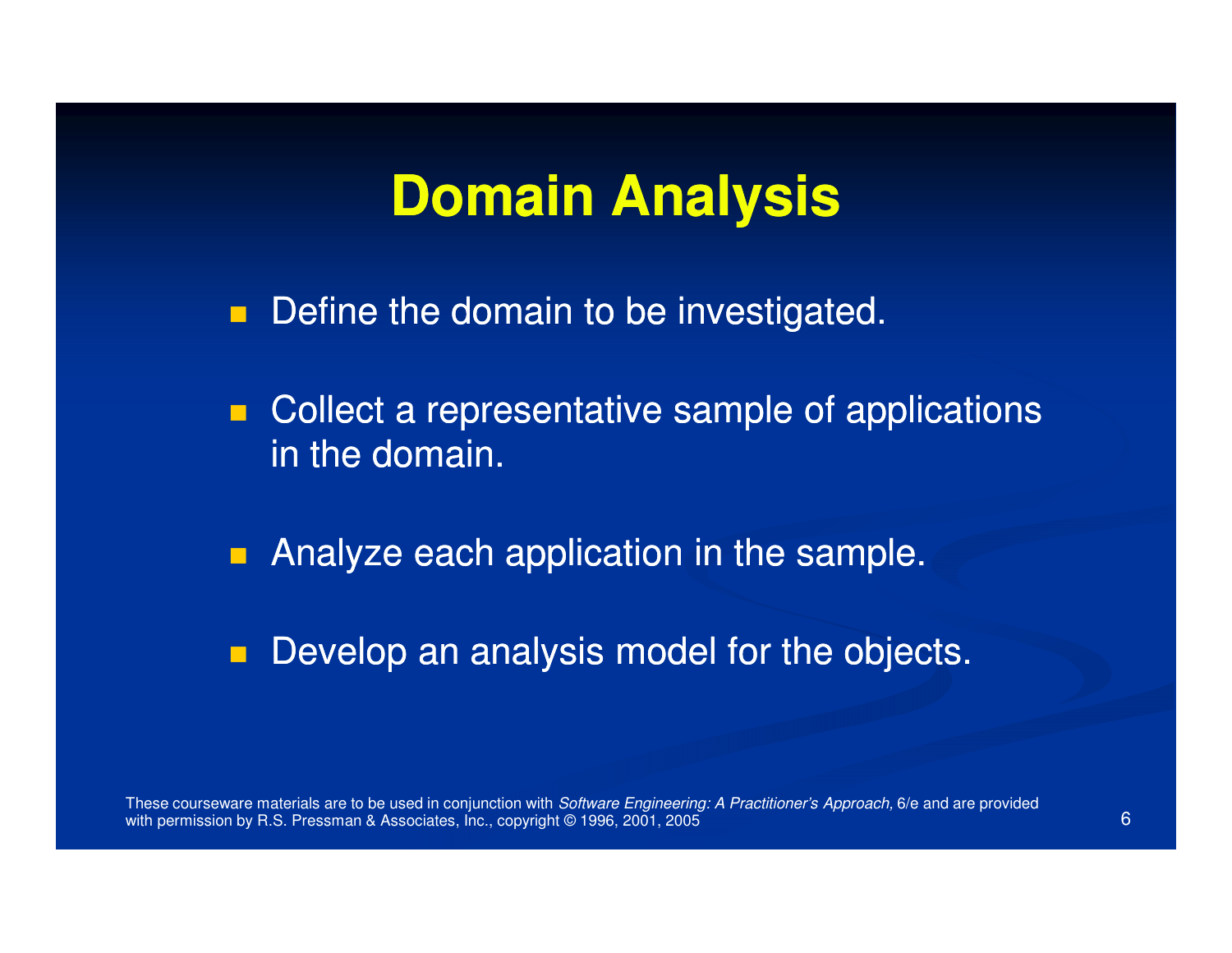## **Analysis Modeling Approaches**

- $\blacksquare$ **STRUCTURED ANALYSIS** considers data and processes transforming the data as separate entities. Data objects are modeled defining their attributes and relationships. Processes depict transformation of data objects as they flow through the system.
- $\blacksquare$ **DBJECT-ORIENTED ANALYSIS** focuses on the definition of classes and the way they collaborate with one another to satisfy customer requirements. (UML and Unified Process are predominantly object-oriented)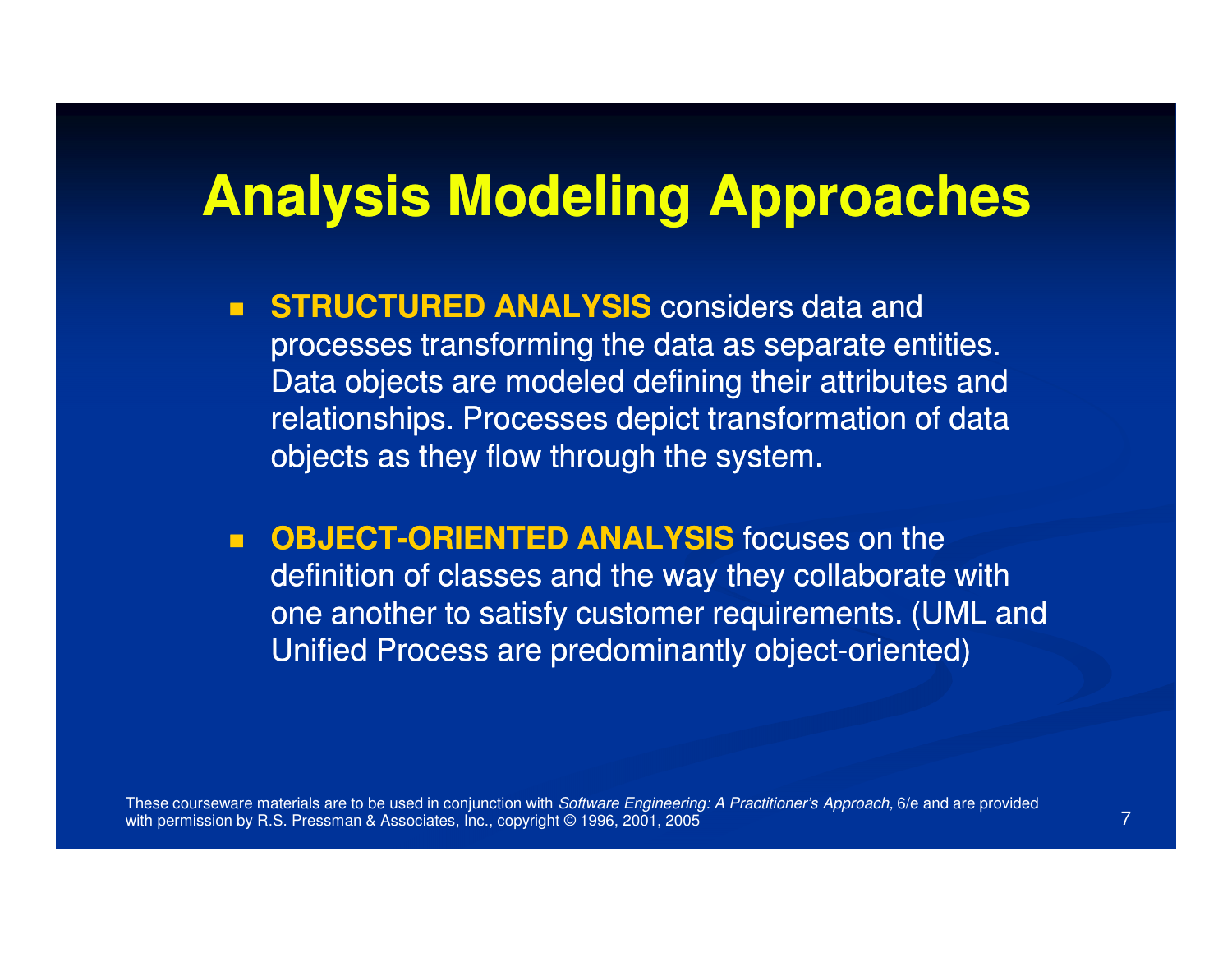# **Data Modeling**

 $\blacksquare$  Examines data objects independently of processing

**C** Focuses attention on the data domain

**Creates a model at the customer's level of** abstraction

#### Ξ Indicates how data objects relate to one another

These courseware materials are to be used in conjunction with *Software Engineering: A Practitioner's Approach,* 6/e and are provided with permission by R.S. Pressman & Associates, Inc., copyright © 1996, 2001, 20055 and 2014 and 2014 and 2014 and 2014 and 2014 and 2014 and 2014 and 2014 and 2014 and 2014 and 2014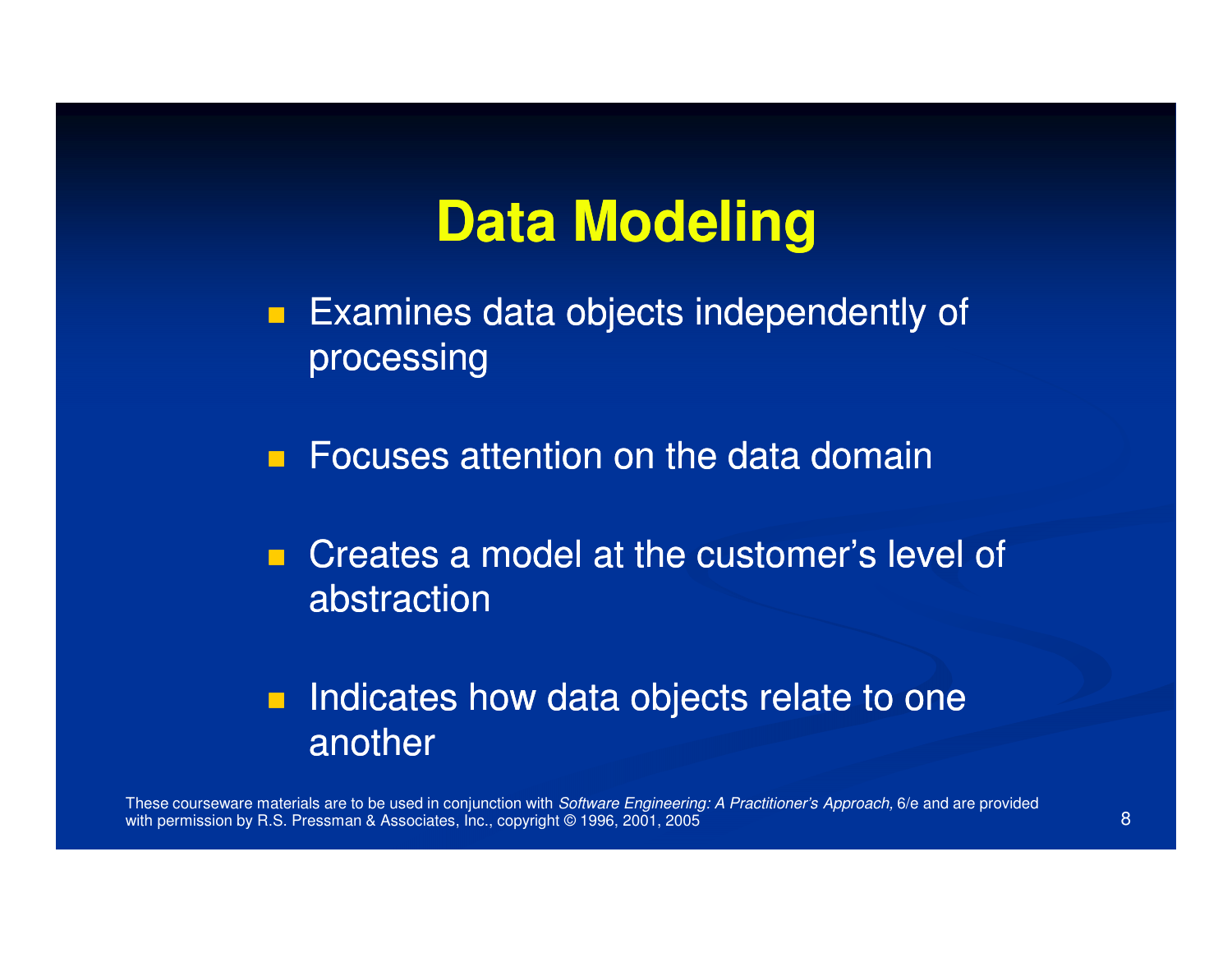#### **What is a Data Object?**

**Object**—something that is described by a set<br>of attributes (data items) and that will be<br>manipulated within the software (system)

 $\blacksquare$  each instance of an object (e.g., a book) can be identified uniquely (e.g.,  $ISBN #)$ 

each plays a necessary role in the systemi.e., the system could not function without<br>access to instances of the object

 $\blacksquare$  each is described by attributes that are themselves data items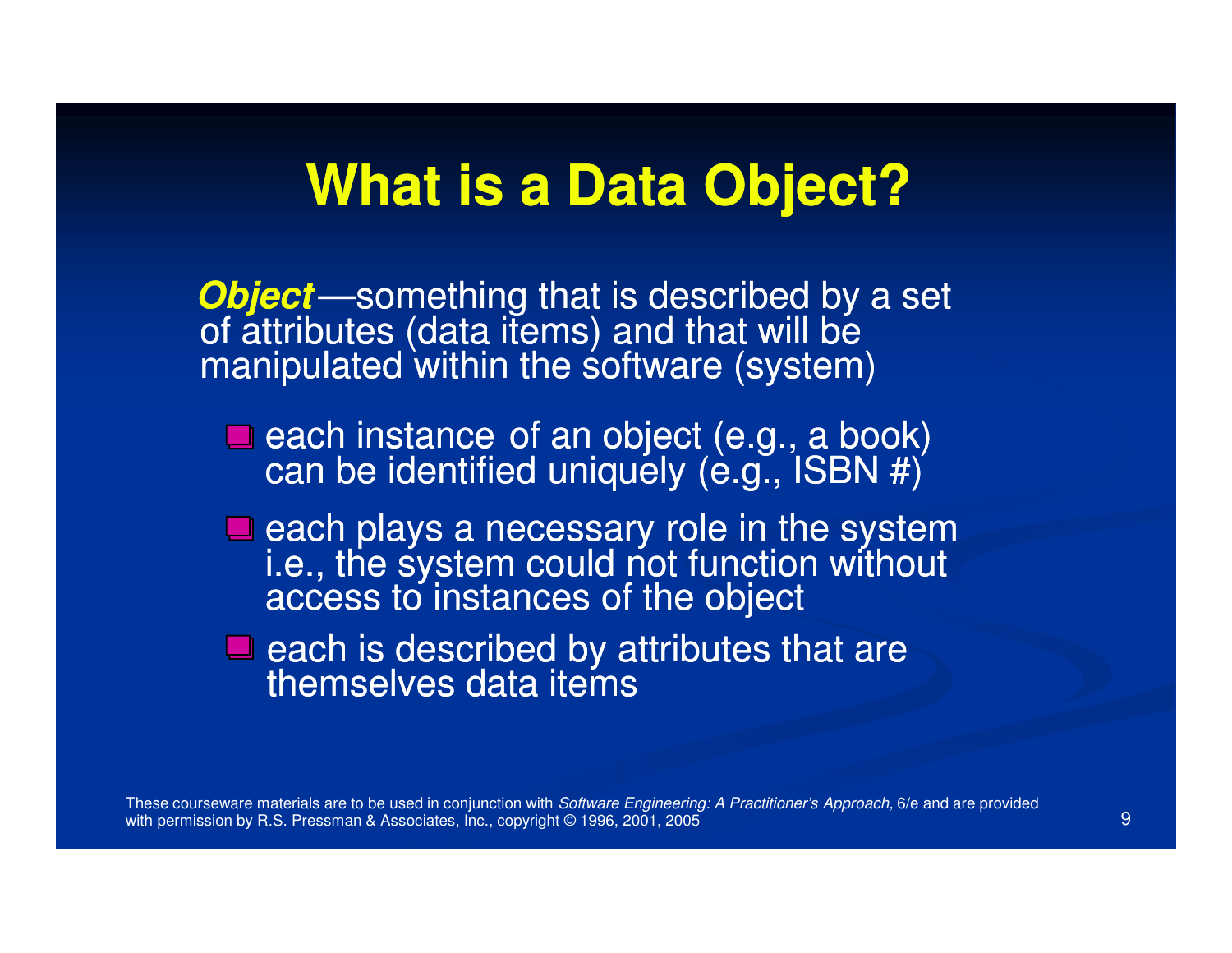# **Typical Objects**

*external entities* (printer, user, sensor) *things* (e.g, reports, displays, signals) *occurrences or events* (e.g., interrupt, alarm) *roles* (e.g., manager, engineer, salesperson) *organizational units* (e.g., division, team) places (e.g., manufacturing floor) *structures* (e.g., employee record)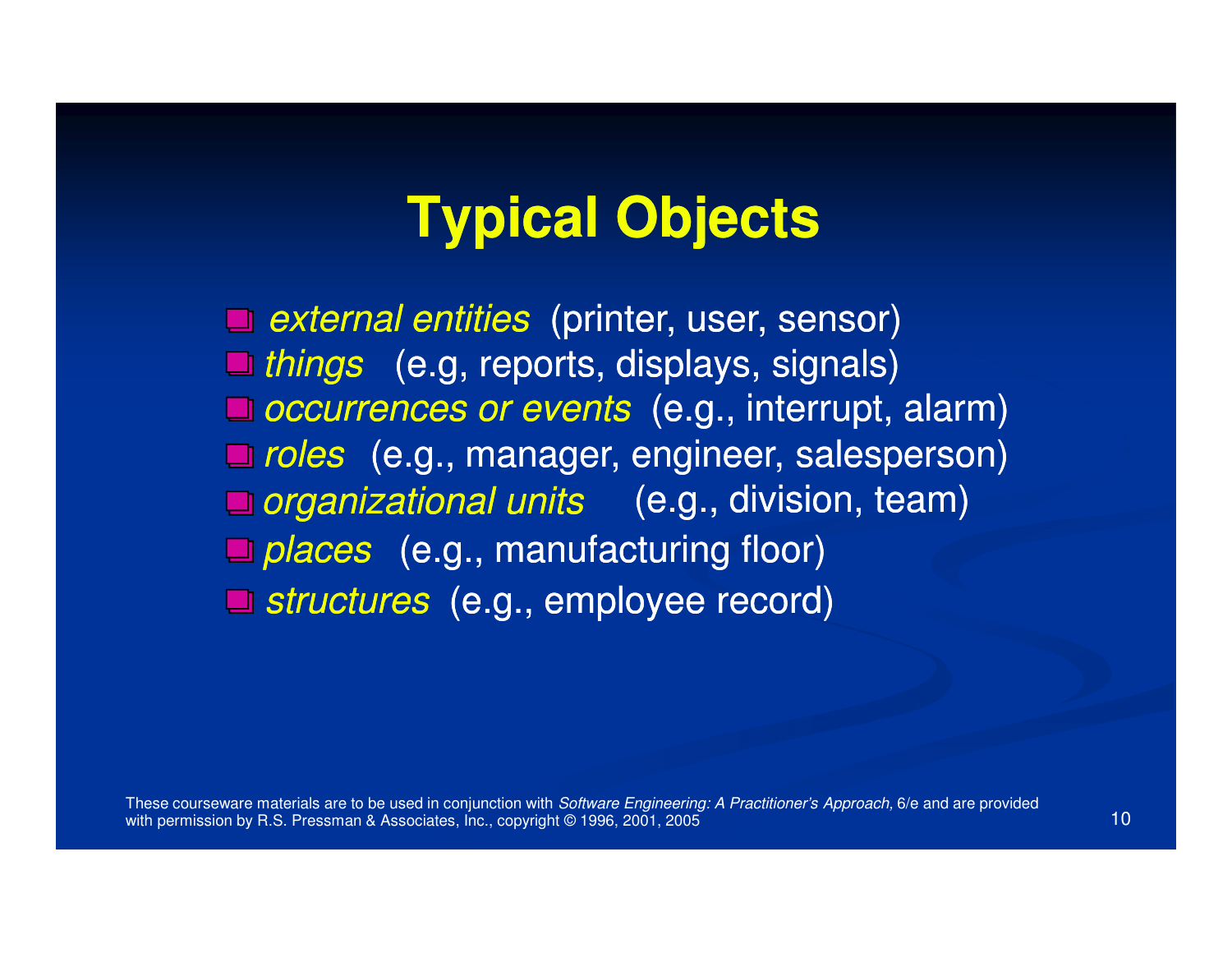# **Data Objects and Attributes**

A data object contains a set of attributes that act as an aspect, quality, characteristic, or descriptor of the object

**object: automobile**

**attributes:make model body type priceoptions code**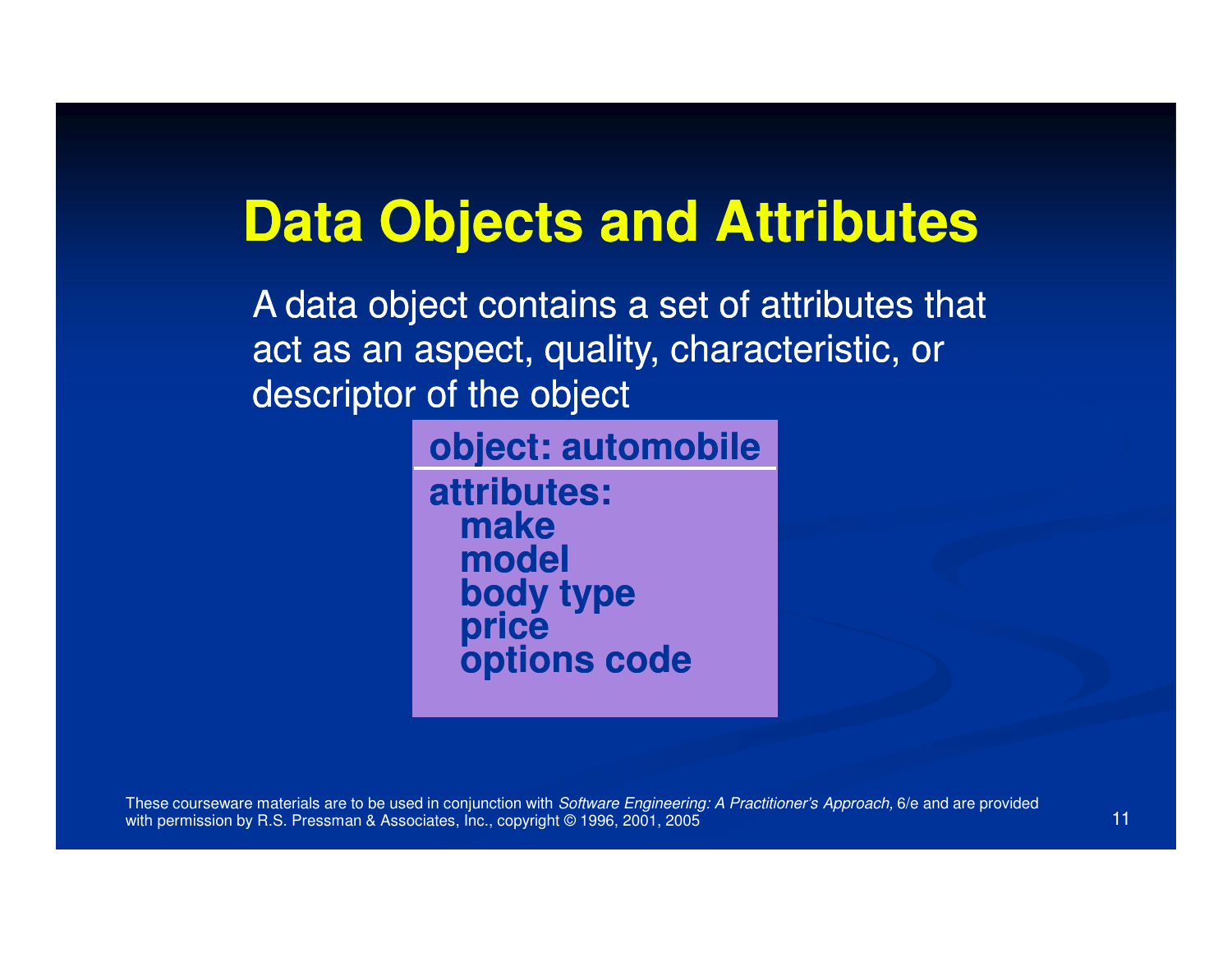## **What is a Relationship?**

relationship —indicates "connectedness"; a "fact" that must be "remembered" by the system and cannot or is not computed or derived mechanically

**E** several instances of a relationship can exist objects can be related in many different ways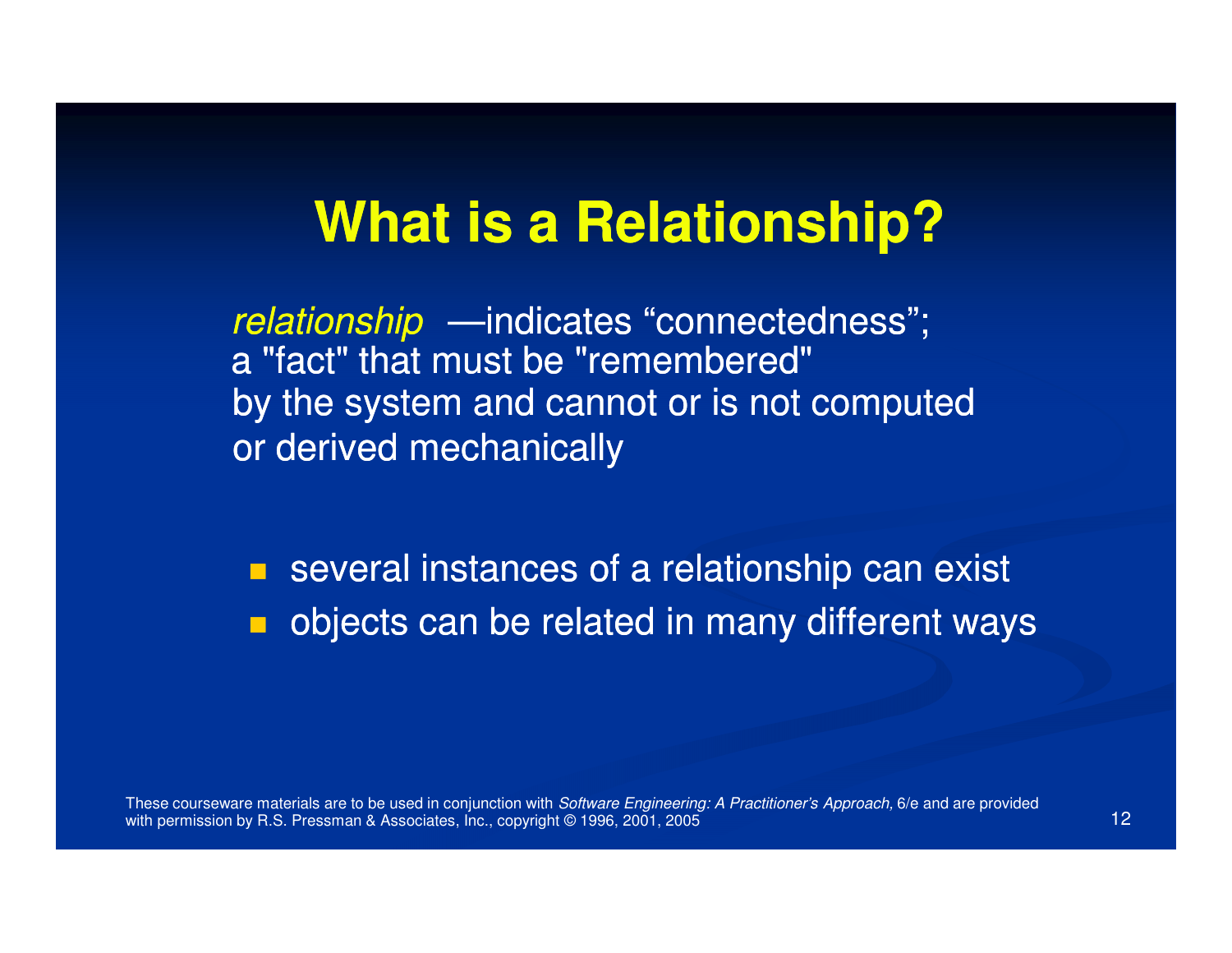# **E-R Diagrams <sup>R</sup>**

#### **One common form:**

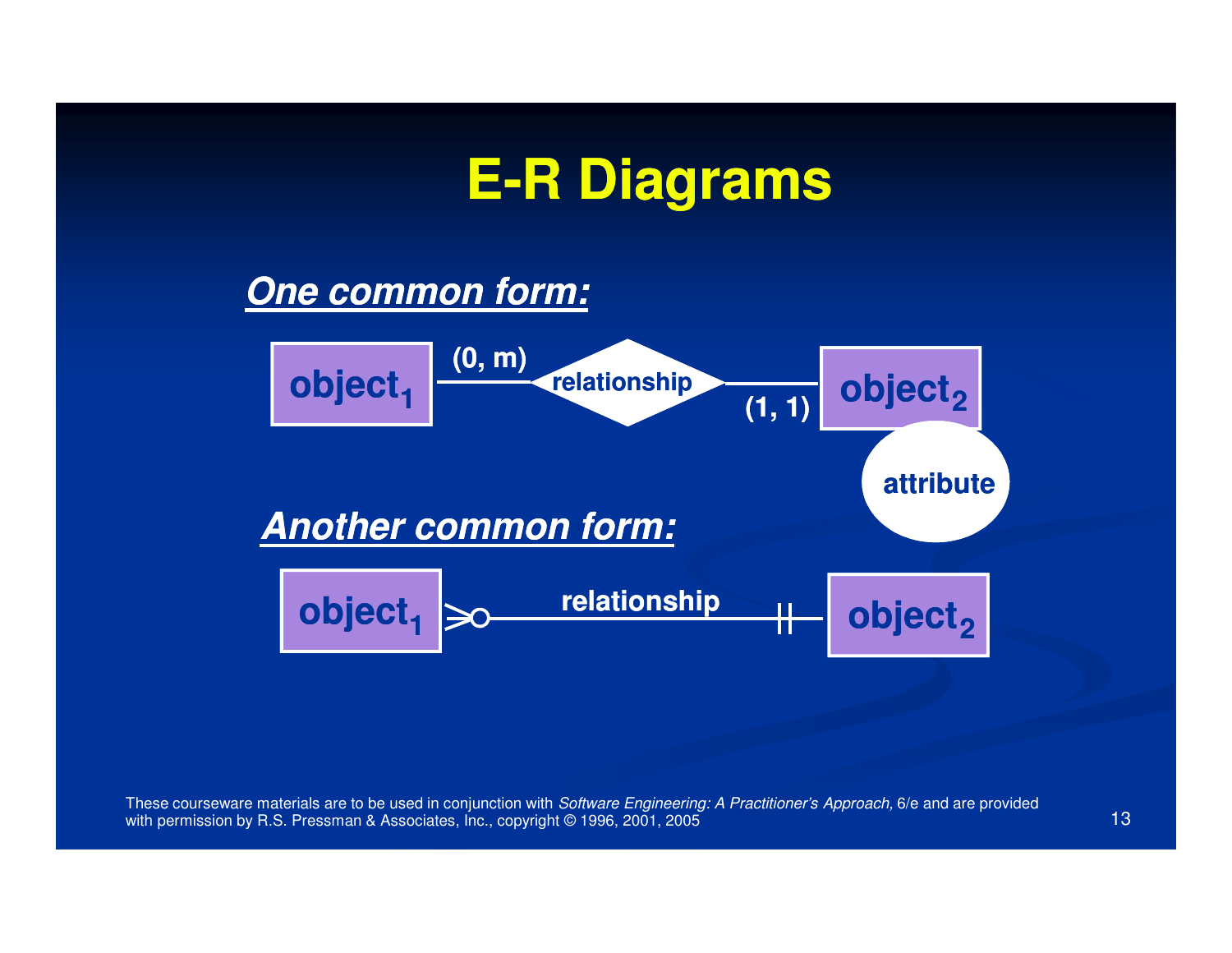# **Building an ERD**

- **Level 1—model all data objects (entities) and their**  $\frac{m}{n}$ "connections" to one another
- Level 2—model all entities and relationships
- **Level 3—model all entities, relationships, and the** attributes that provide further depth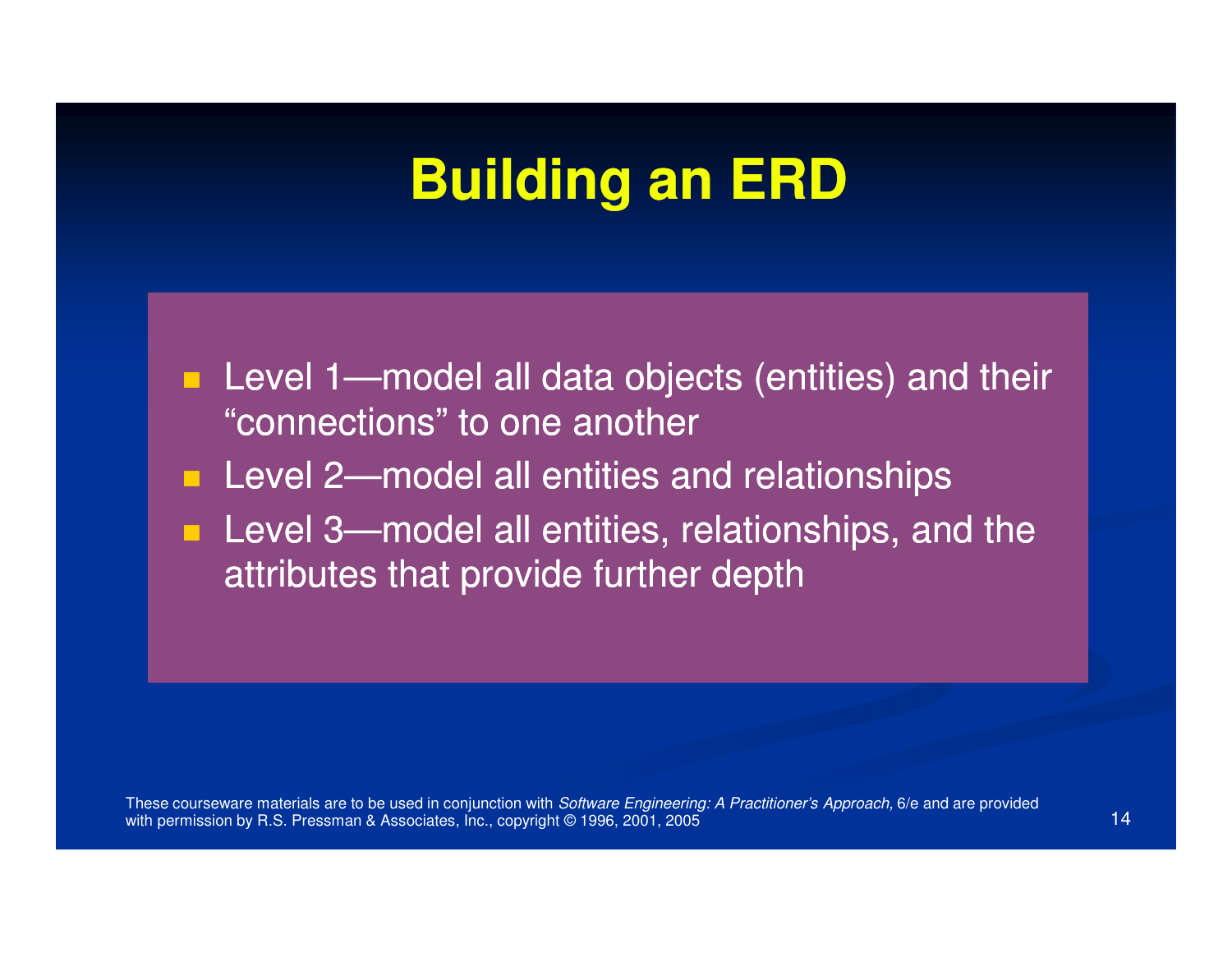#### **The ERD: An Example**

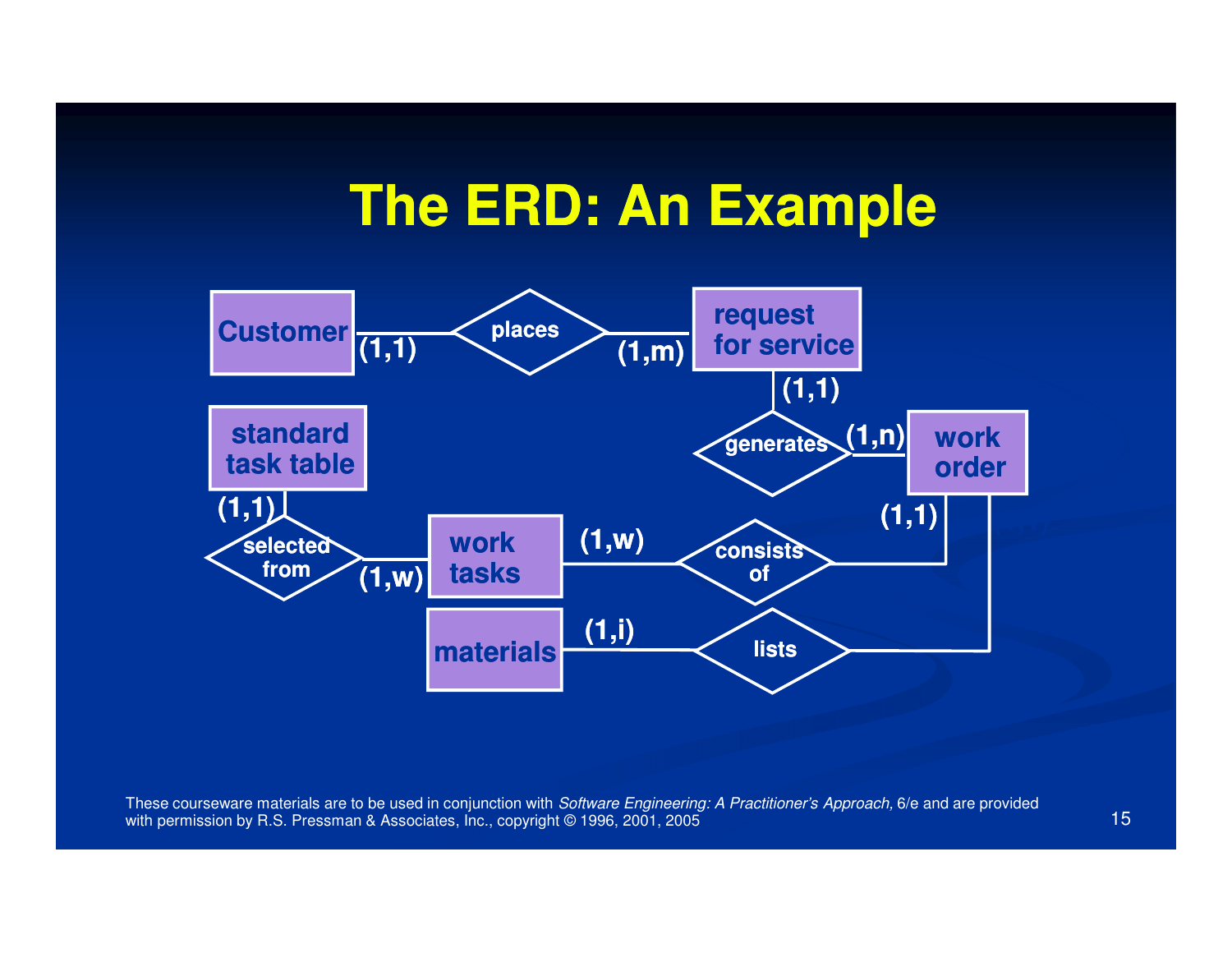# **Object-Oriented Concepts Oriented**

■ Must be understood to apply class based elements of the analysis model

■ Key concepts:

- Classes and objects
- Attributes and operations
- $\blacksquare$  Encapsulation and instantiation
- **E** Inheritance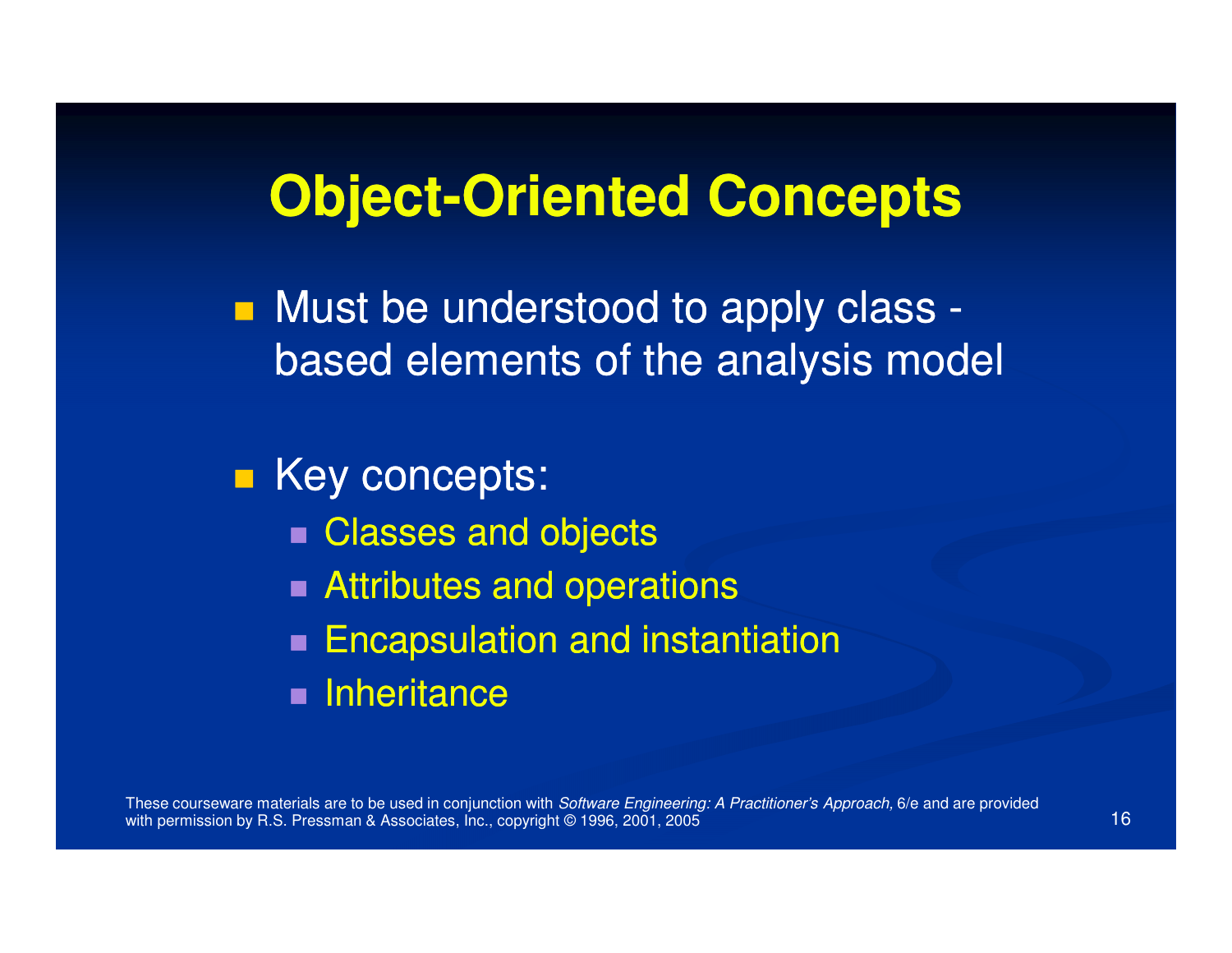

- •object-oriented thinking begins with the definition of a class, often defined as:
	- $-$  template
	- $\hspace{0.1cm}$  generalized description
	- "blueprint" ... describing a collection of similar items
- $\mathbf{C}$  a metaclass (also called a superclass) establishes a hierarchy of classes
- $\cdot$  once a class of items is defined, a  $\bullet$  specific instance of the class can be **identified**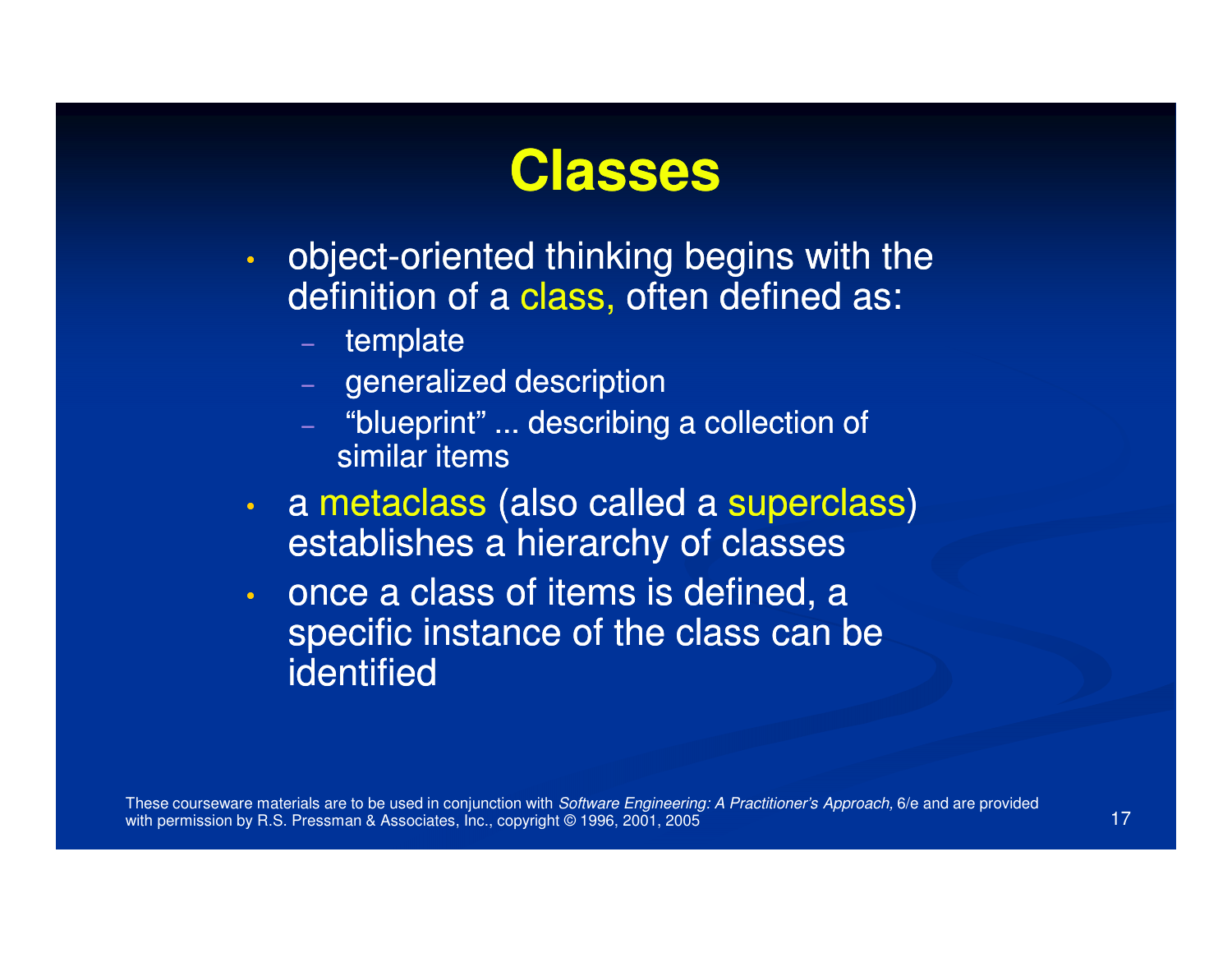# **Building a Class**

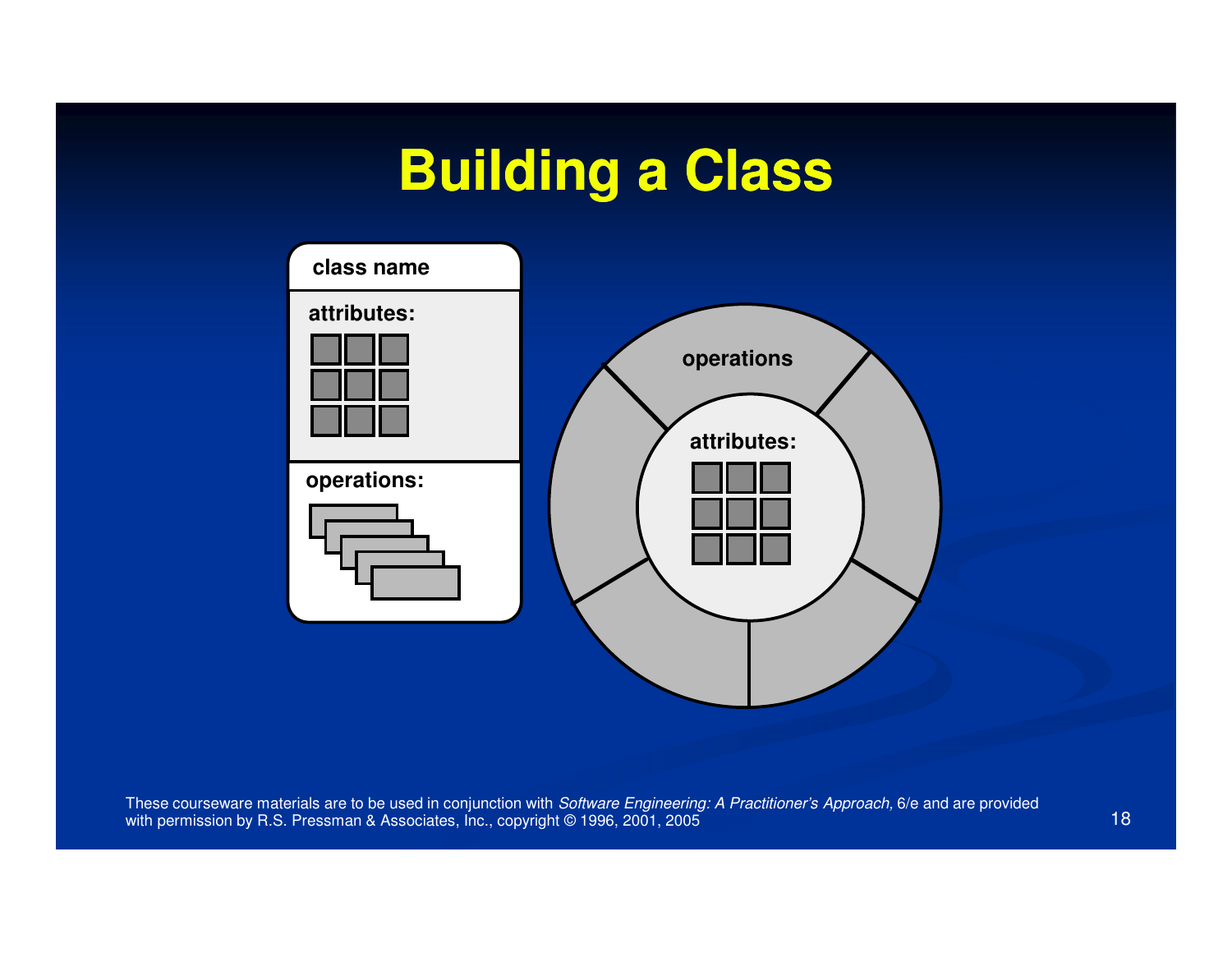# **What is a Class?**

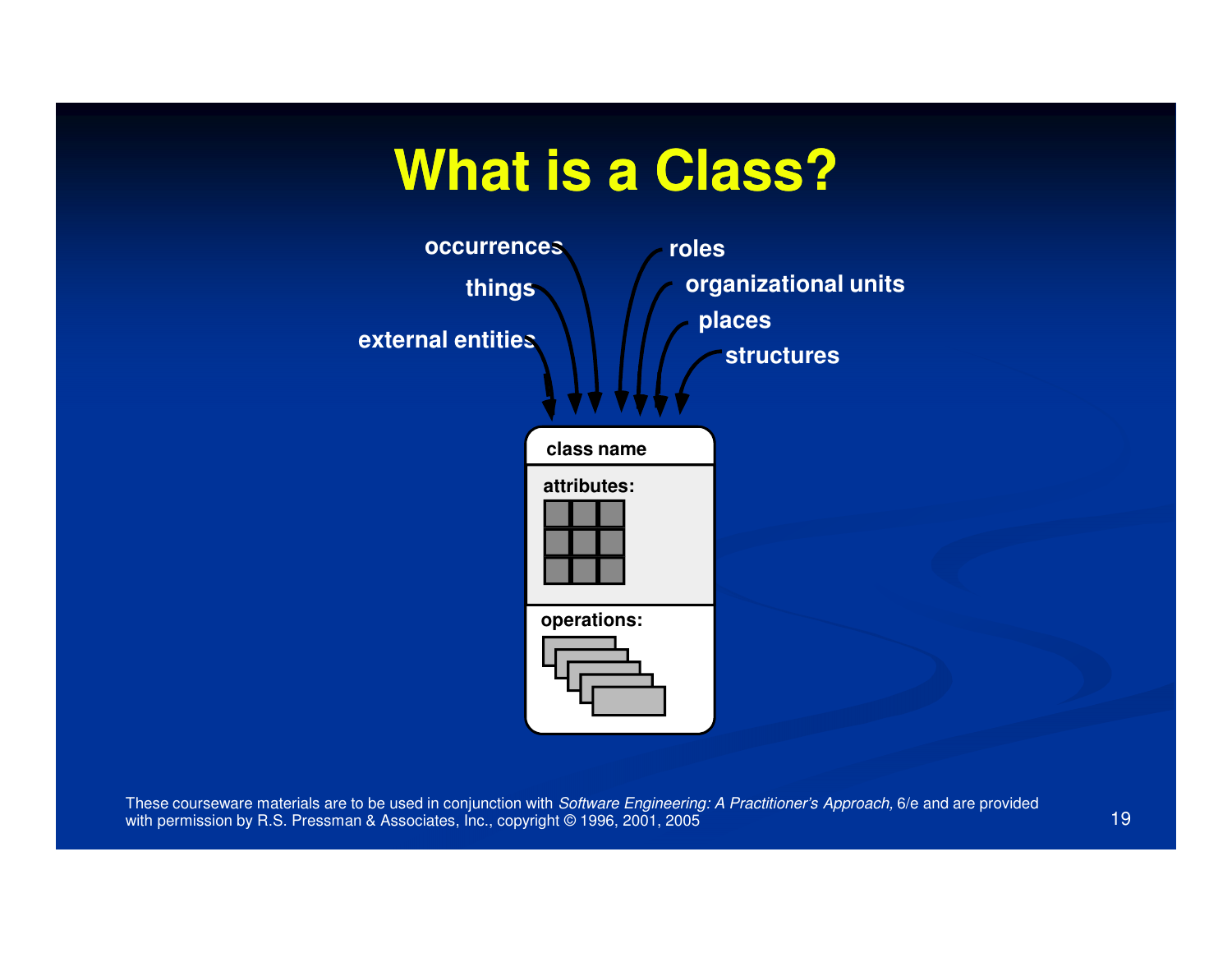### **Encapsulation/Hiding**

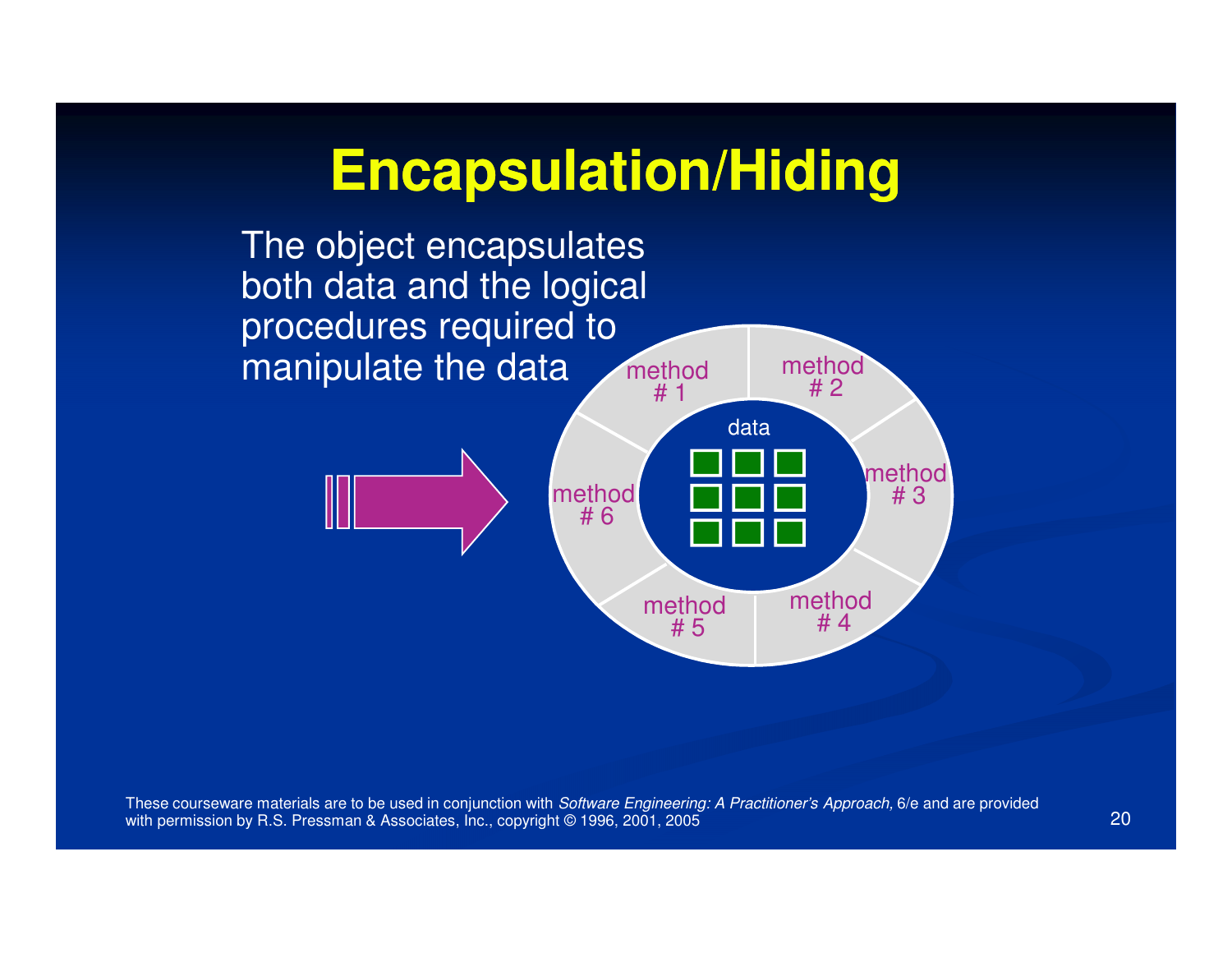# **Class Hierarchy**

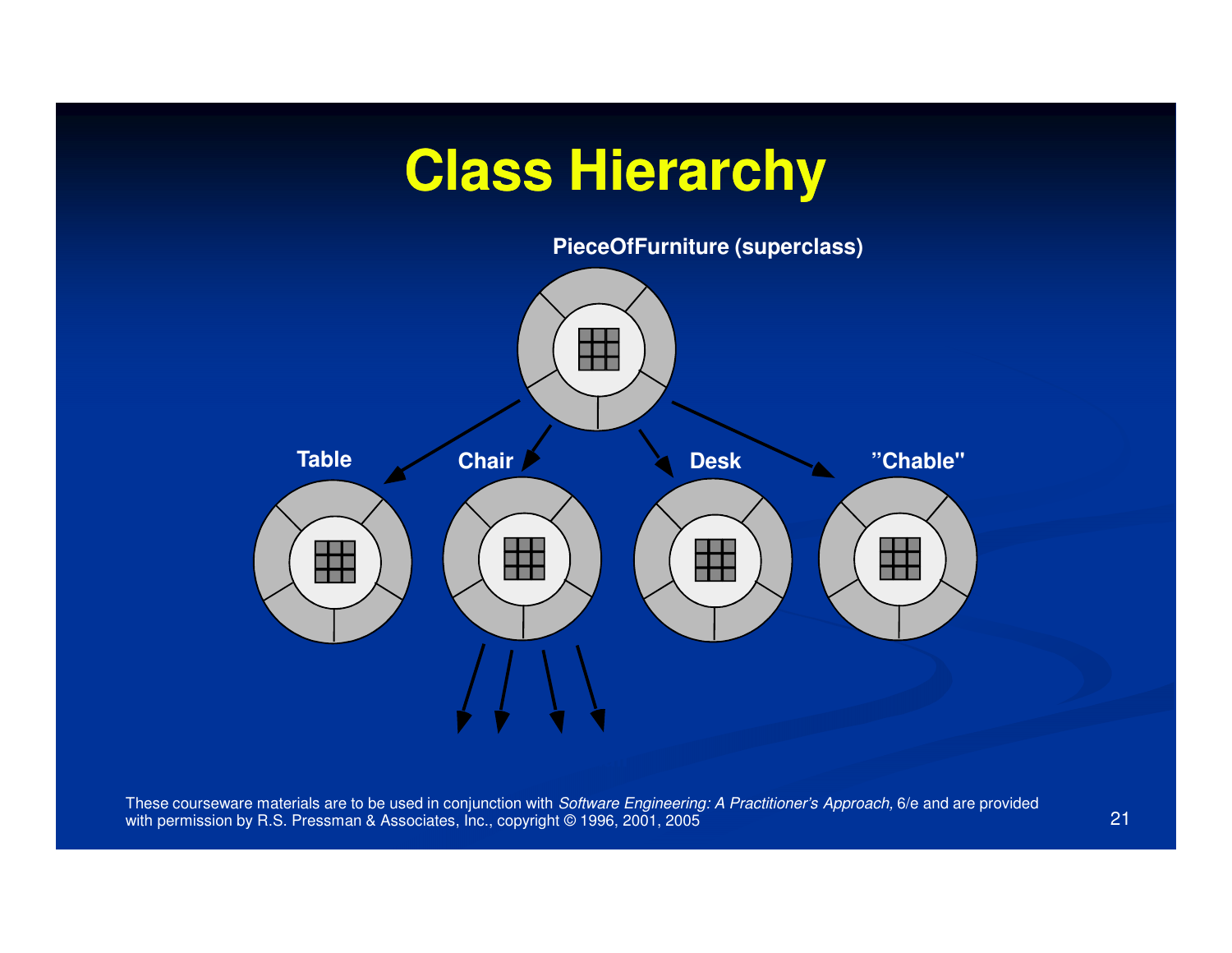# **Methods(a.k.a. Operations, Services)**

An executable procedure that is encapsulated in a class and is designed to operate on one or more data attributes that are defined as part of the class.

A method is invoked via message passing.

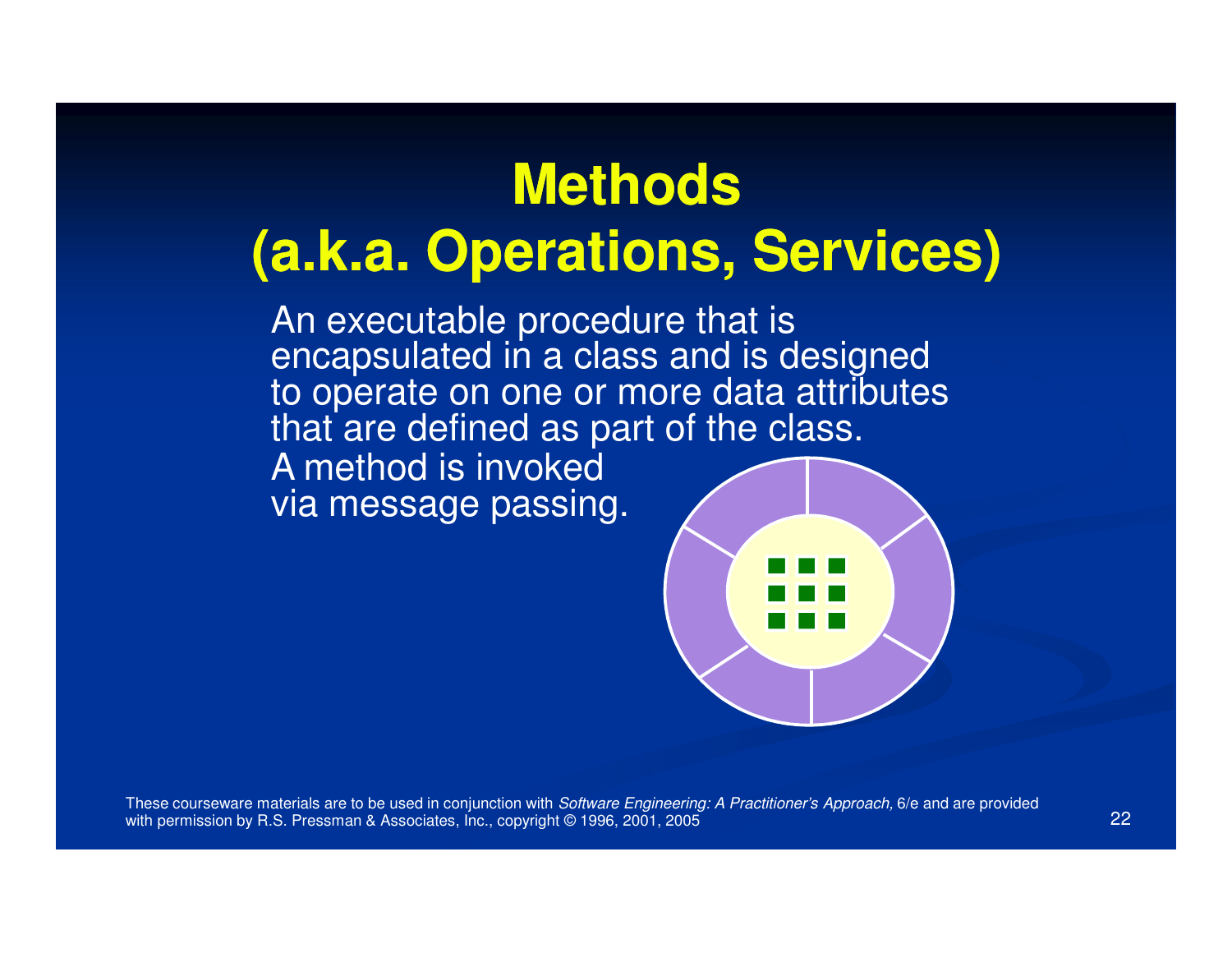# **Scenario-Based Modeling**

"[Use-cases] are simply an aid to defining what exists outside the system (actors) and what should be performed by the system (use-cases)." <mark>I</mark>var Jacobson

- (1) What should we write about?
- (2) How much should we write about it?
- (3) How detailed should we make our description?
- (4) How should we organize the description?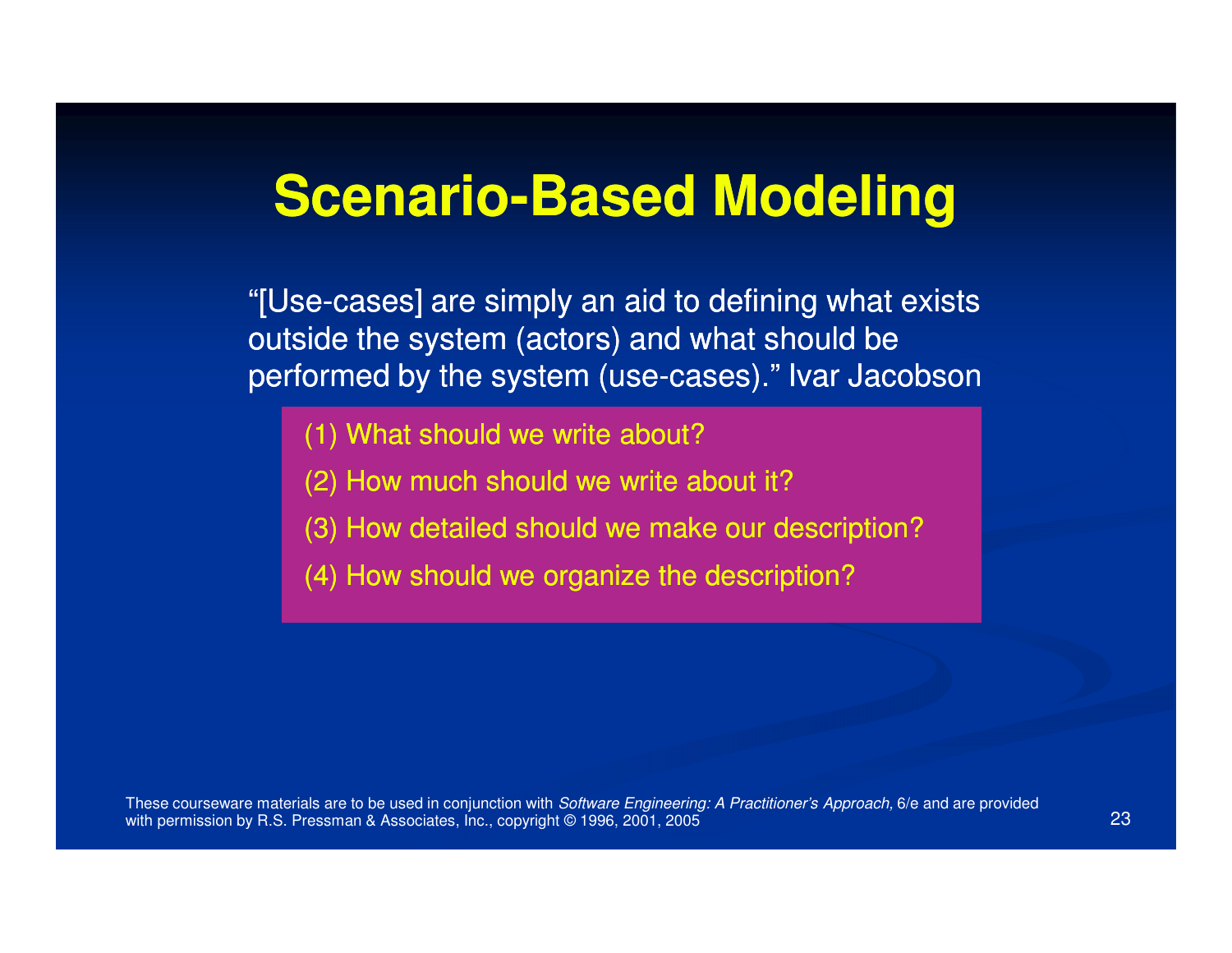

 $\Box$  a scenario that describes a "thread of usage" for a system

 $\blacksquare$  actors represent roles people or devices play as the system functions

 $\blacksquare$ users can play a number of different roles in a given scenario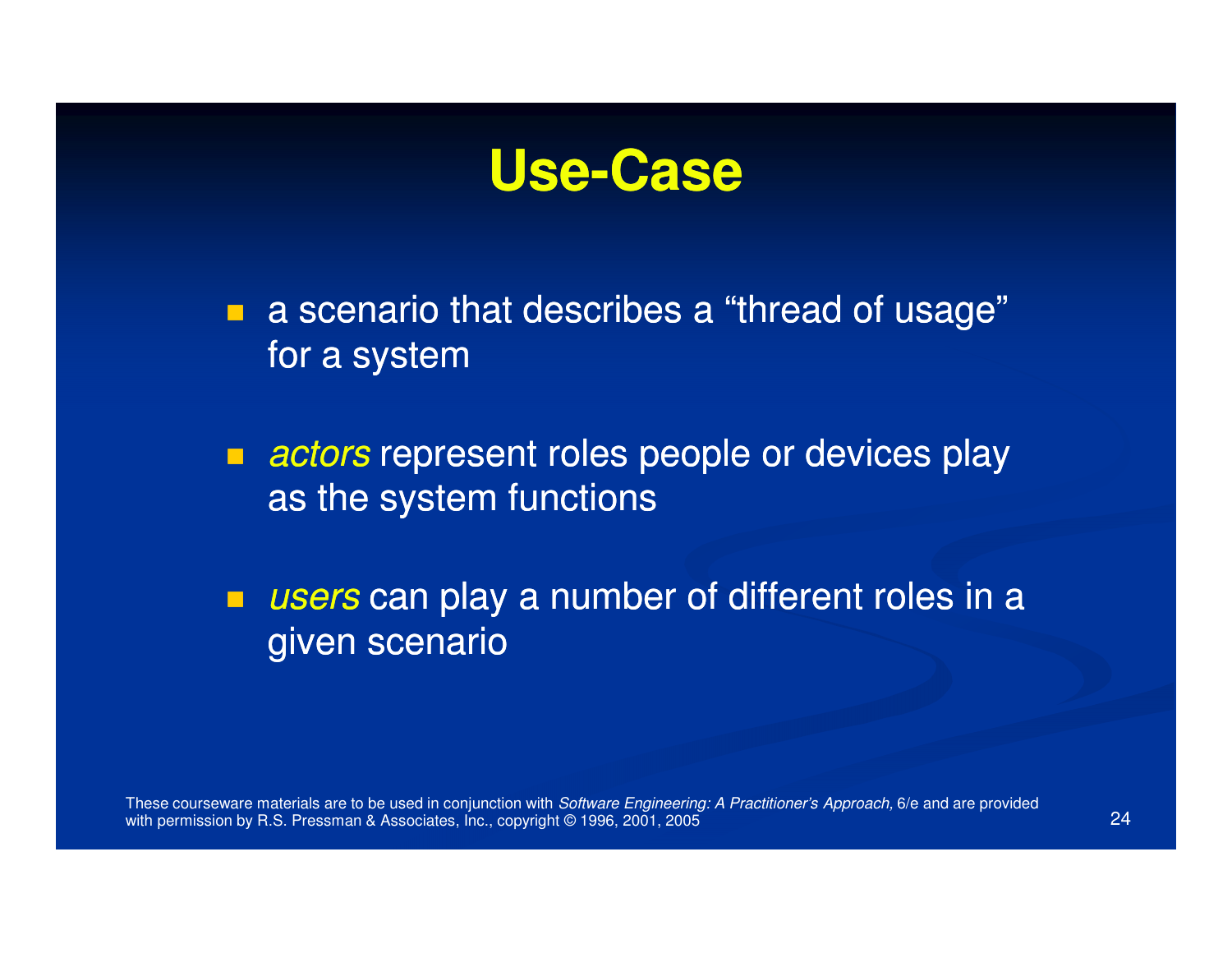# **Developing a Use Use-Case**

- $\blacksquare$  What are the main tasks or functions that are performed by the actor?
- $\blacksquare$  What system information will the the actor acquire, produce or change?
- $\blacksquare$  Will the actor have to inform the system about changes in the external environment?
- $\blacksquare$ What information does the actor desire from the system?
- $\blacksquare$  Does the actor wish to be informed about unexpectedchanges?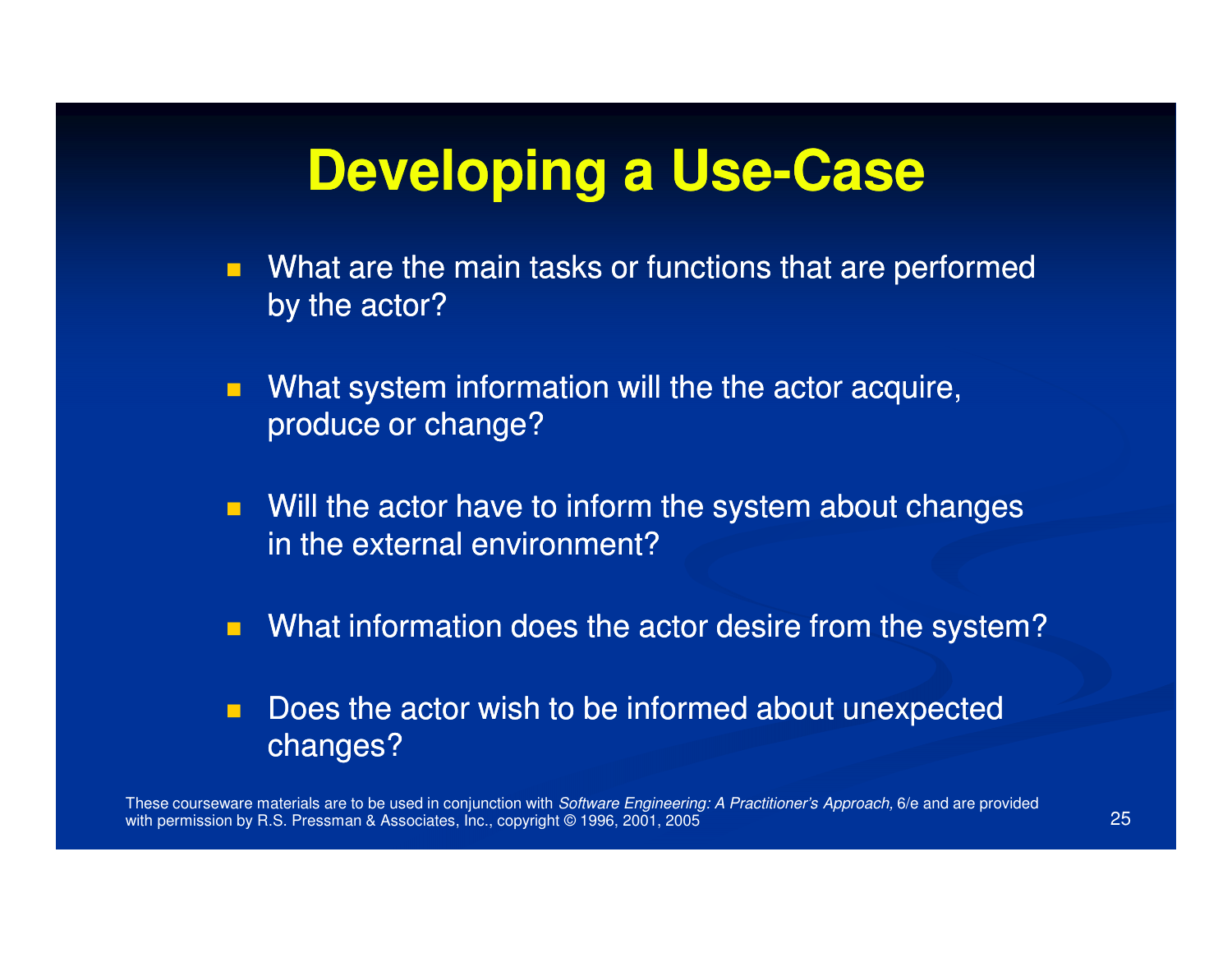# **Use-Case Diagram Case**

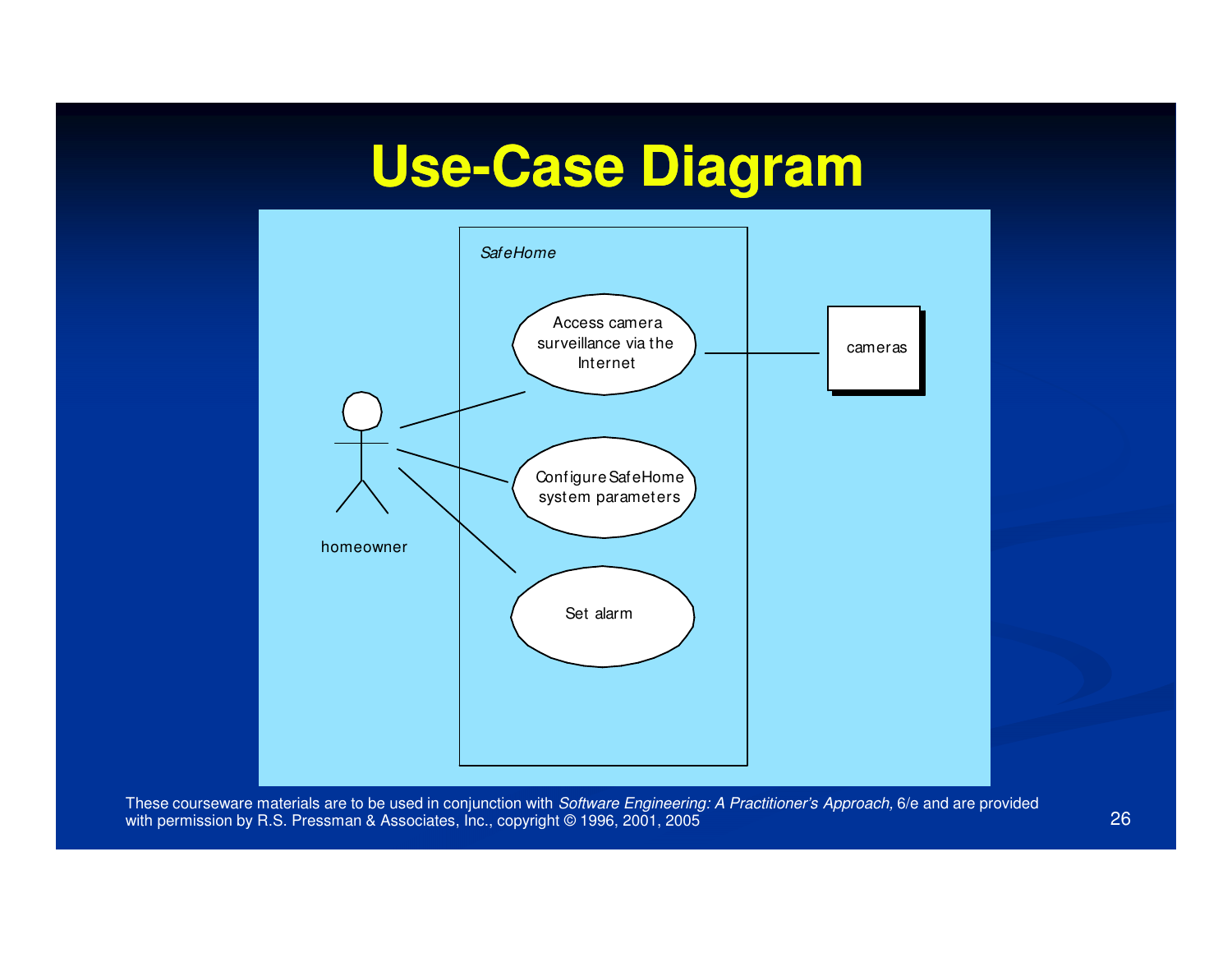# **Activity Diagram**

Supplements the us<mark>e-case</mark> by providing a diagrammatic representation of procedural flow

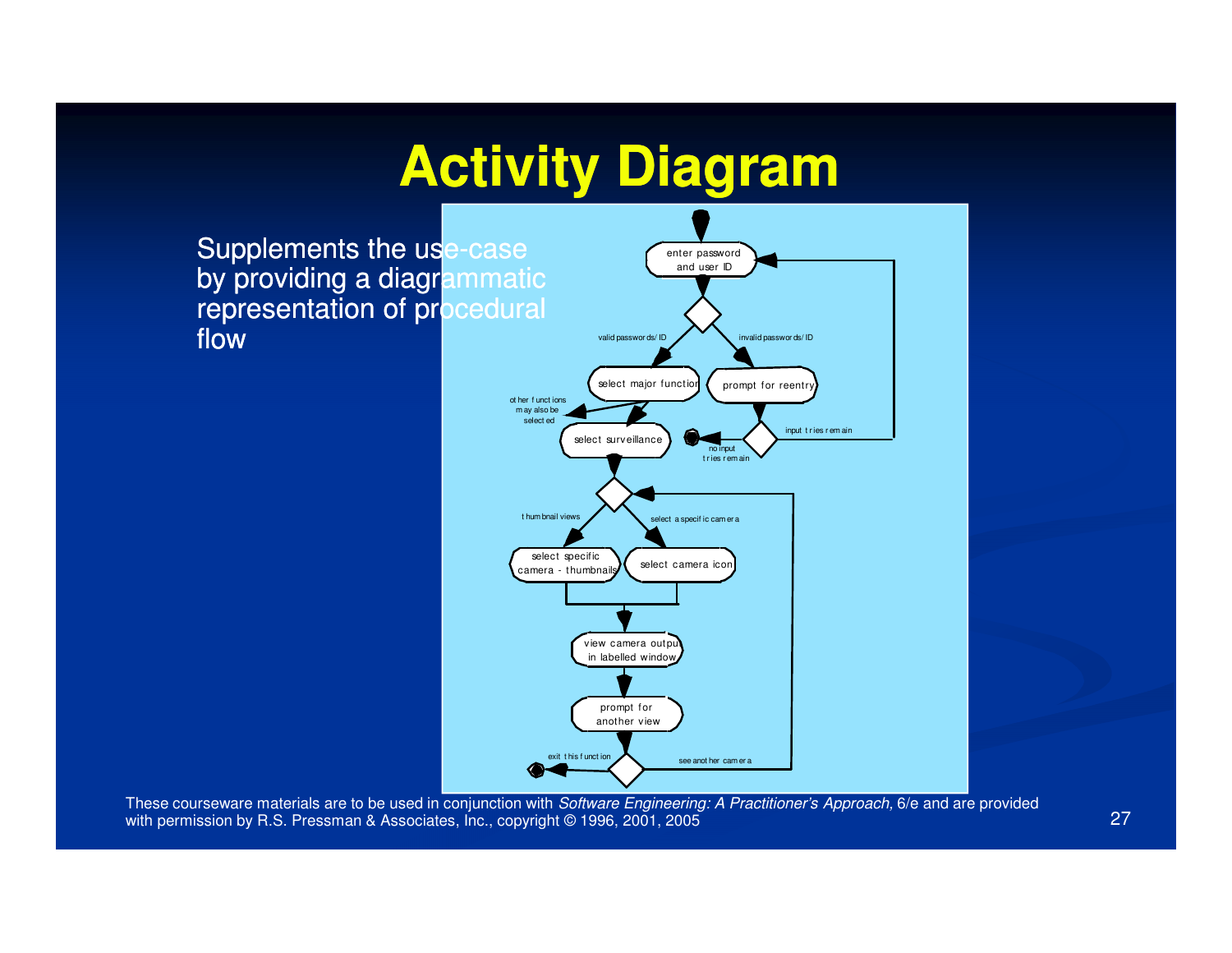# **Swimlane Diagrams**

Allow the modeler to represent the flow of activities described by the use-case and at the same time indicate which actor (if there are multiple actors involved in a specific use-case) or analysis class has responsibility for the action described by an activity rectangle



ach, 6/e and are provided

These courseware materials are to be with permission by R.S. Pressman & Associated, Inc.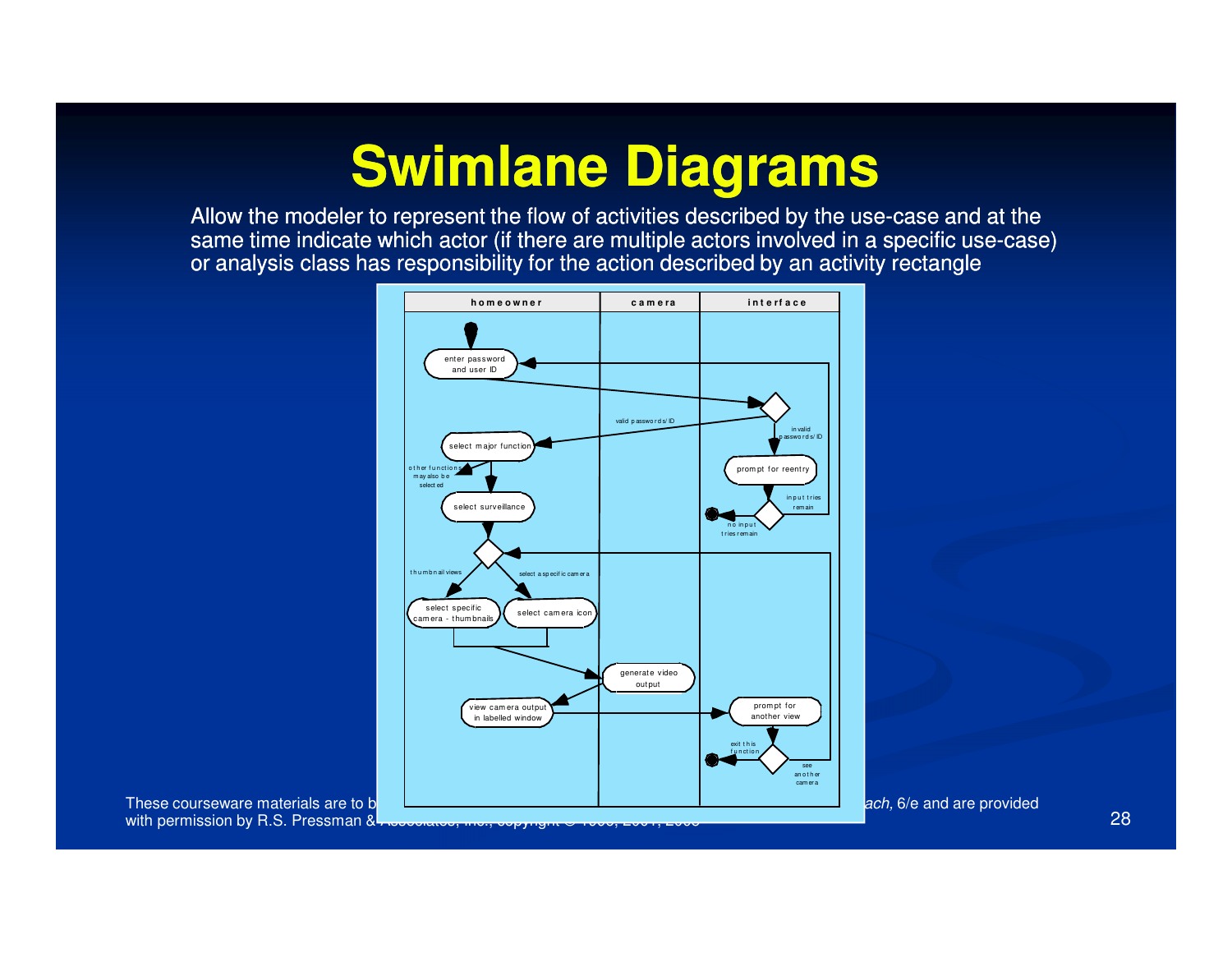# **Flow-Oriented Modeling Oriented**

Represents how data objects are transformed at theymove through the system

 A data flow diagram (DFD) is the diagrammatic form that is used

Considered by many to be an 'old school' approach, floworiented modeling continues to provide a view of the system that is unique—it should be used to supplement other analysis model elements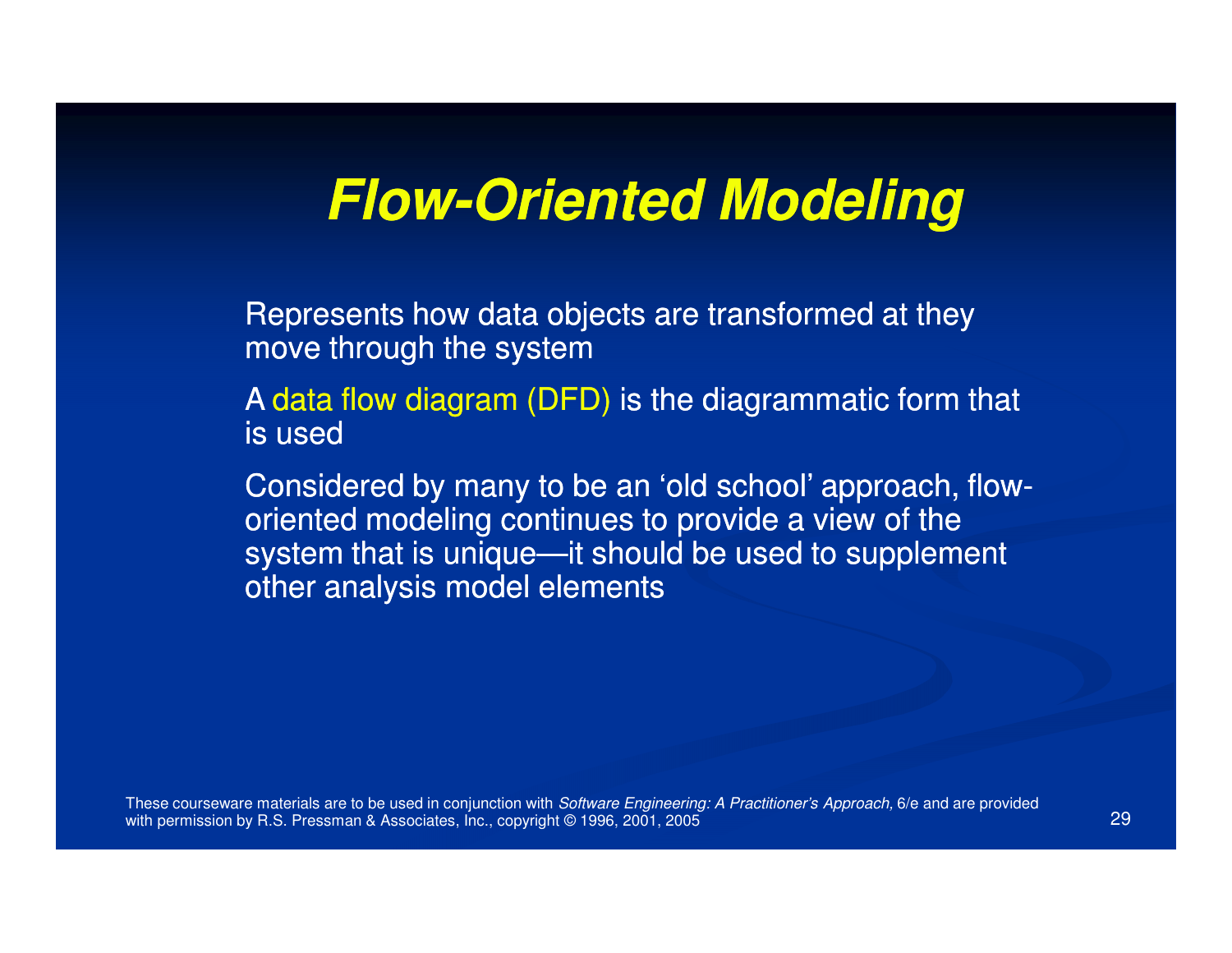# **The Flow Model**

Every computer-based system is an information transform ....

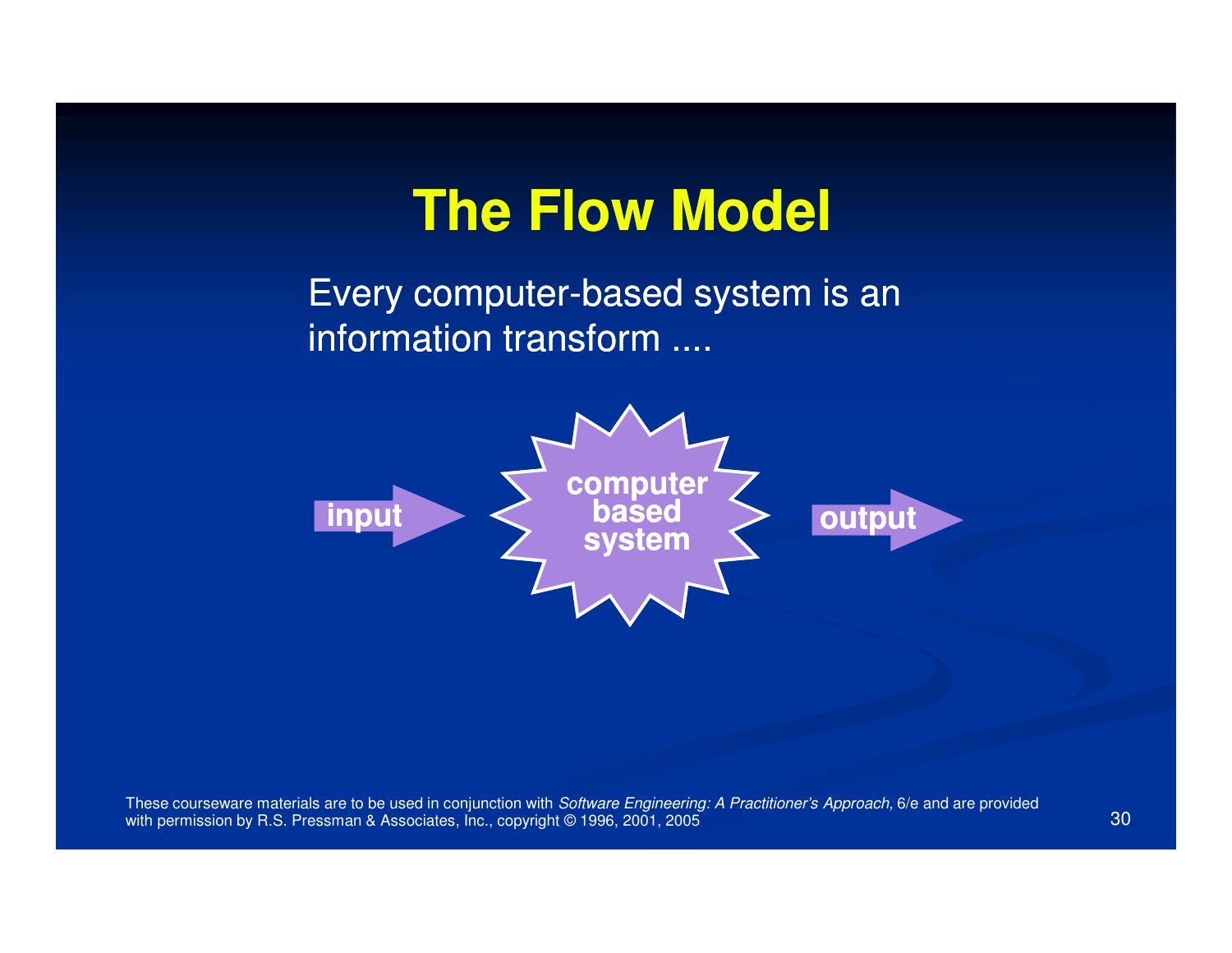# **Flow Modeling Notation**

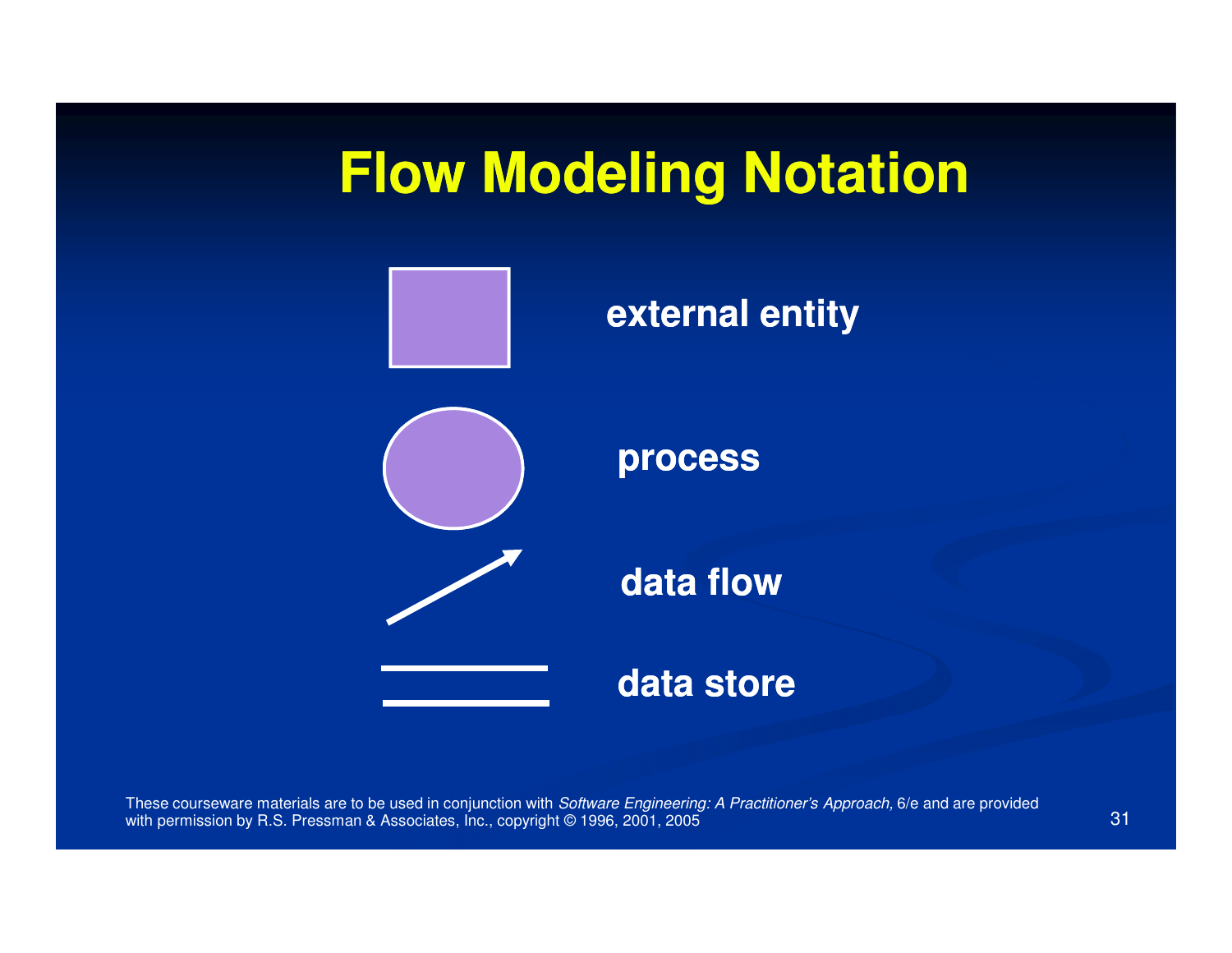# **External Entity**

**A producer or consumer of data**

Examples: a person, a device, a sensor

Another example: computer-based system

Data must always originate somewhereand must always be sent to something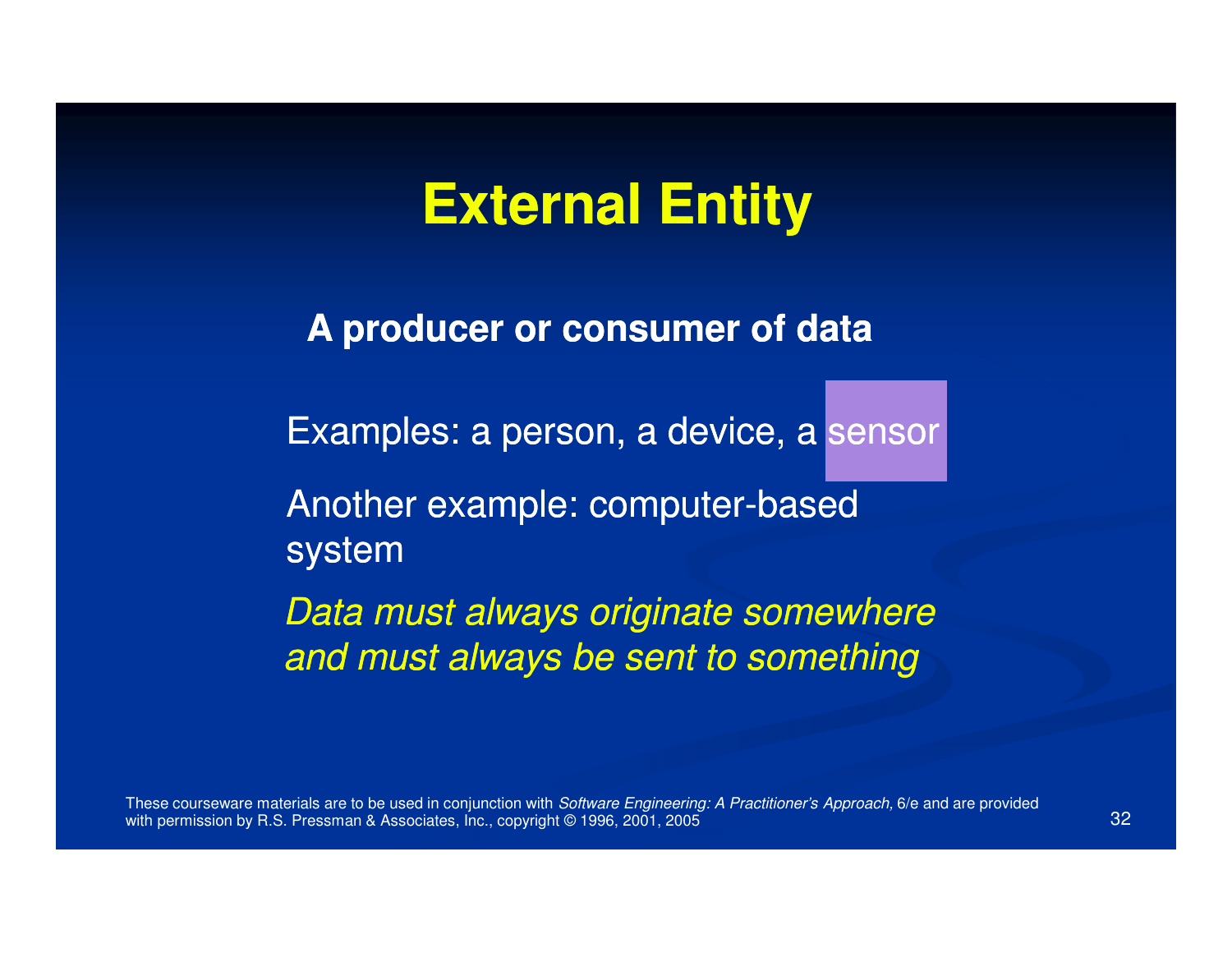

**A data transformer (changes inputto output)**

Examples: compute taxes, determine area,format report, display graph

Data must always be processed in some way to achieve system function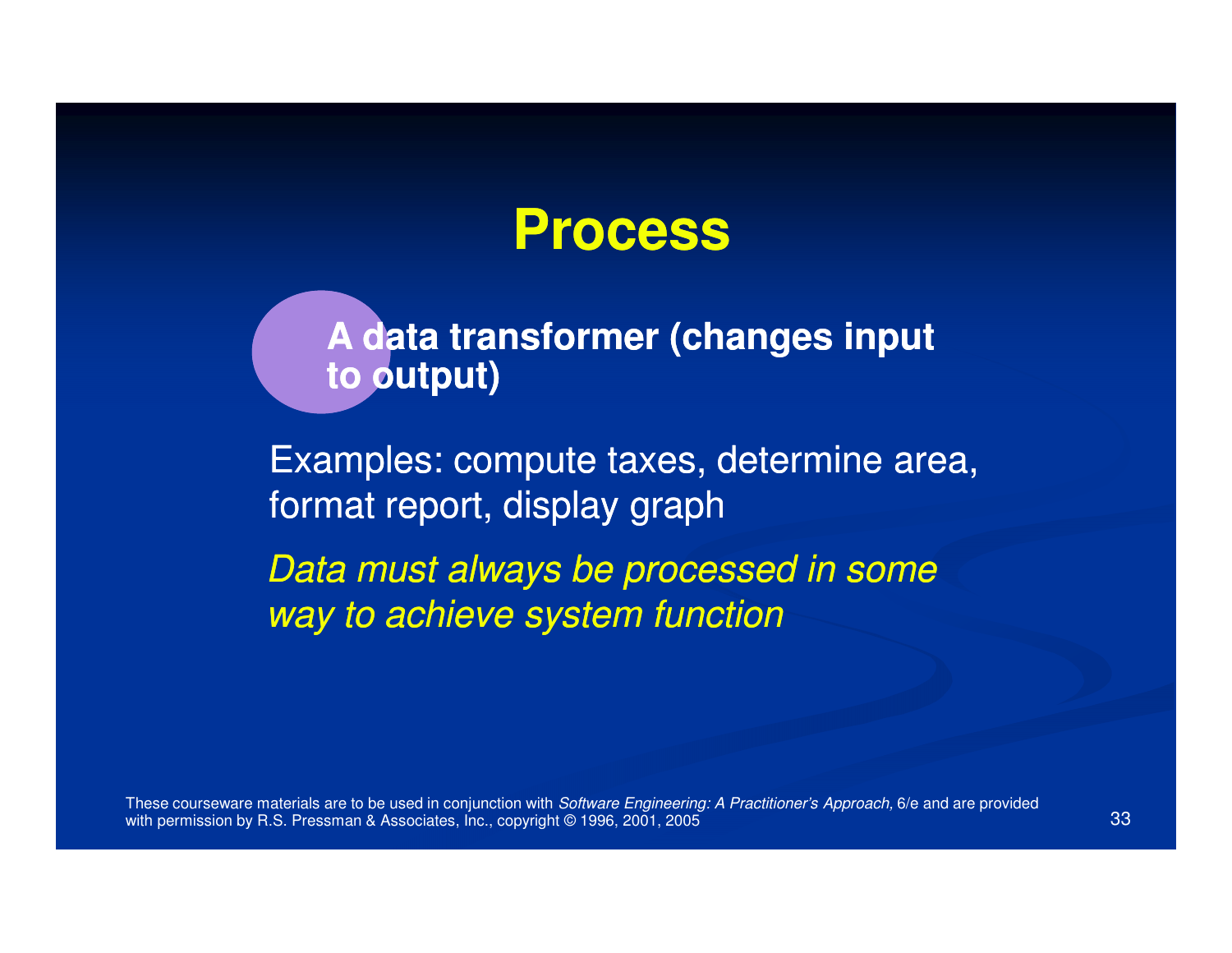### **Data Flow**

**Data flows through a system, beginningas input and be transformed into output.**

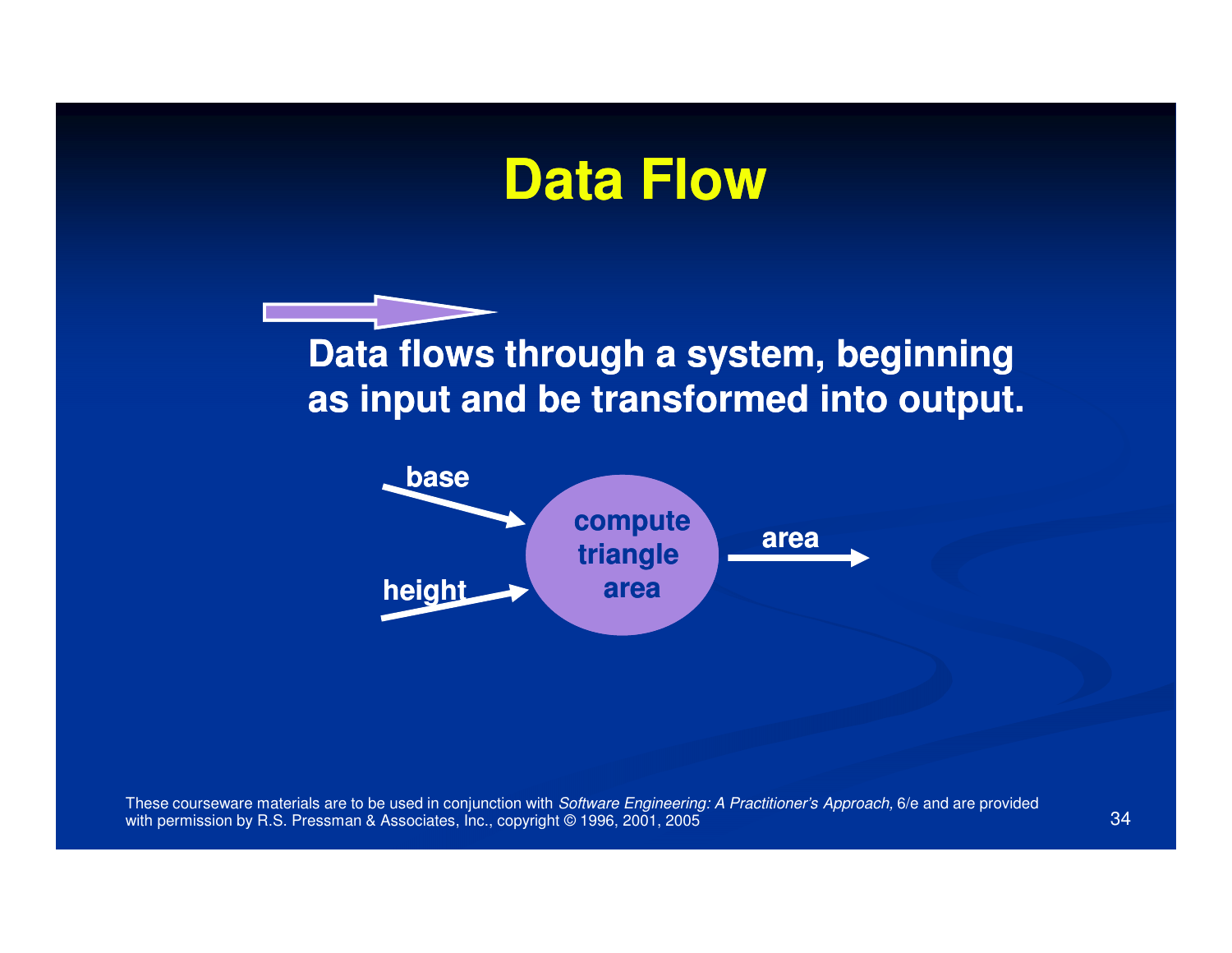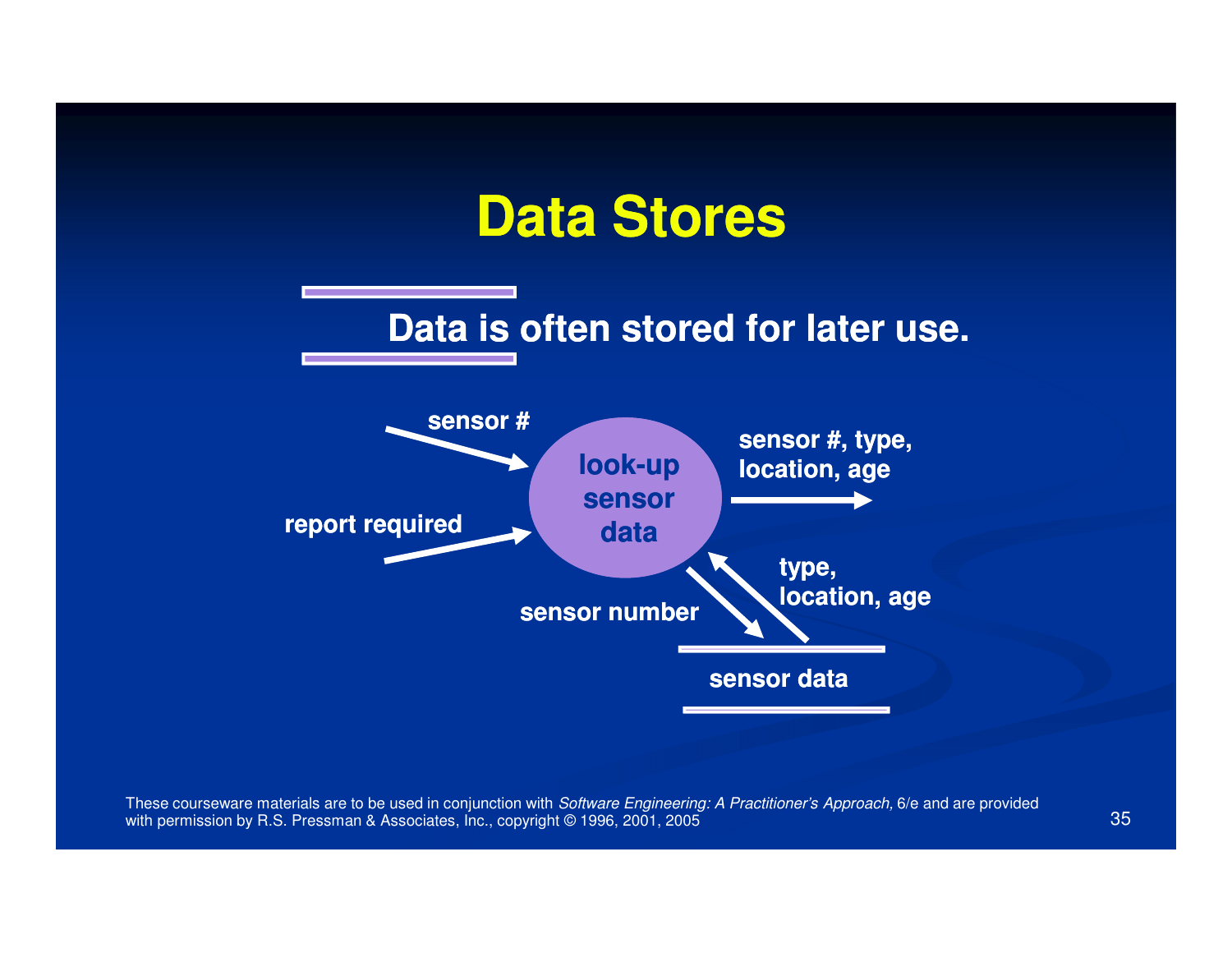# **Data Flow Diagramming:Guidelines**

- **All icons must be labeled with meaningful** names
- $\blacksquare$  The DFD evolves through a number of levels of detail
- **Always begin with a context level diagram** (also called level 0)
- **Always show external entities at level 0**
- **Redukta Always label data flow arrows**
- Do not represent procedural logic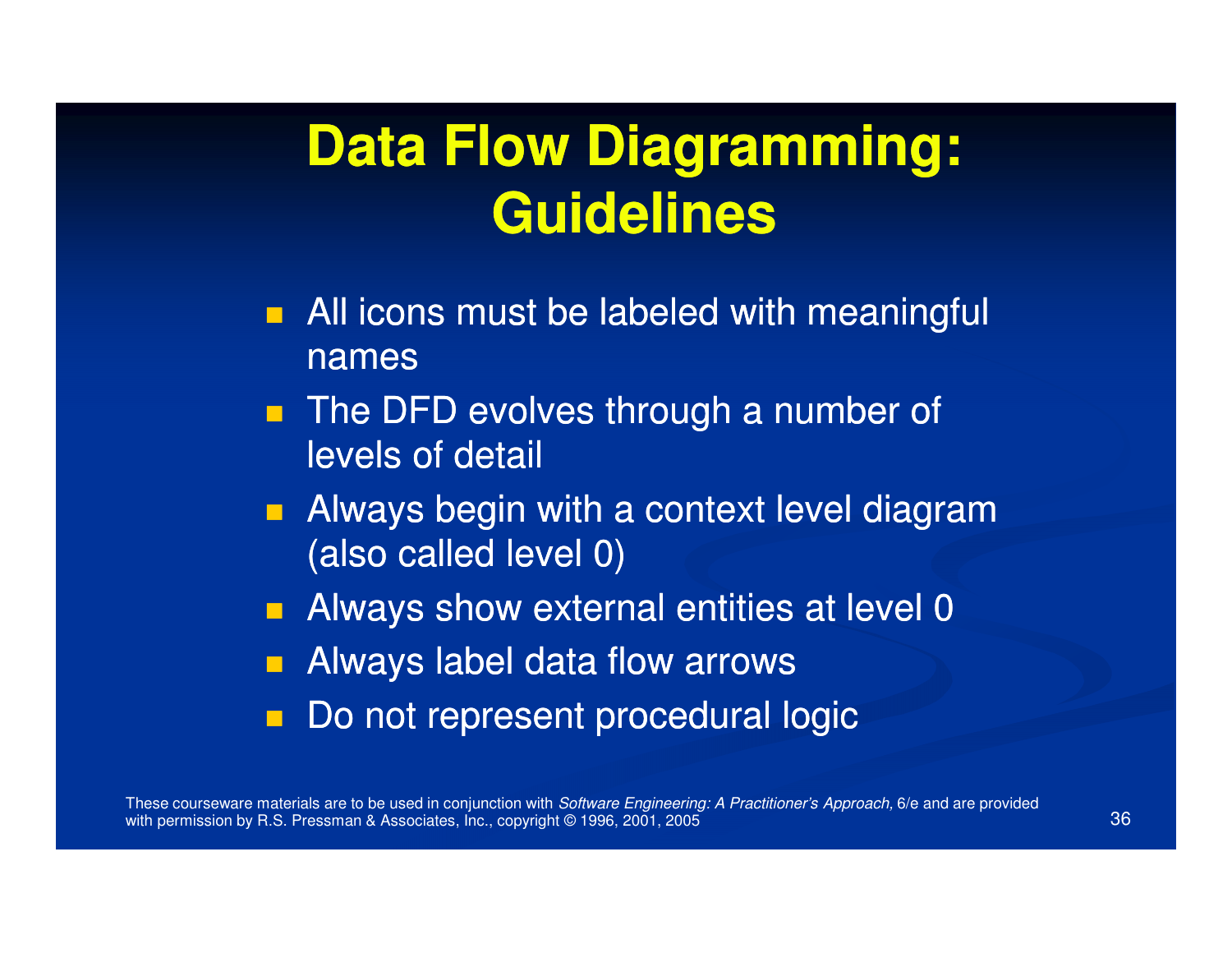# **Constructing a DFD — I**

Review the data model to isolate data objects and use a grammatical parse to determine "operations"

 $\blacksquare$ Determine external entities (producers and consumers of data)

■ Create a level 0 DFD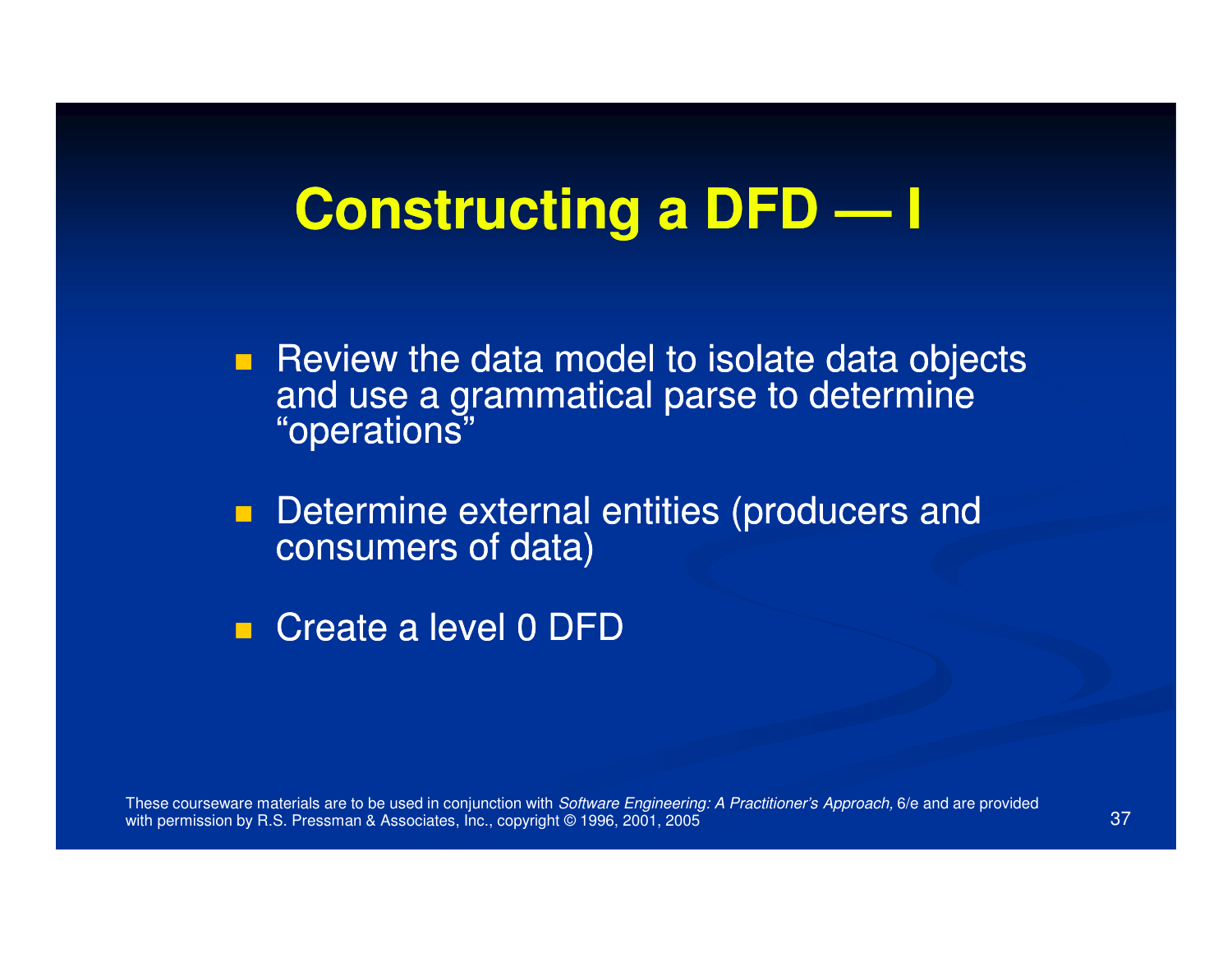# **Level 0 DFD Example**

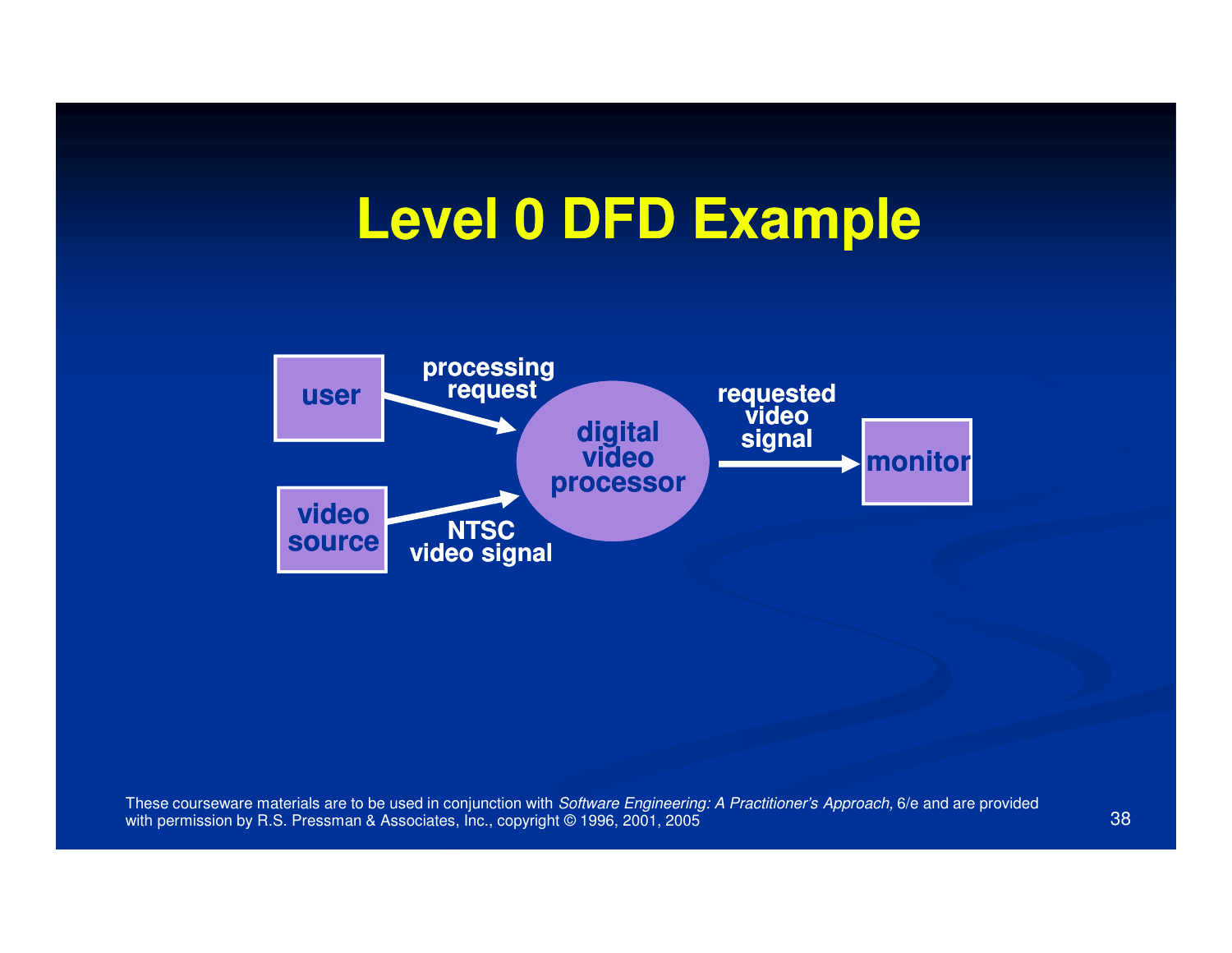#### **Constructing a DFD — II**

**N**rite a narrative describing the transform **Parse to determine next level transforms** 

**E** "Balance" the flow to maintain data flow continuity

 $\blacksquare$ Develop a level 1 DFD

■ Use a 1:5 (approx.) expansion ratio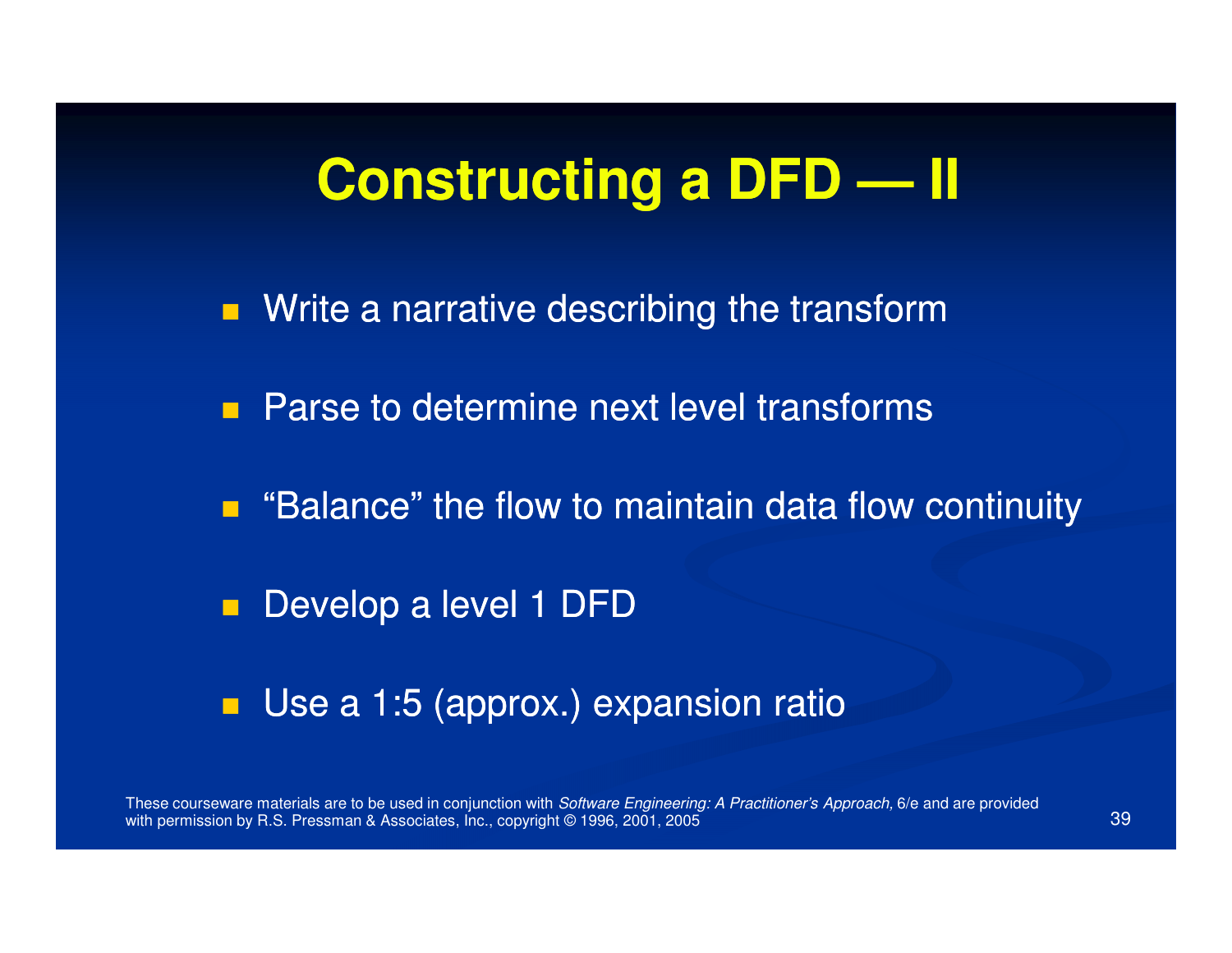# **The Data Flow Hierarchy**

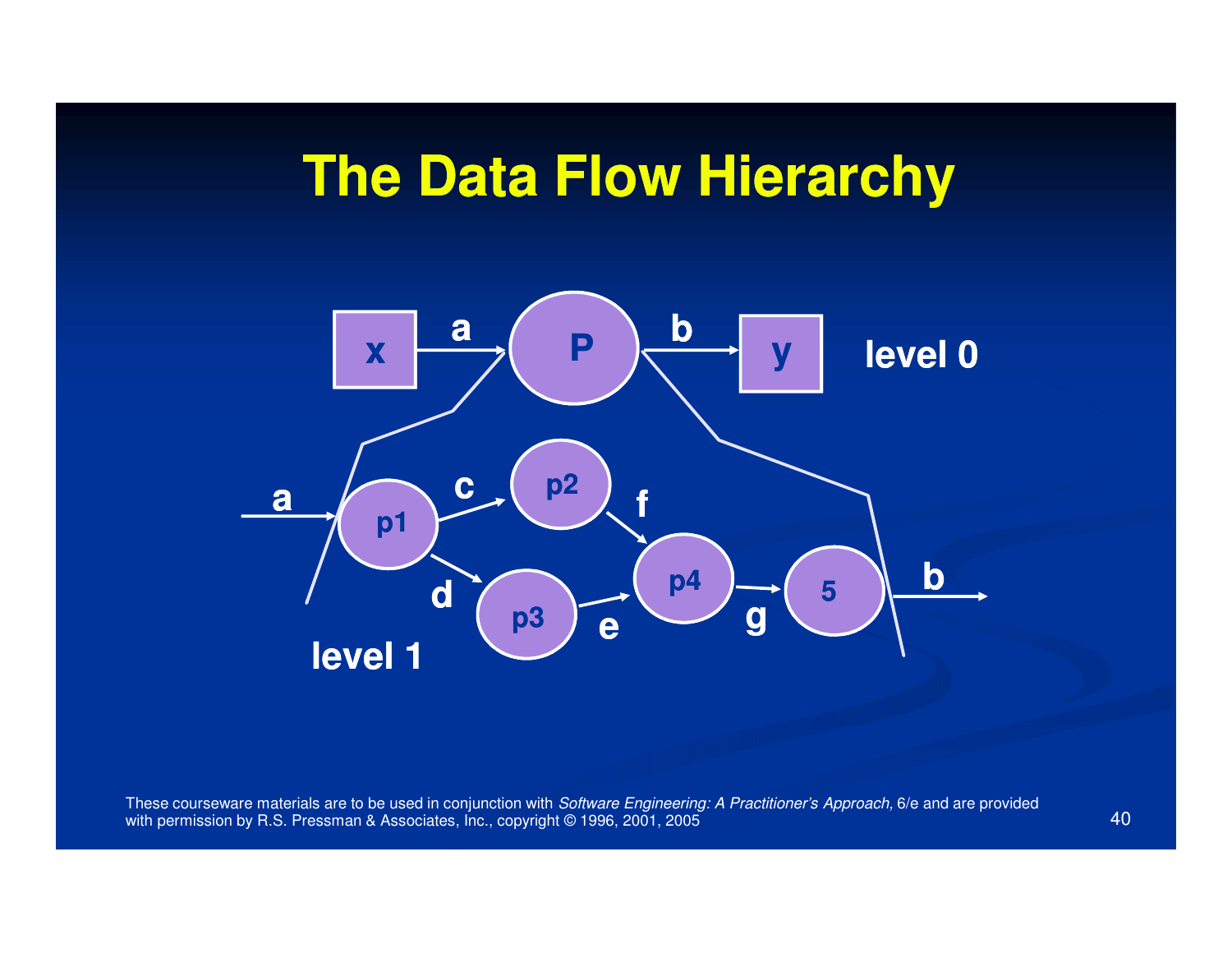#### **Flow Modeling Notes**

- Each bubble is refined until it does just one thing
- **The expansion ratio decreases as the number of** levels increase
- **Nost systems require between 3 and 7 levels for** an adequate flow model
- **A** single data flow item (arrow) may be expanded as levels increase (data dictionary provides information)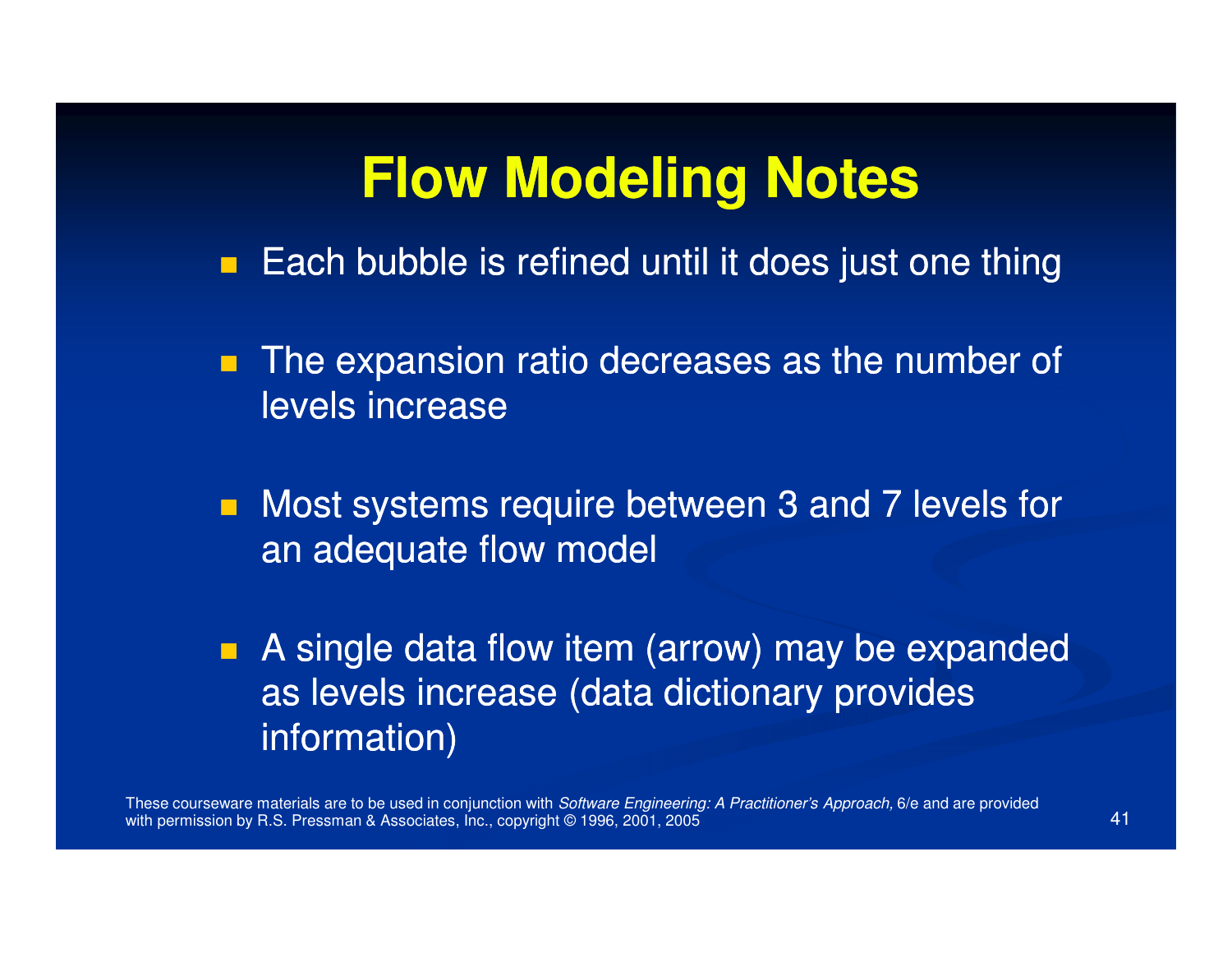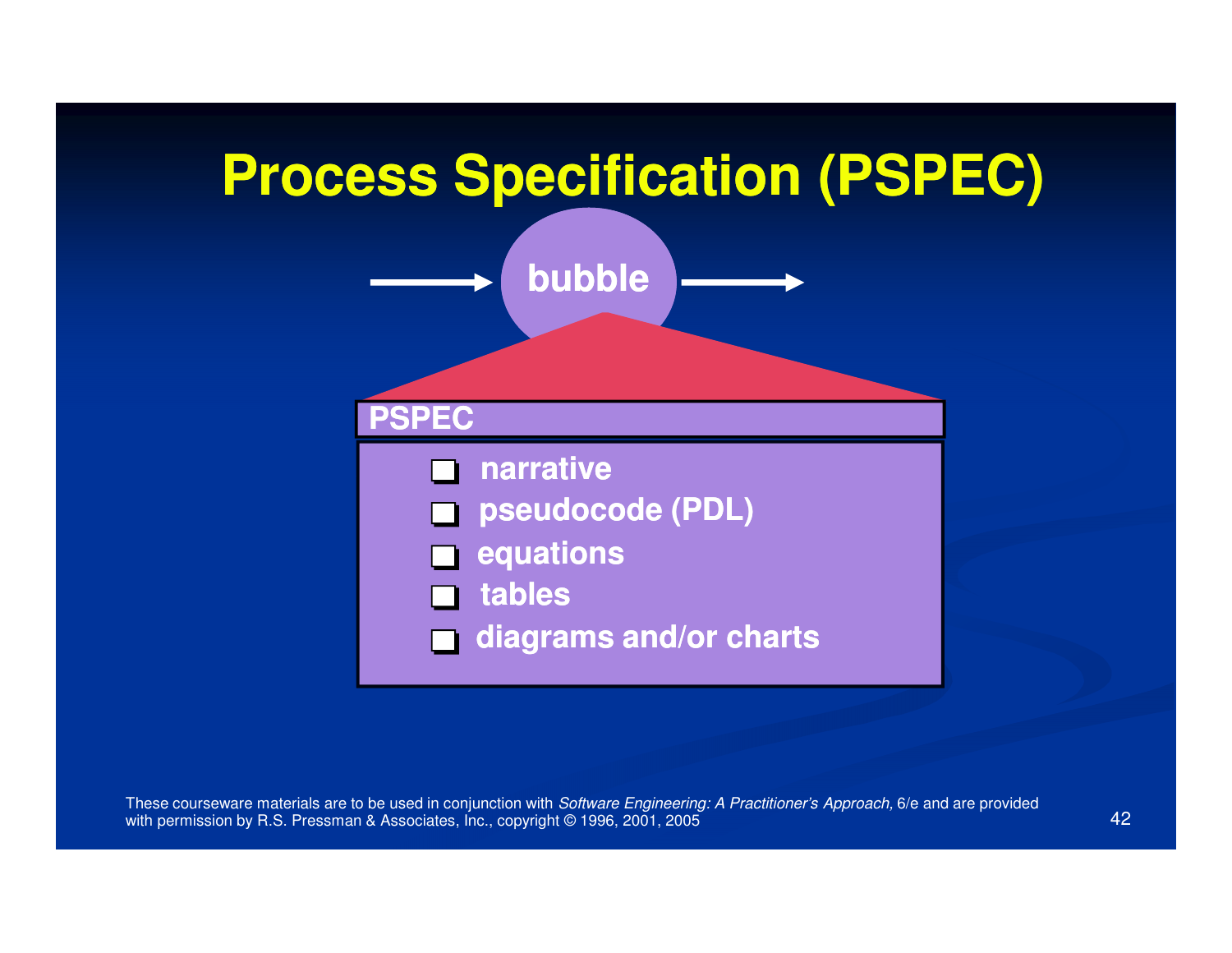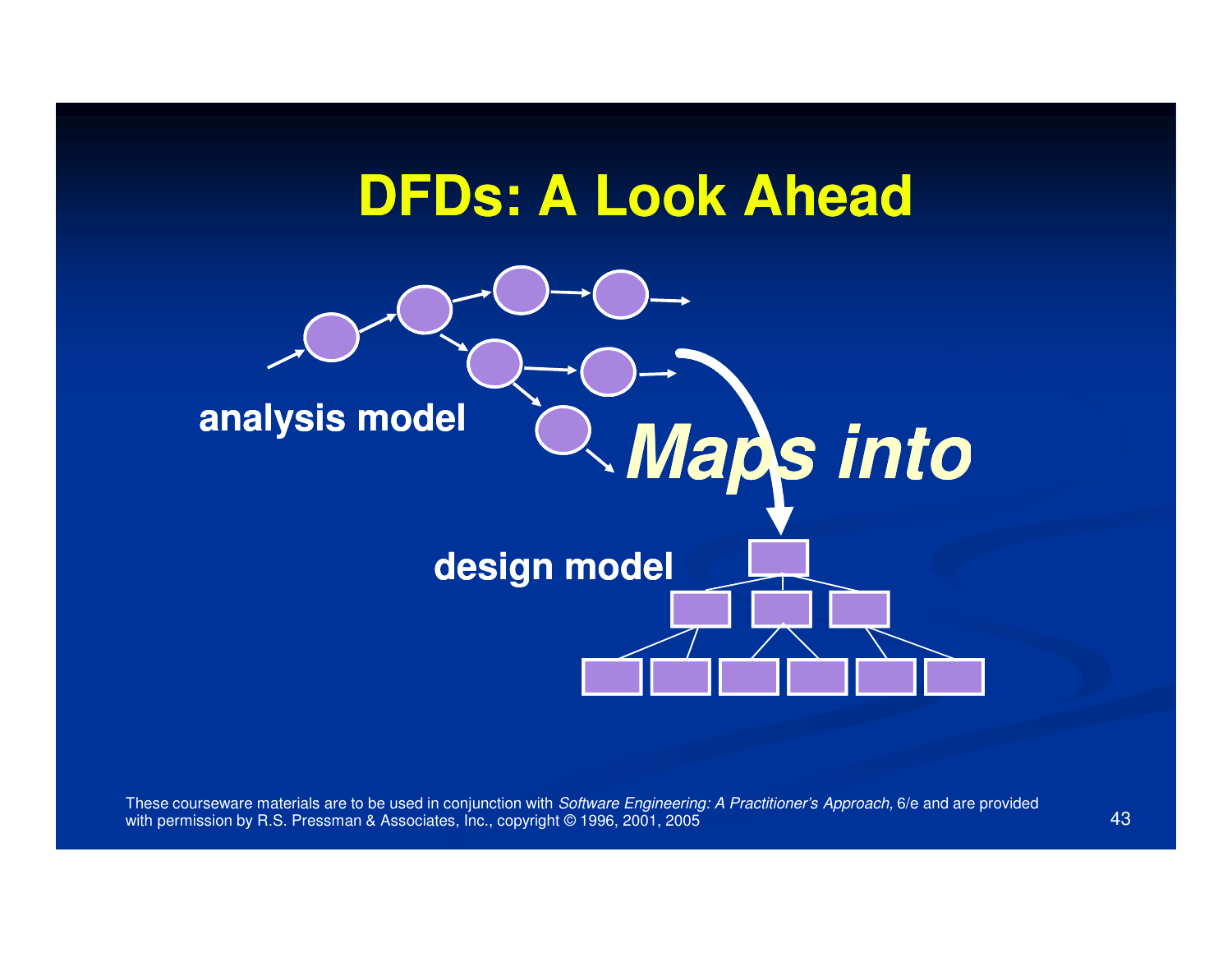### **Control Flow Diagrams**

- $\blacksquare$  Represents "events" and the processes that manage events
- **An "event" is a Boolean condition that can be** ascertained by:
	- $\blacksquare$  listing all sensors that are "read" by the software.
	- $\blacksquare$  listing all interrupt conditions.
	- $\blacksquare$  listing all "switches" that are actuated by an operator.
	- $\blacksquare$  listing all data conditions.
	- $\blacksquare$  recalling the noun/verb parse that was applied to the processing narrative, review all "control items" as possible CSPEC inputs/outputs.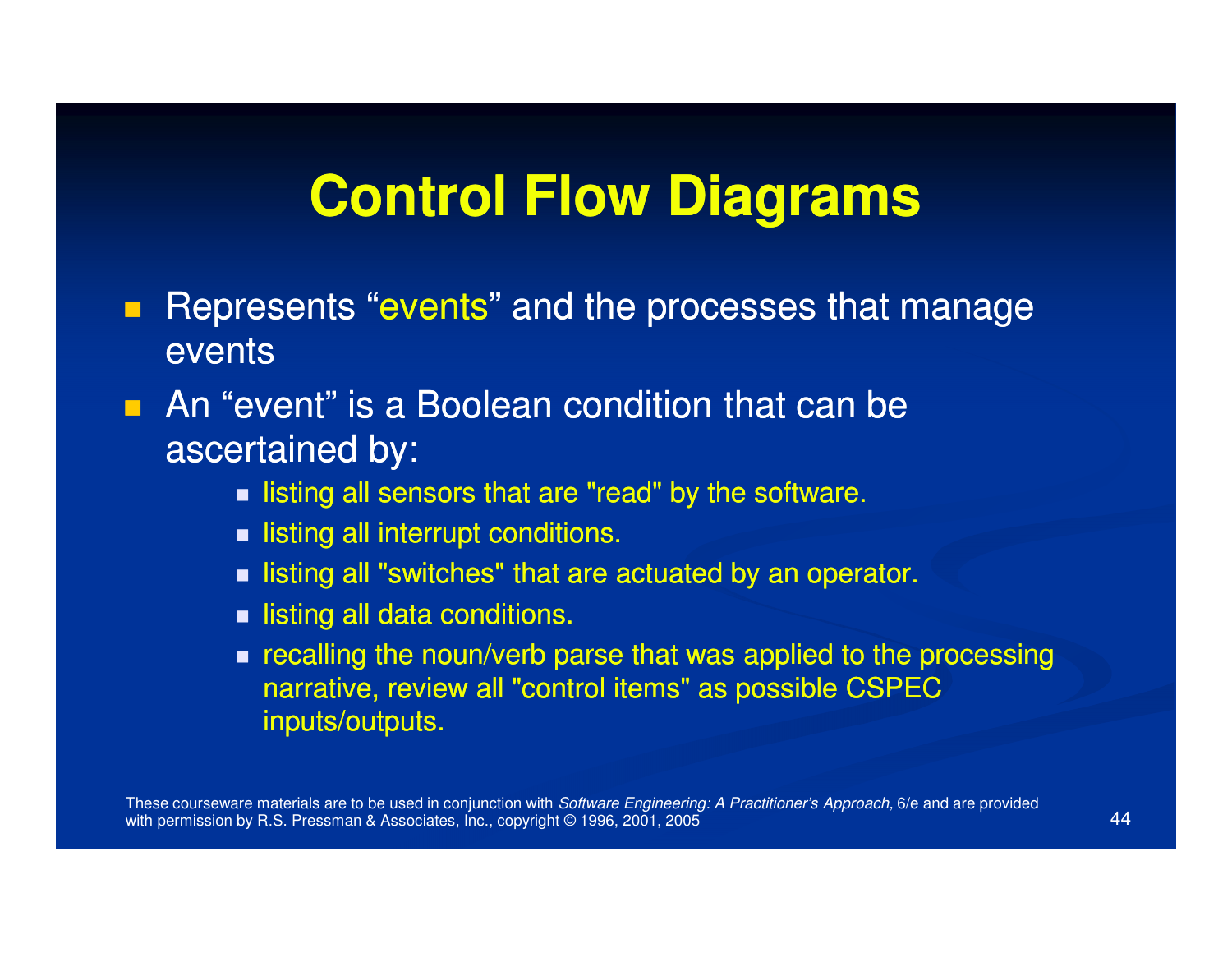# **The Control Model**

- the control flow diagram is "superimposed" on the DFD and shows events that control the processes noted in the DFD
- control flows—events and control items—are noted by dashed arrows
- **a** a vertical bar implies an input to or output from a control spec (CSPEC) — a separate specification that describes how control is handled
- $\blacksquare$  a dashed arrow entering a vertical bar is an input to the **CSPEC**
- **A** a dashed arrow leaving a process implies a data condition
- **a** a dashed arrow entering a process implies a control input read directly by the process
- control flows do not physically activate/deactivate the processes—this is done via the CSPEC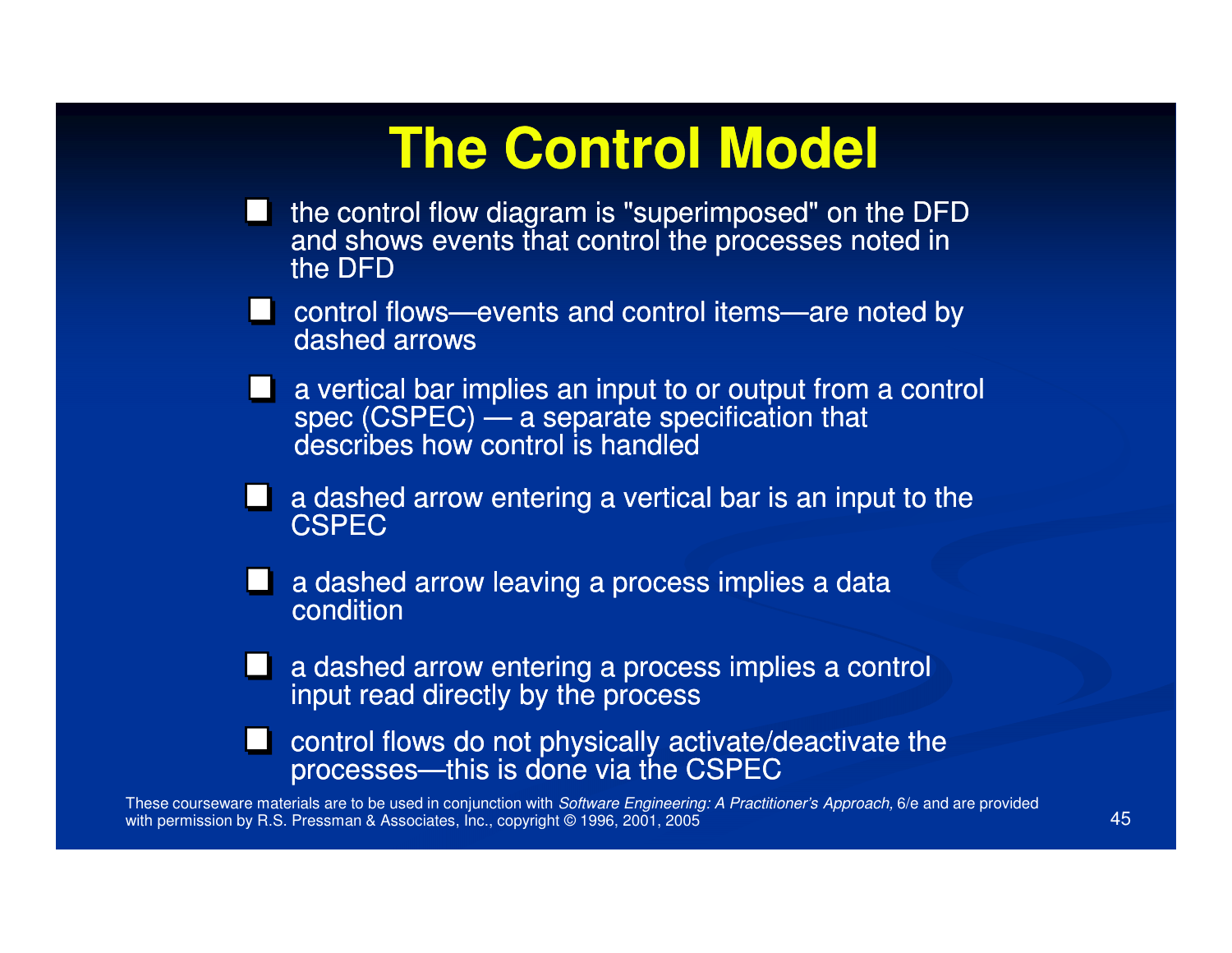# **Control Flow Diagram**

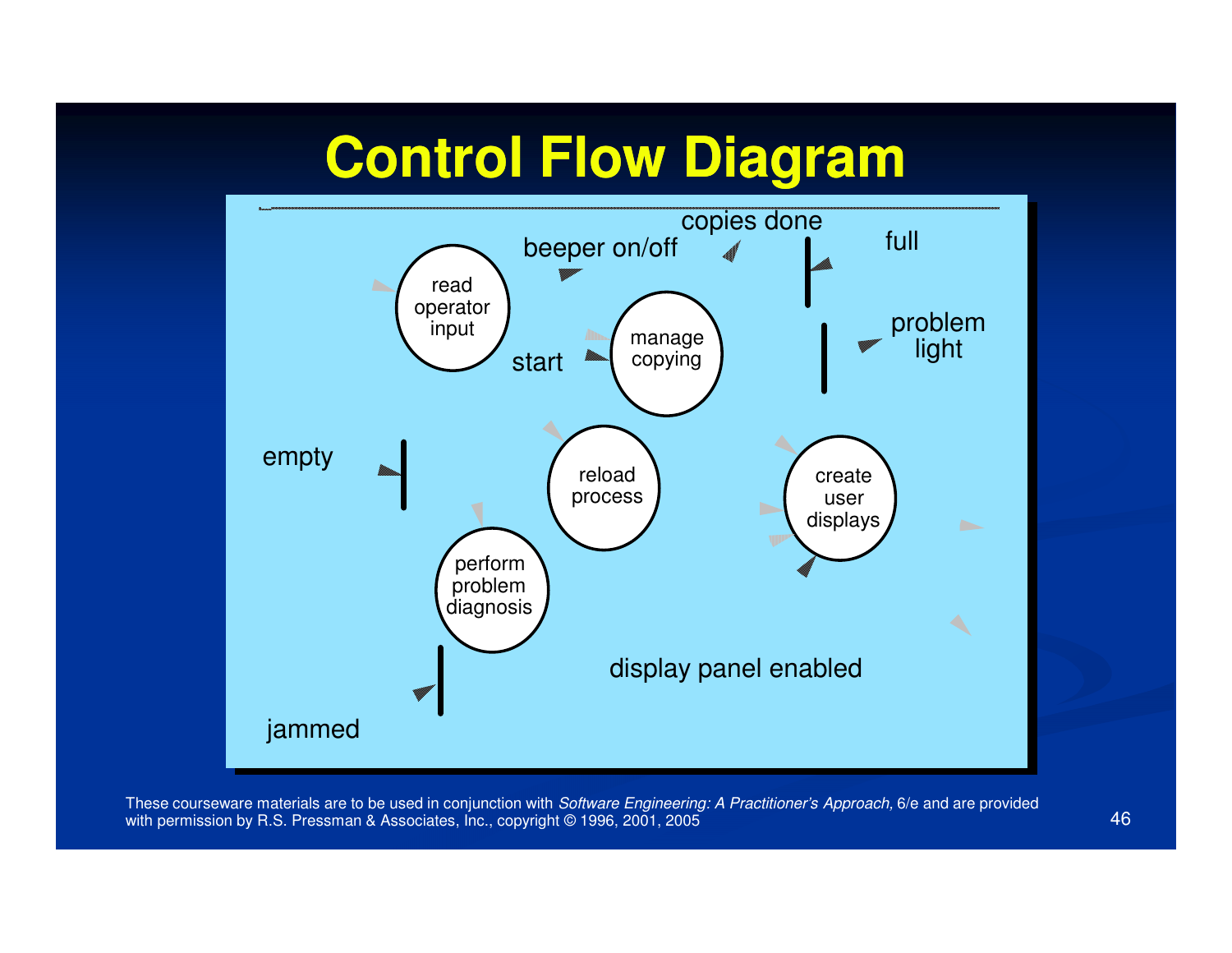#### **Control Specification (CSPEC)**

The CSPEC can be:**L** state diagram (sequential spec) $\blacksquare$  state transition table **decision tables** ■ activation tables

combinatorial spec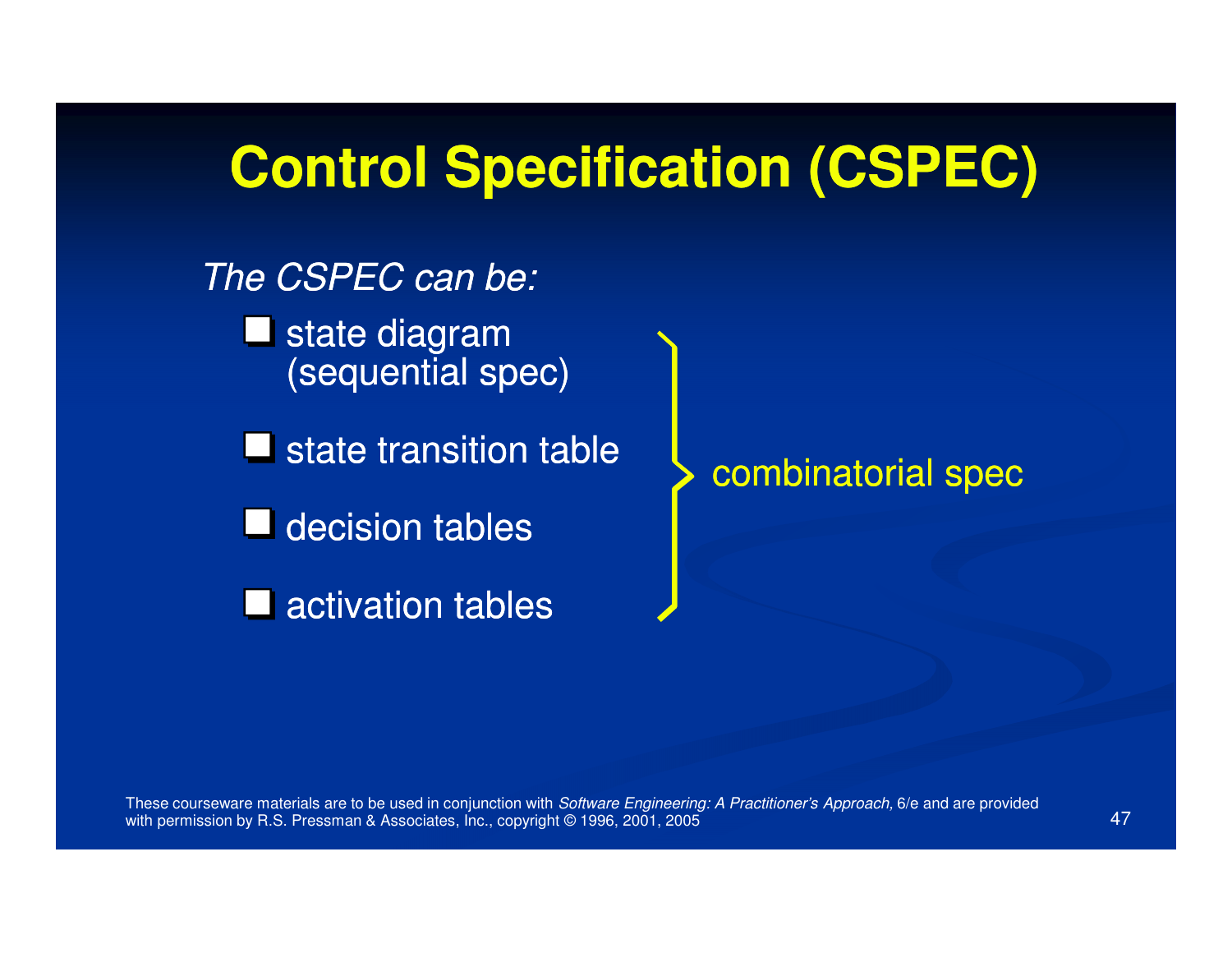# **Guidelines for Building a CSPEC**

- list all sensors that are "read" by the software
- list all interrupt conditions
- list all "switches" that are actuated by the operator
- list all data conditions
- recalling the noun-verb parse that was applied to the<br>estimate statement of assess review all "sentral items software statement of scope, review all "control items" as possible CSPEC inputs/outputs
- $\blacksquare$  describe the behavior of a system by identifying its states; identify how each state is reach and defines the transitions between states
- focus on possible omissions ... a very common error in specifying control, e.g., ask: "Is there any other way I can get to this state or exit from it?"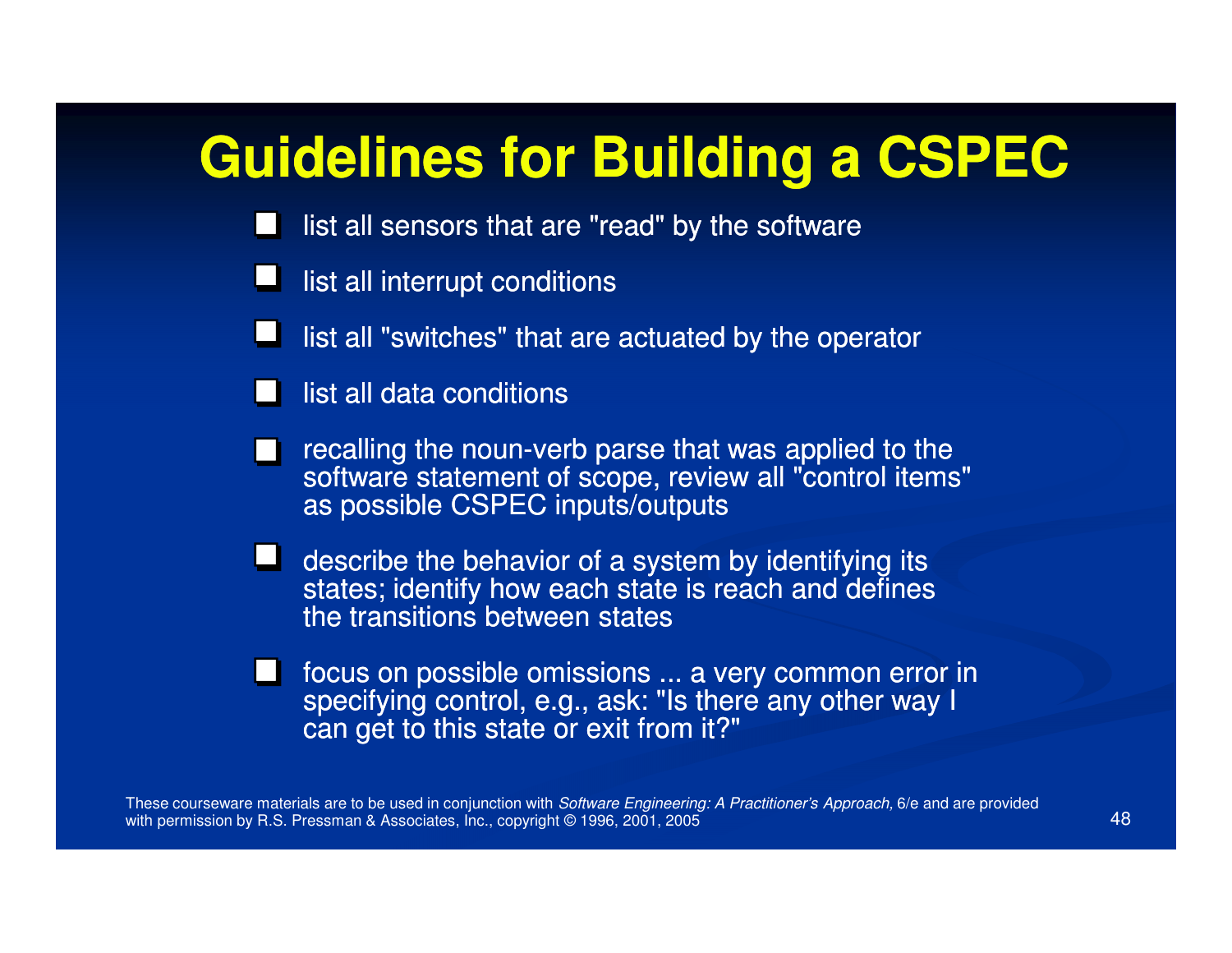# **Class-Based Modeling Based**

- $\blacksquare$ Identify analysis classes by examining the problem statement
- **Use a "grammatical parse" to isolate potential** classes
- $\blacksquare$ Identify the attributes of each class
- $\blacksquare$ Identify operations that manipulate the attributes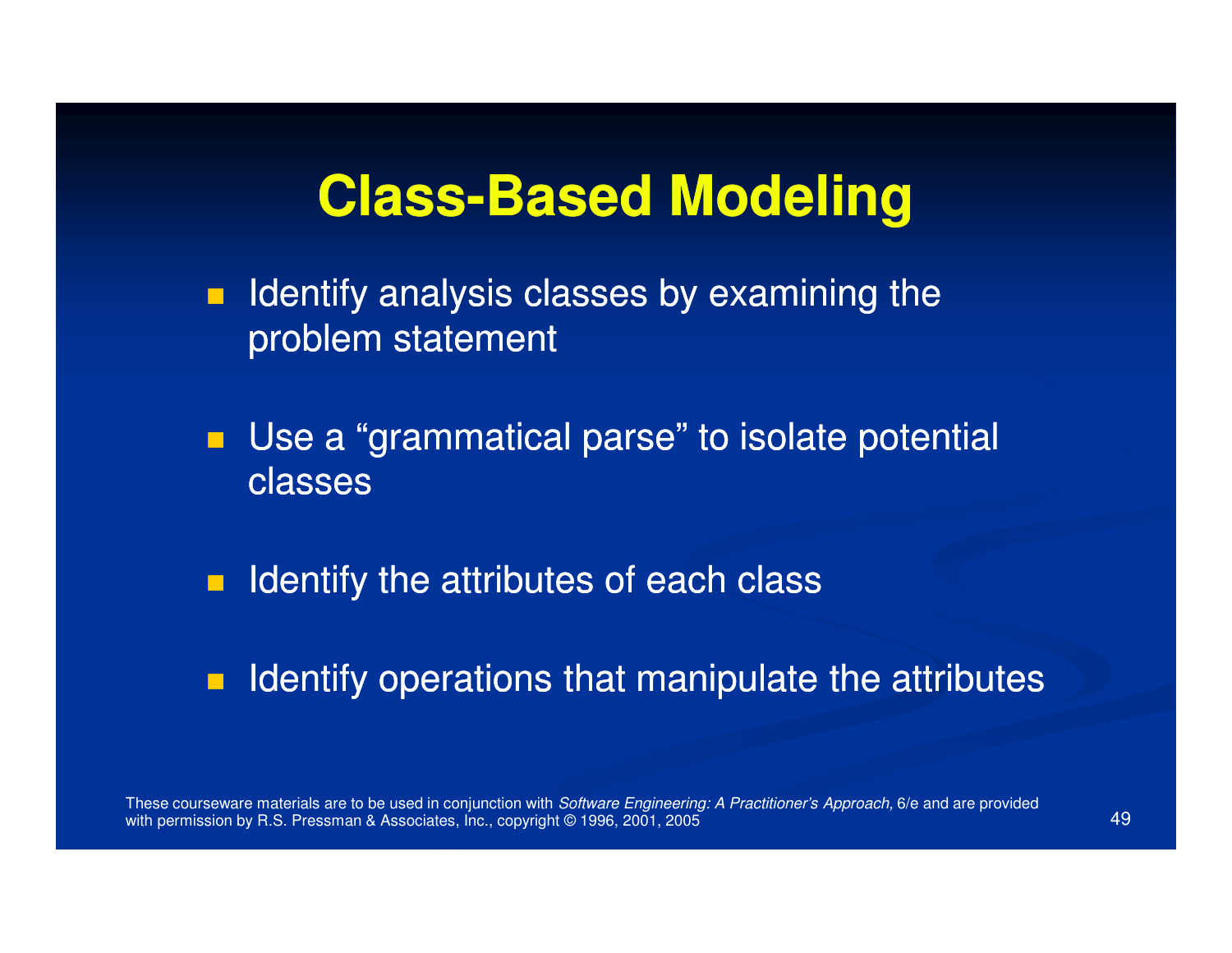# **Analysis Classes**

- *External entities* (e.g., other systems, devices, people) that produce or consume  $\blacksquare$ information to be used by a computer-based system.
- $\blacksquare$ **Things** (e.g, reports, displays, letters, signals) that are part of the information domain for the problem.
- П **CCULTENCES OF EVENTS** (e.g., a property transfer or the completion of a series of robot movements) that occur within the context of system operation.
- $\blacksquare$ **■** *Roles* (e.g., manager, engineer, salesperson) played by people who interact with the system.
- $\blacksquare$ **Organizational units** (e.g., division, group, team) that are relevant to an application.
- п **Places** (e.g., manufacturing floor or loading dock) that establish the context of the problem and the overall function of the system.
- $\blacksquare$ **Structures** (e.g., sensors, four-wheeled vehicles, or computers) that define a class s of objects or related classes of objects.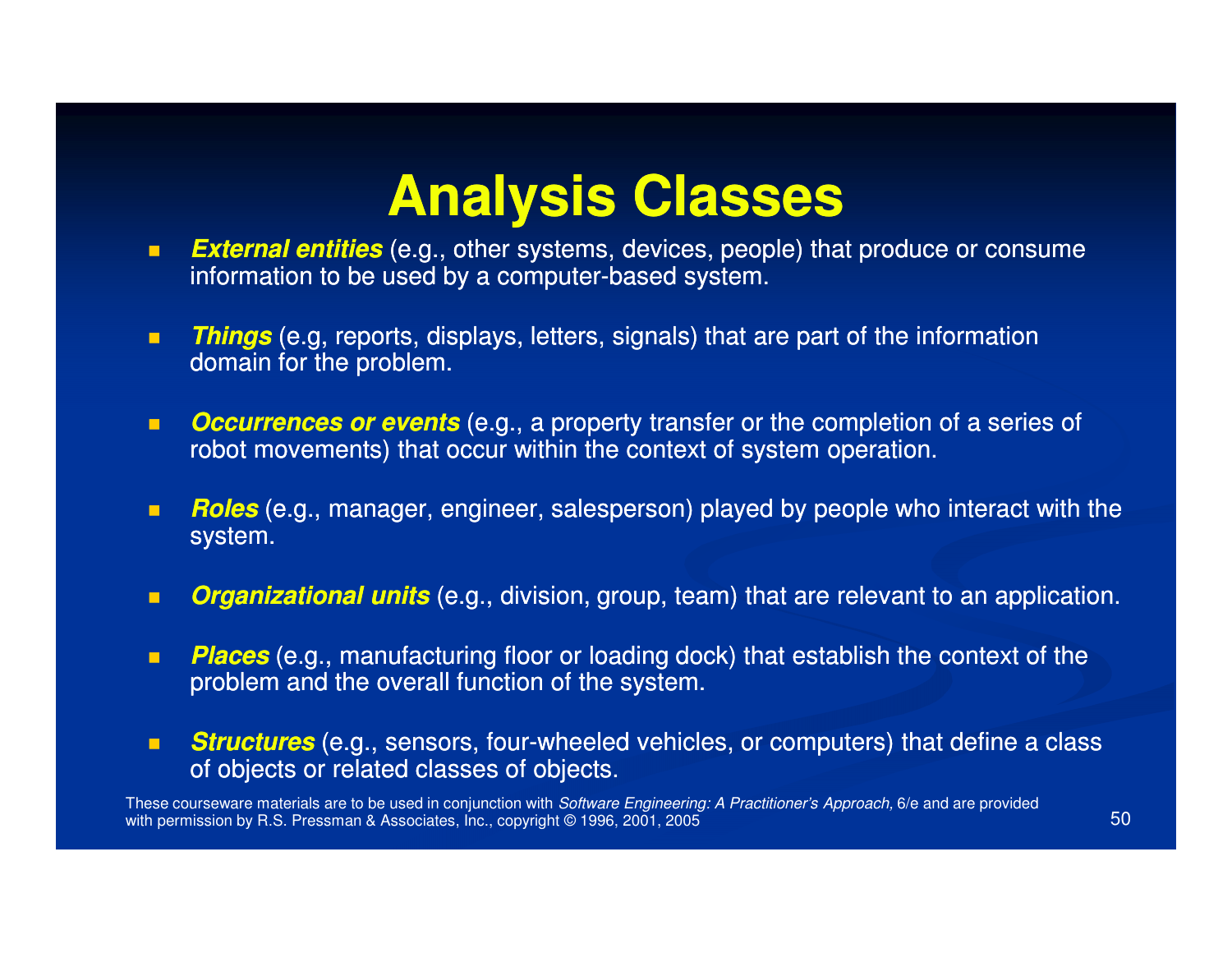# **Selecting Classes Classes—Criteria Criteria**

**Needed services Multiple attributes** Retained information Common attributes Common operations Essential requirements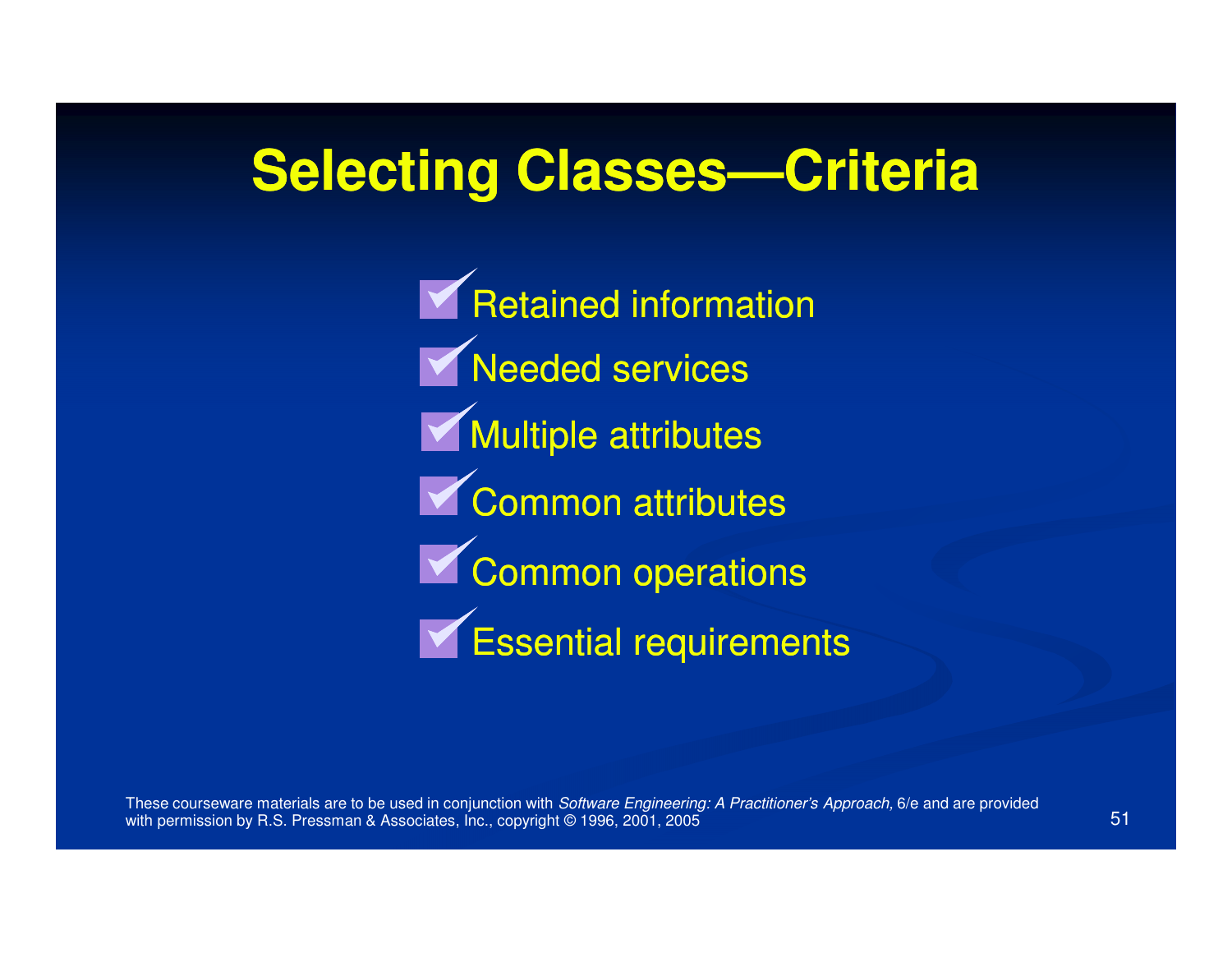# **Class Diagram**

**Class name**

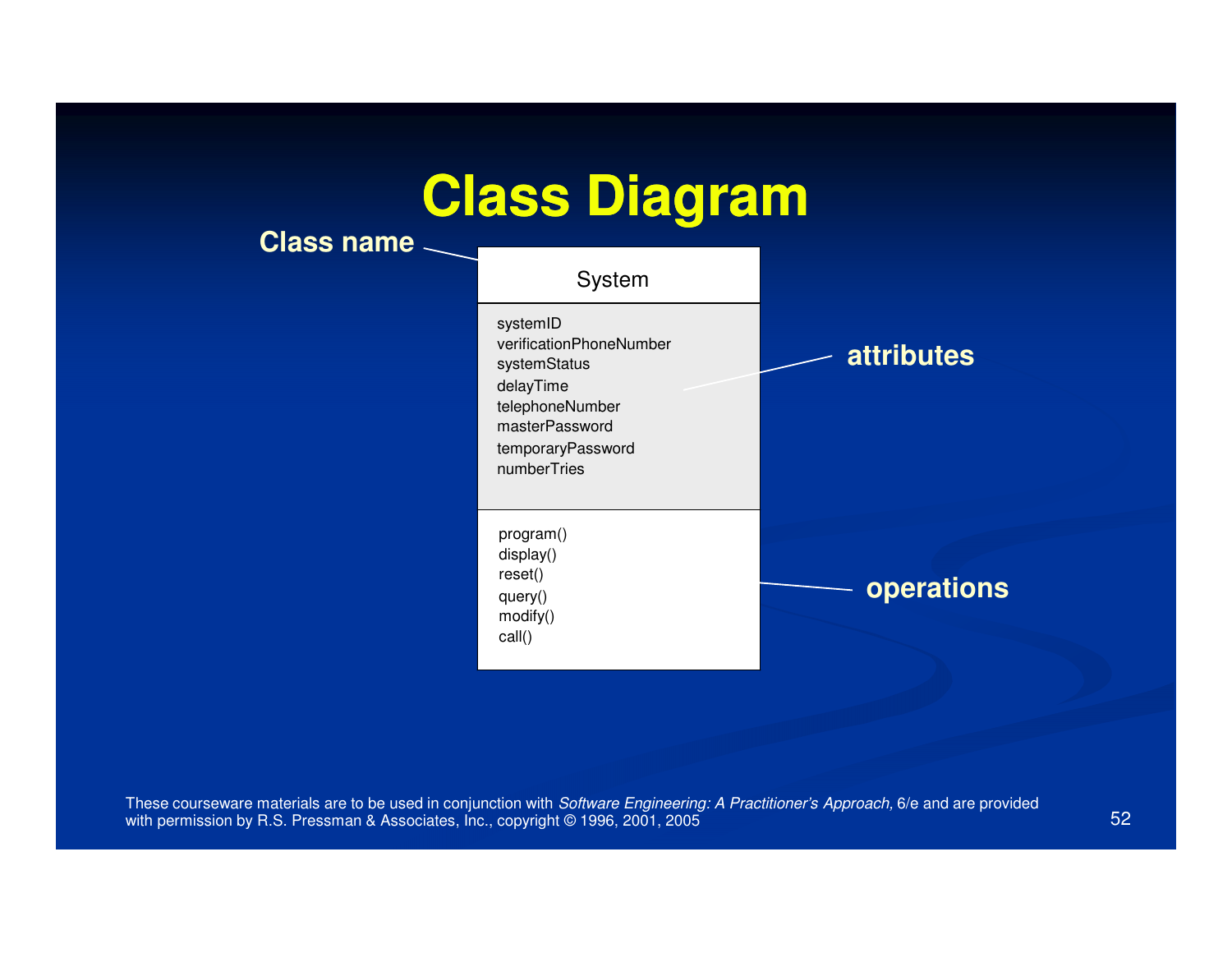# **Class Diagram**

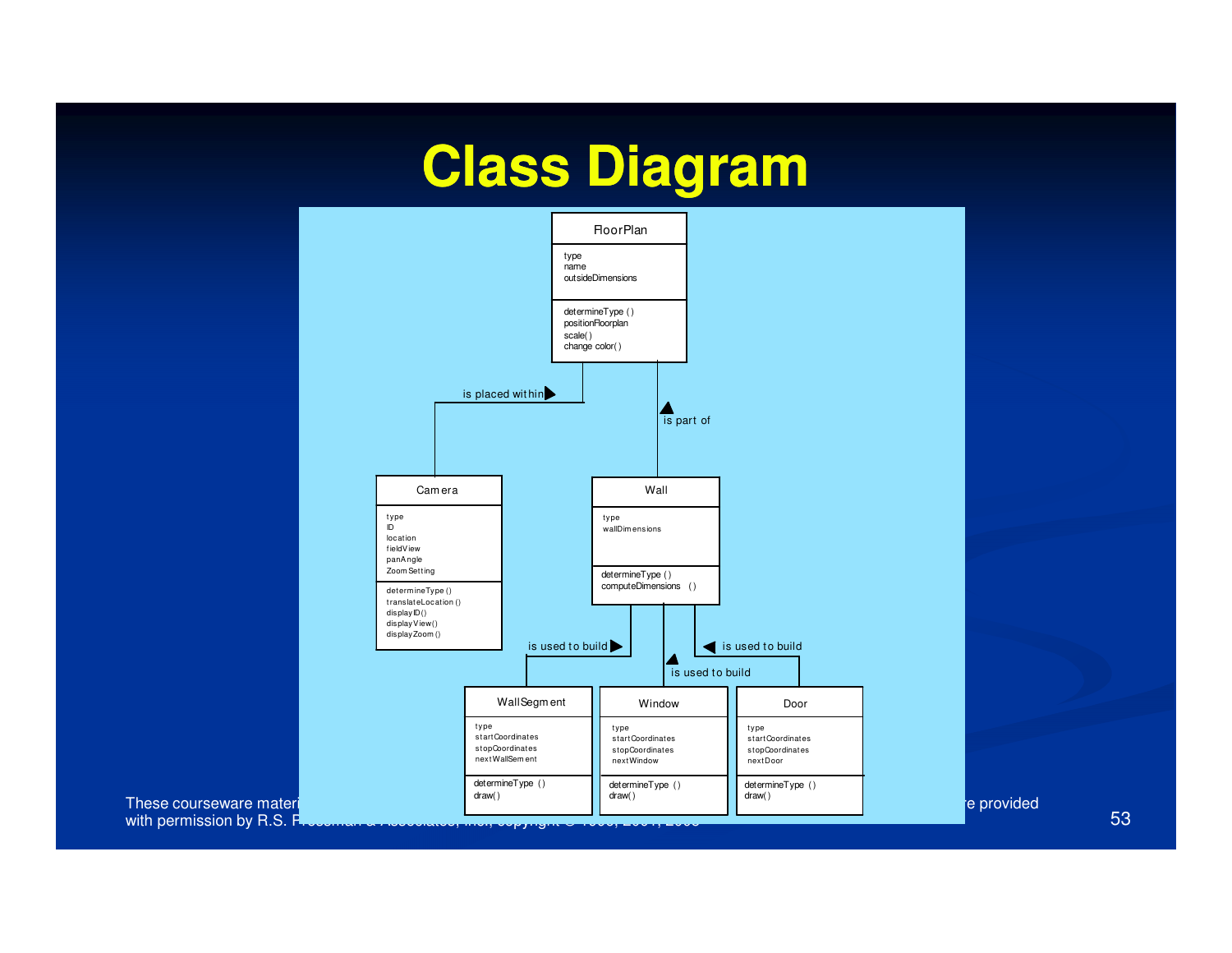#### **CRC Modeling(Class\_Responsibility (Class\_Responsibility-Collaborator) Collaborator)**

#### Analysis classes have "responsibilities"

 $\blacksquare$  Responsibilities are the attributes and operations encapsulated by the class

#### $\blacksquare$ Analysis classes collaborate with one another

- п Collaborators are those classes that are required to provide a class with the information needed to complete a responsibility.
- $\blacksquare$  In general, a collaboration implies either a request for information or a request for some action.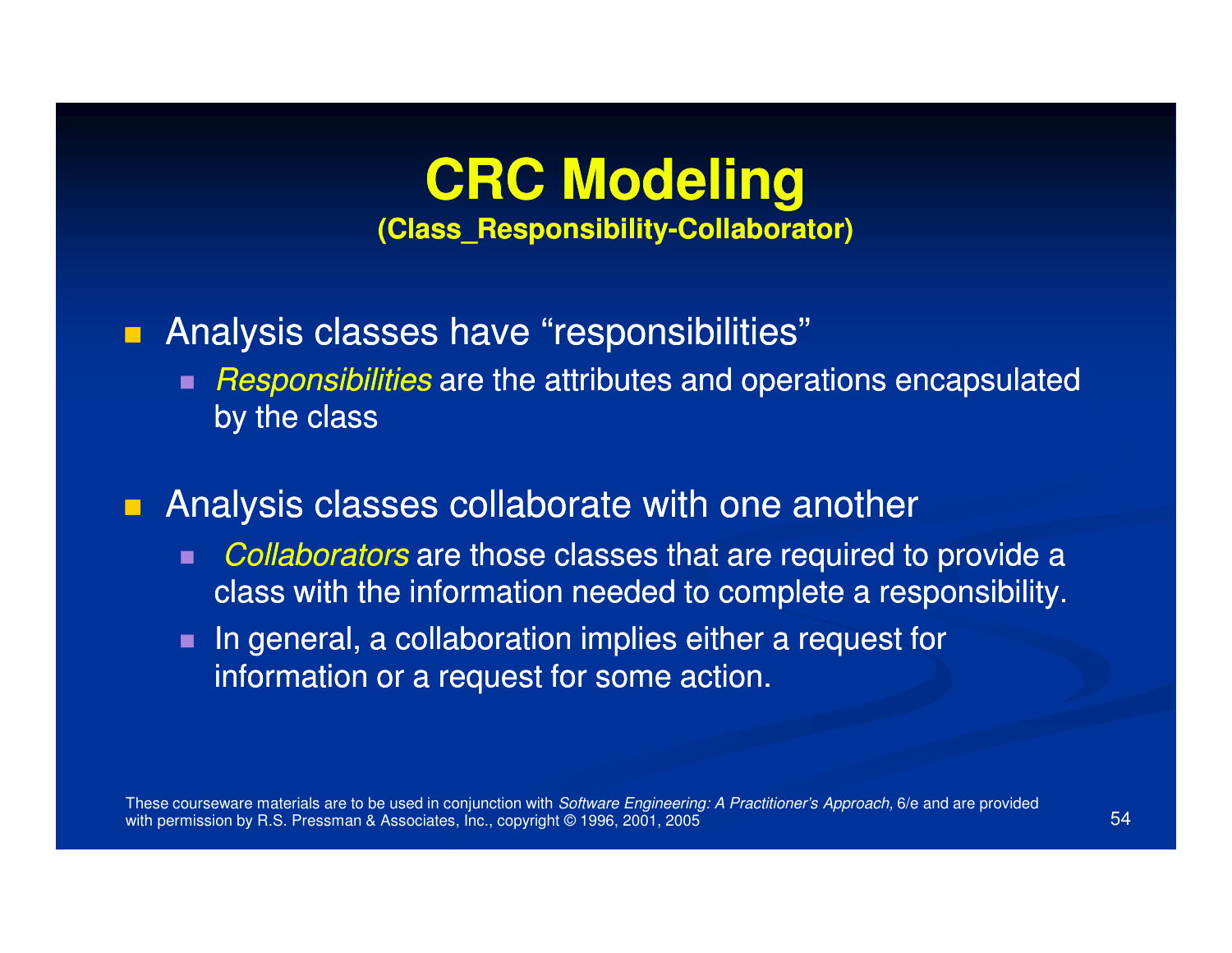# **CRC Modeling**

| <b>Class: FloorPlan</b>               |                      |
|---------------------------------------|----------------------|
| Description:                          |                      |
| <b>Responsibility:</b>                | <b>Collaborator:</b> |
| defines floor plan name/type          |                      |
| manages floor plan positioning        |                      |
| scales floor plan for display         |                      |
| scales floor plan for display         |                      |
| incorporates walls, doors and windows | Wall                 |
| shows position of video cameras       | Camera               |
|                                       |                      |
|                                       |                      |
|                                       |                      |

These courseware materials are to be used in conjunction with *Software Engineering: A Practitioner's Approach,* 6/e and are provided with permission by R.S. Pressman & Associates, Inc., copyright © 1996, 2001, 2005  $\sim$  55 Special control of the state of the state of the state of the state of the state of the state of the state of the state of the state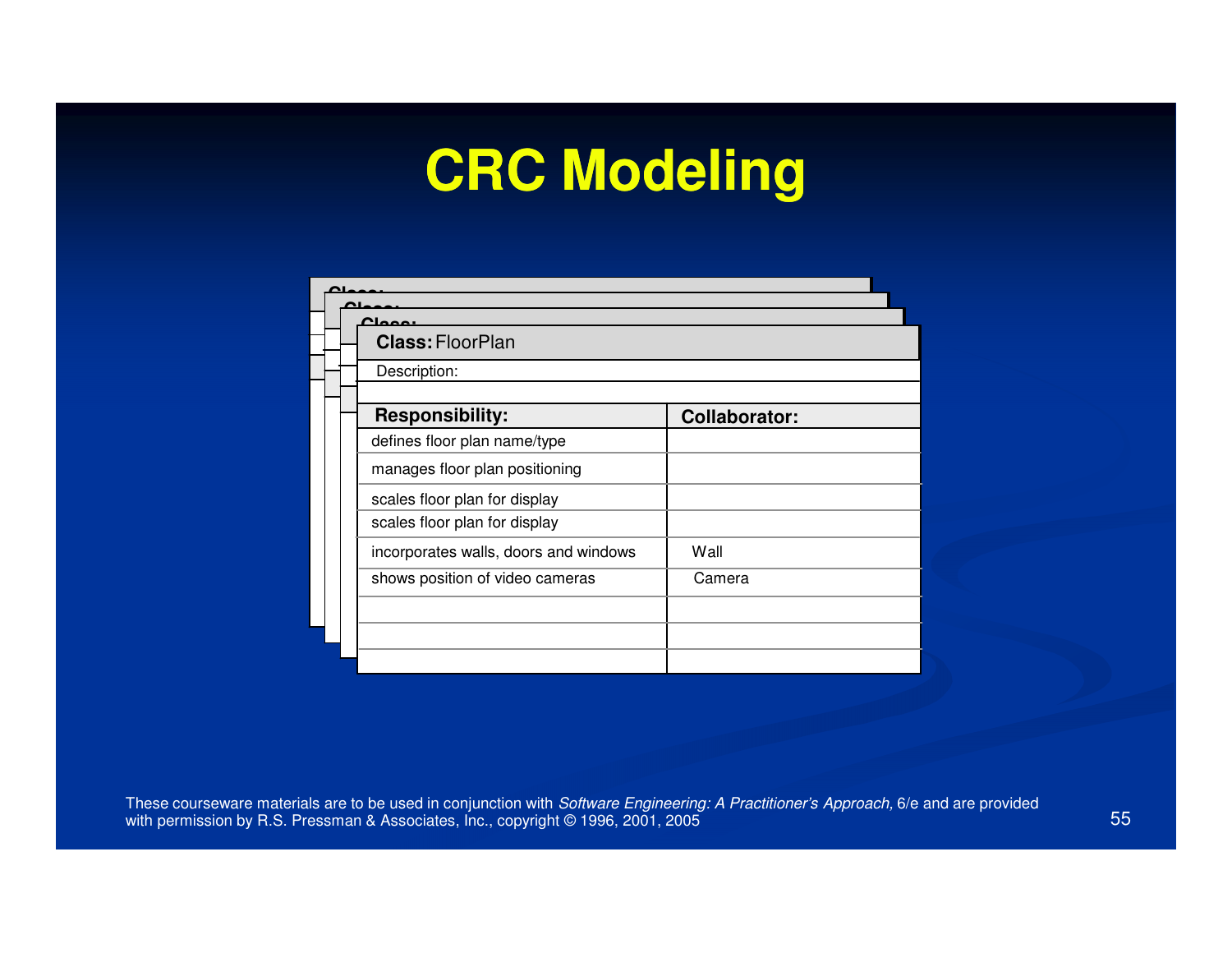# **Class Types**

- $\blacksquare$ ■ Entity classes, also called *model* or business classes, are extracted directly from the statement of the problem (e.g., FloorPlan and Sensor).
- $\blacksquare$ Boundary classes are used to create the interface (e.g., interactive screen or printed reports) that the user sees and interacts with as the software is used.
- $\blacksquare$  Controller classes manage a "unit of work" [UML03] from start to finish. That is, controller classes can be designed to manage
	- $\blacksquare$  the creation or update of entity objects;
	- the instantiation of boundary objects as they obtain information from entity objects;
	- complex communication between sets of objects;
	- validation of data communicated between objects or between the user and the application.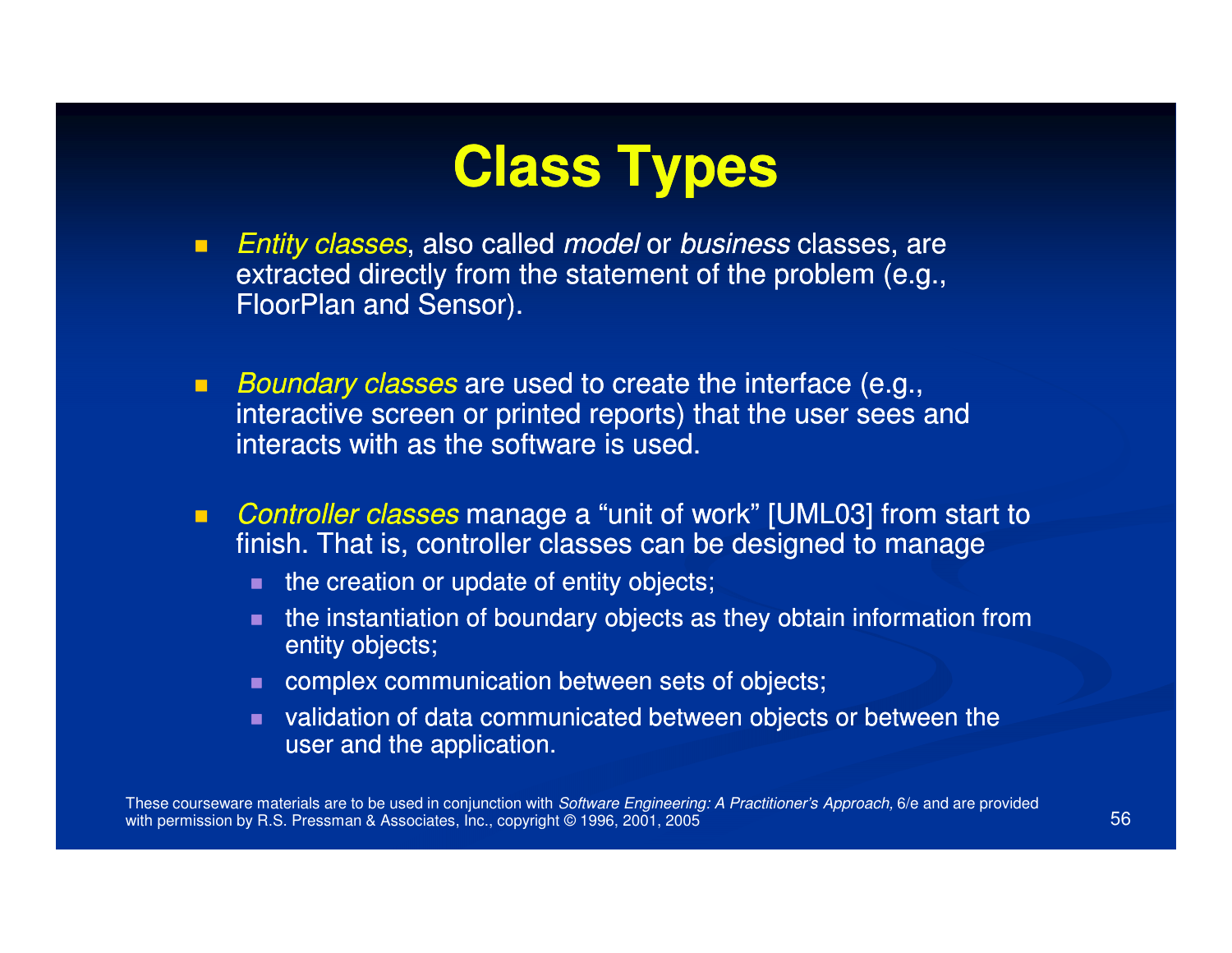#### **Responsibilities**

**(Attributes and methods relevant to the class)**

- System intelligence should be distributed across classes to best address the needs of the problem
- **Each responsibility should be stated as generally as**  $\blacksquare$ possible
- **n** Information and the behavior related to it should reside within the same class
- **n** Information about one thing should be localized with a single class, not distributed across multiple classes.
- **Responsibilities should be shared among related** classes, when appropriate.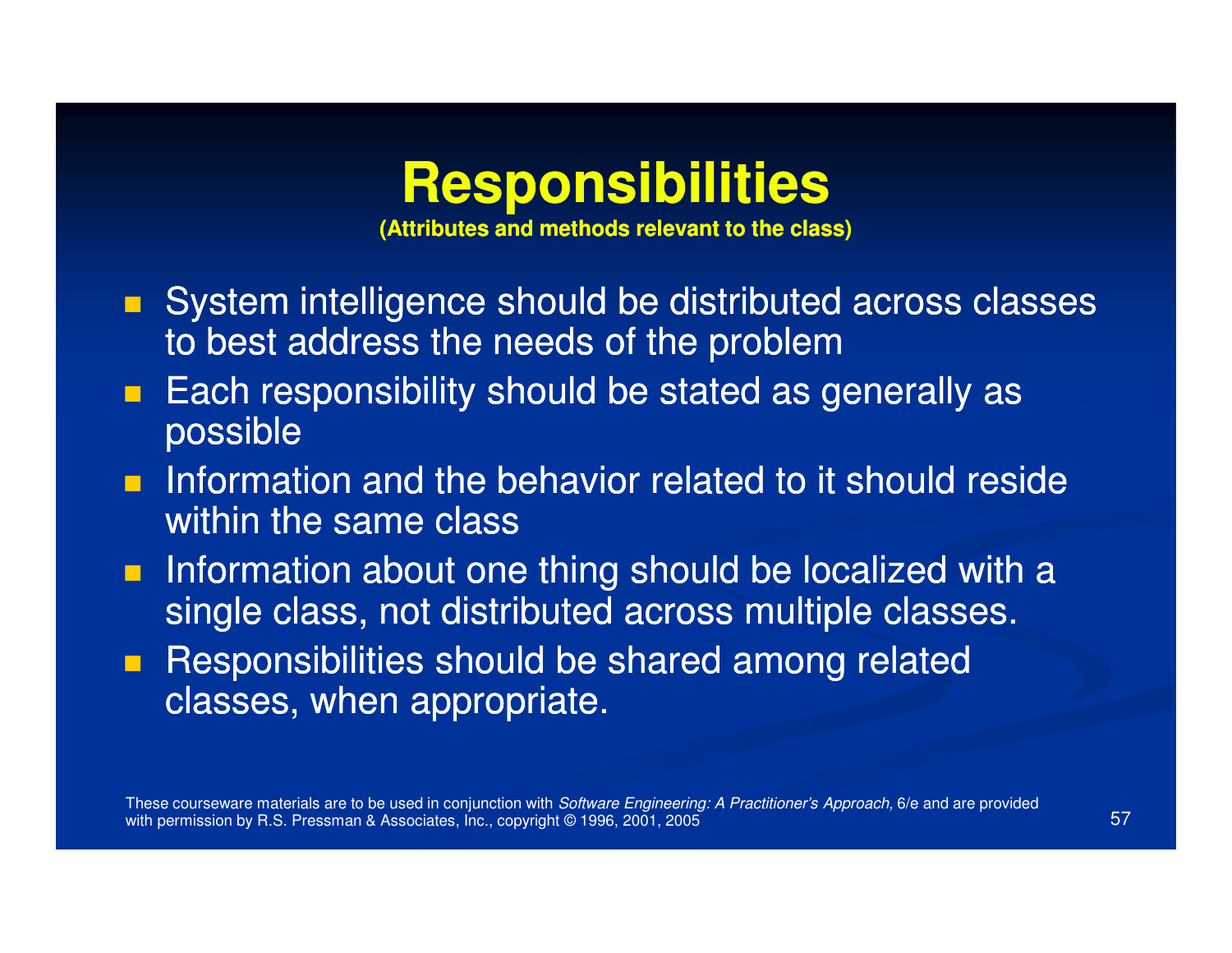# **Collaborations**

 $\blacksquare$ Classes fulfill their responsibilities in one of two ways:

- $\blacksquare$  A class can use its own operations to manipulate its own attributes, thereby fulfilling a particular responsibility, or
- a class can collaborate with other classes.
- **E** Collaborations identify relationships between classes
- $\blacksquare$  Collaborations are identified by determining whether a class can fulfill each responsibility itself
- $\blacksquare$  Three different generic relationships between classes [WIR90]:
	- п the is-part-of relationship
	- $\blacksquare$  $\blacksquare$  the *has-knowledge-of* relationship
	- $\blacksquare$  $\blacksquare$  the *depends-upon* relationship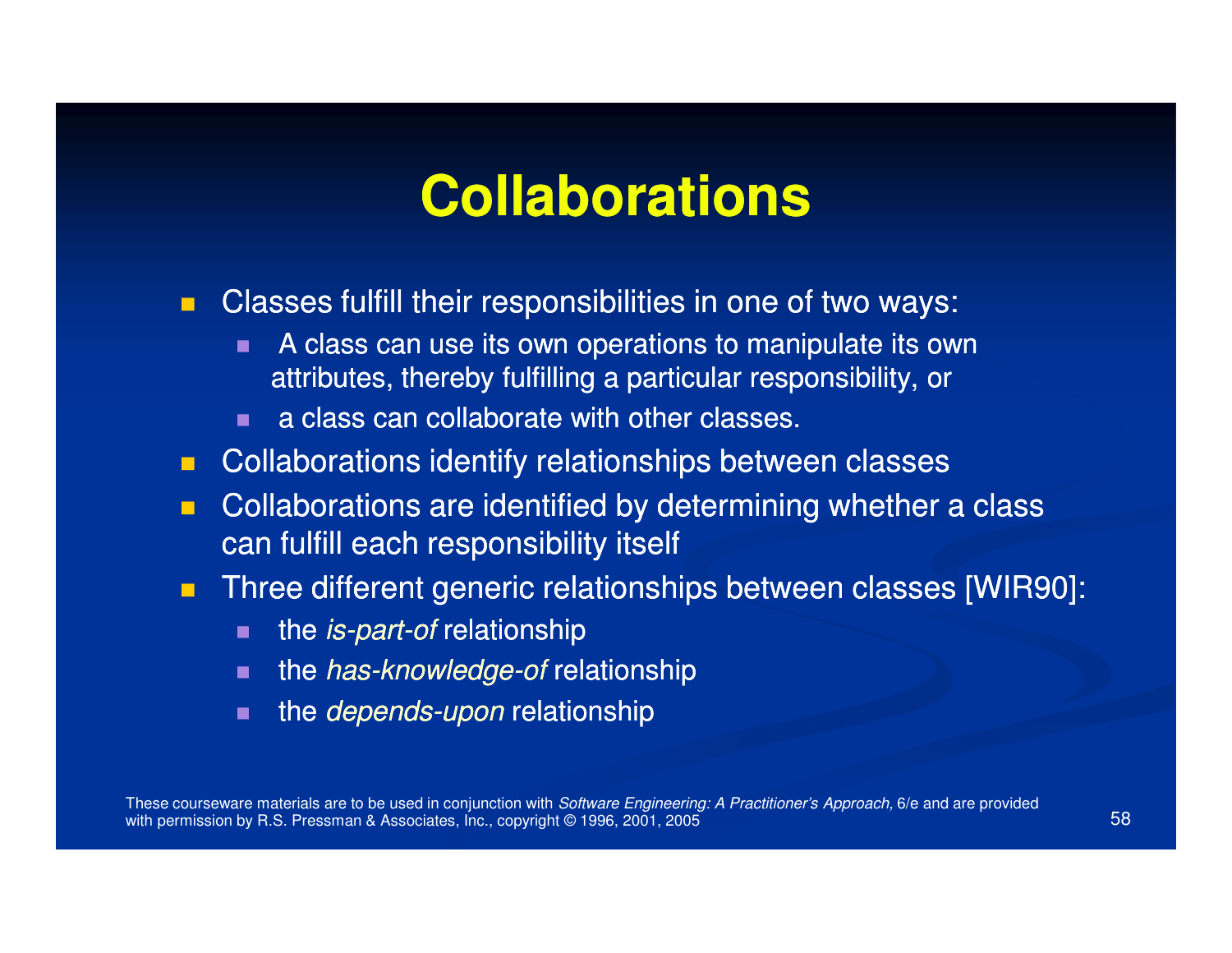# **Composite Aggregate Class**

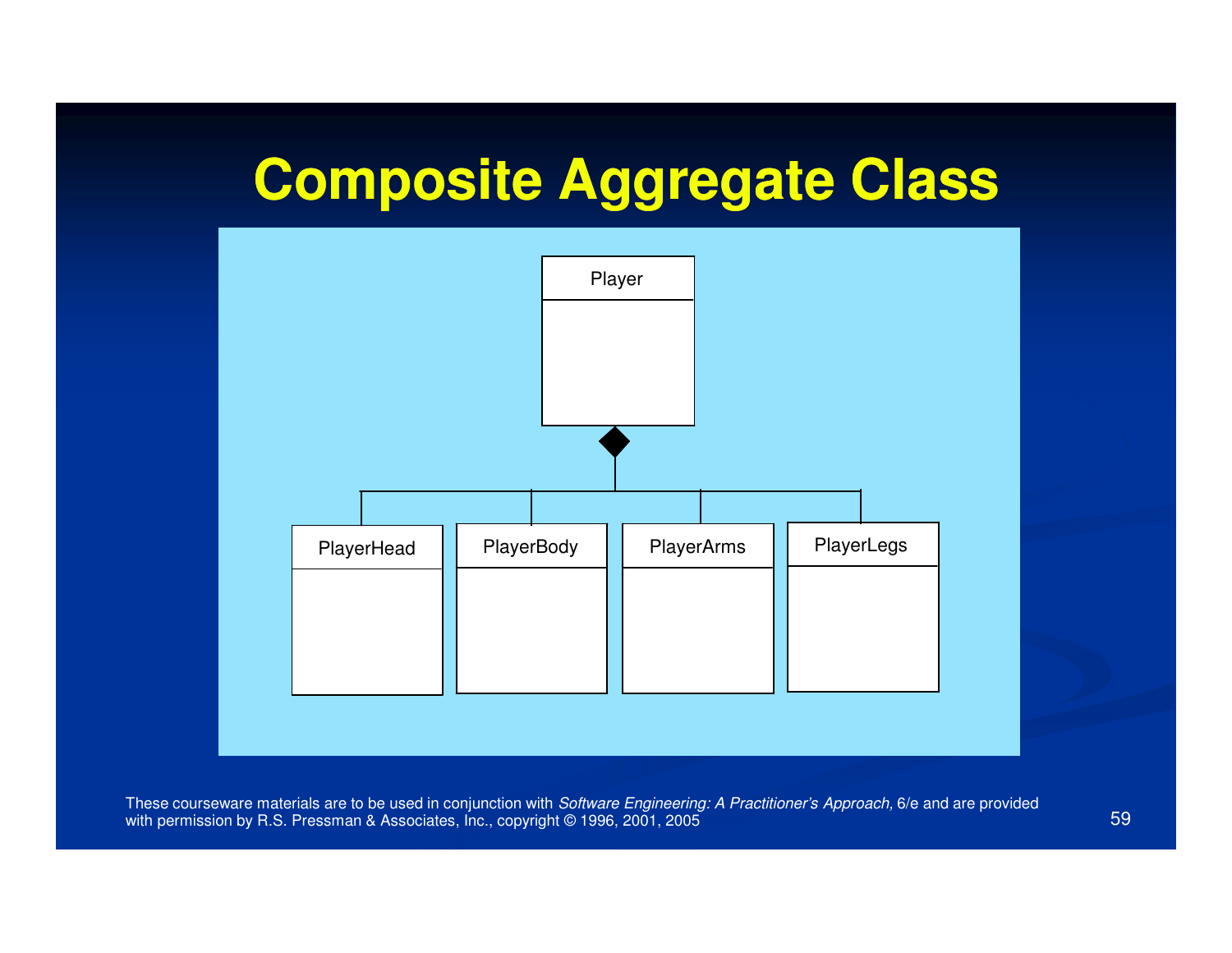# **Reviewing the CRC Model**

- $\blacksquare$  All participants in the review (of the CRC model) are given a subset of the CRC model index cards.
	- $\blacksquare$  Cards that collaborate should be separated (i.e., no reviewer should have two cards that collaborate).
- **Ta** ■ All use-case scenarios (and corresponding use-case diagrams) should be arganized into categories organized into categories.
- $\blacksquare$  $\blacksquare$  The review leader reads the use-case deliberately.
	- п. As the review leader comes to a named object, she passes a token to the person holding the corresponding class index card.
- $\blacksquare$ When the token is passed, the holder of the class card is asked to describe the responsibilities noted on the card.
	- ×. The group determines whether one (or more) of the responsibilities satisfies the use-case requirement.
- **The Co**  If the responsibilities and collaborations noted on the index cards cannot accommodate the use-case, modifications are made to the cards.
	- п This may include the definition of new classes (and corresponding CRC index cards) or the specification of new or revised responsibilities or collaborations on existing cards.

These courseware materials are to be used in conjunction with *Software Engineering: A Practitioner's Approach,* 6/e and are provided with permission by R.S. Pressman & Associates, Inc., copyright © 1996, 2001, 20055 60 and 50 and 50 and 50 and 50 and 50 and 50 and 50 and 50 and 50 and 50 and 50 and 50 and 50 and 50 and 50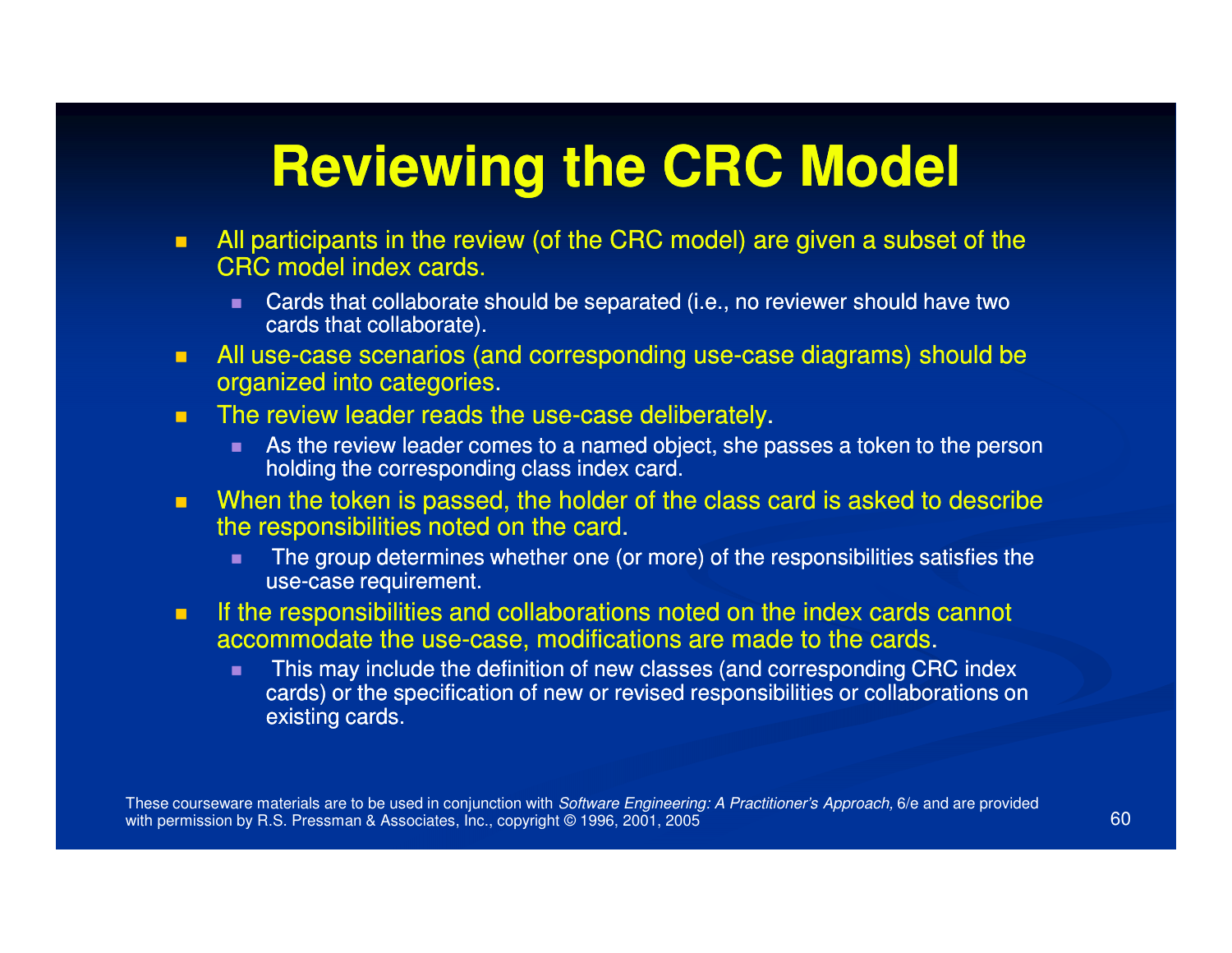#### **Associations and Dependencies**

- $\blacksquare$  Two analysis classes are often related to one another in some fashion
	- **IF In UML these relationships are called** *associations* п
	- п Associations can be refined by indicating *multiplicity* (the term *cardinality* is used in data modeling
- $\blacksquare$ In many instances, a client-server relationship exists between two analysis classes.
	- п.  $\blacksquare$  In such cases, a client-class depends on the server-class in some way and a *dependency relationship* is established

These courseware materials are to be used in conjunction with *Software Engineering: A Practitioner's Approach,* 6/e and are provided with permission by R.S. Pressman & Associates, Inc., copyright © 1996, 2001, 20055 61 61 62 62 63 64 64 65 65 66 66 66 66 66 66 66 67 68 67 68 67 68 67 68 68 68 69 68 68 68 68 68 6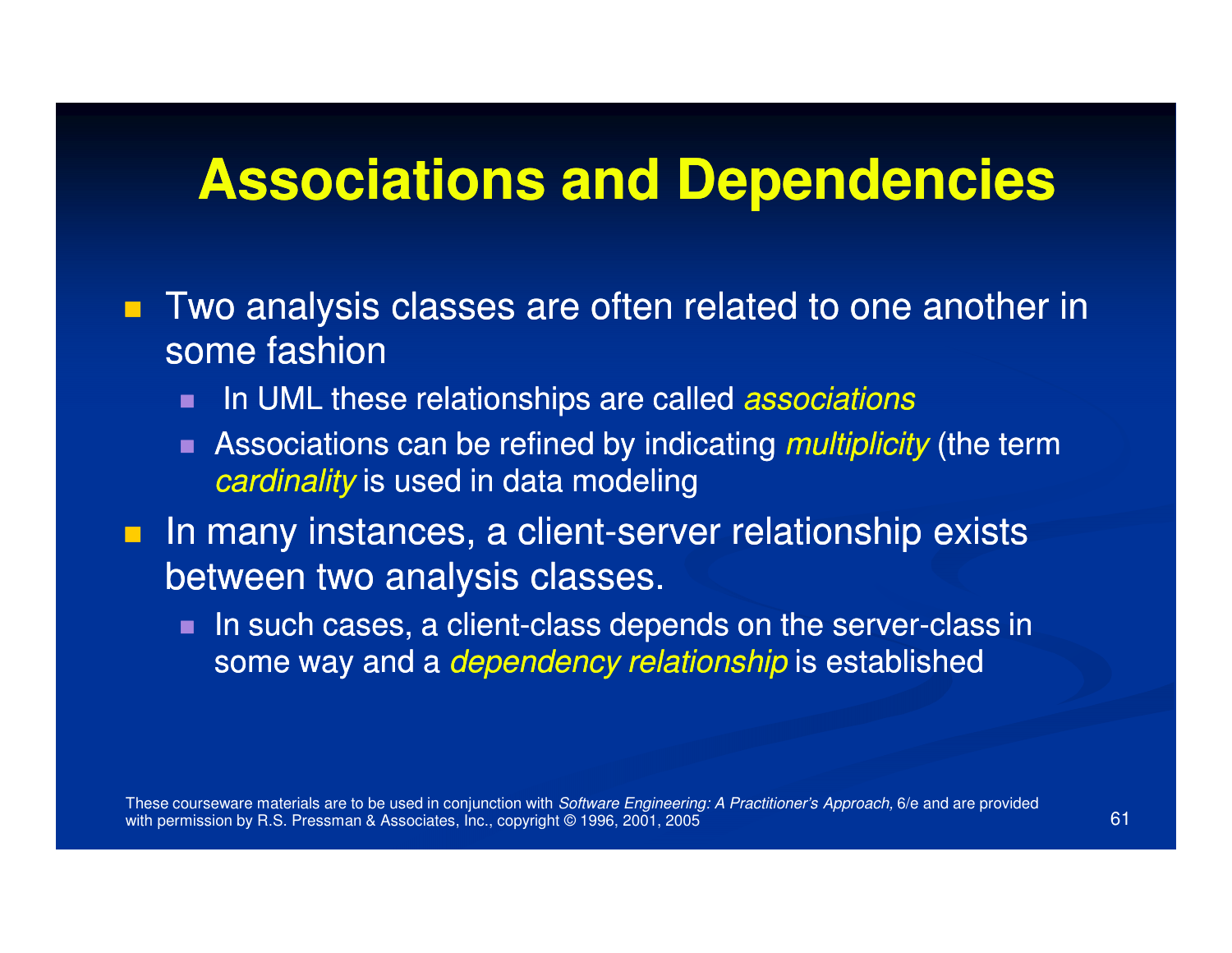# **Multiplicity**

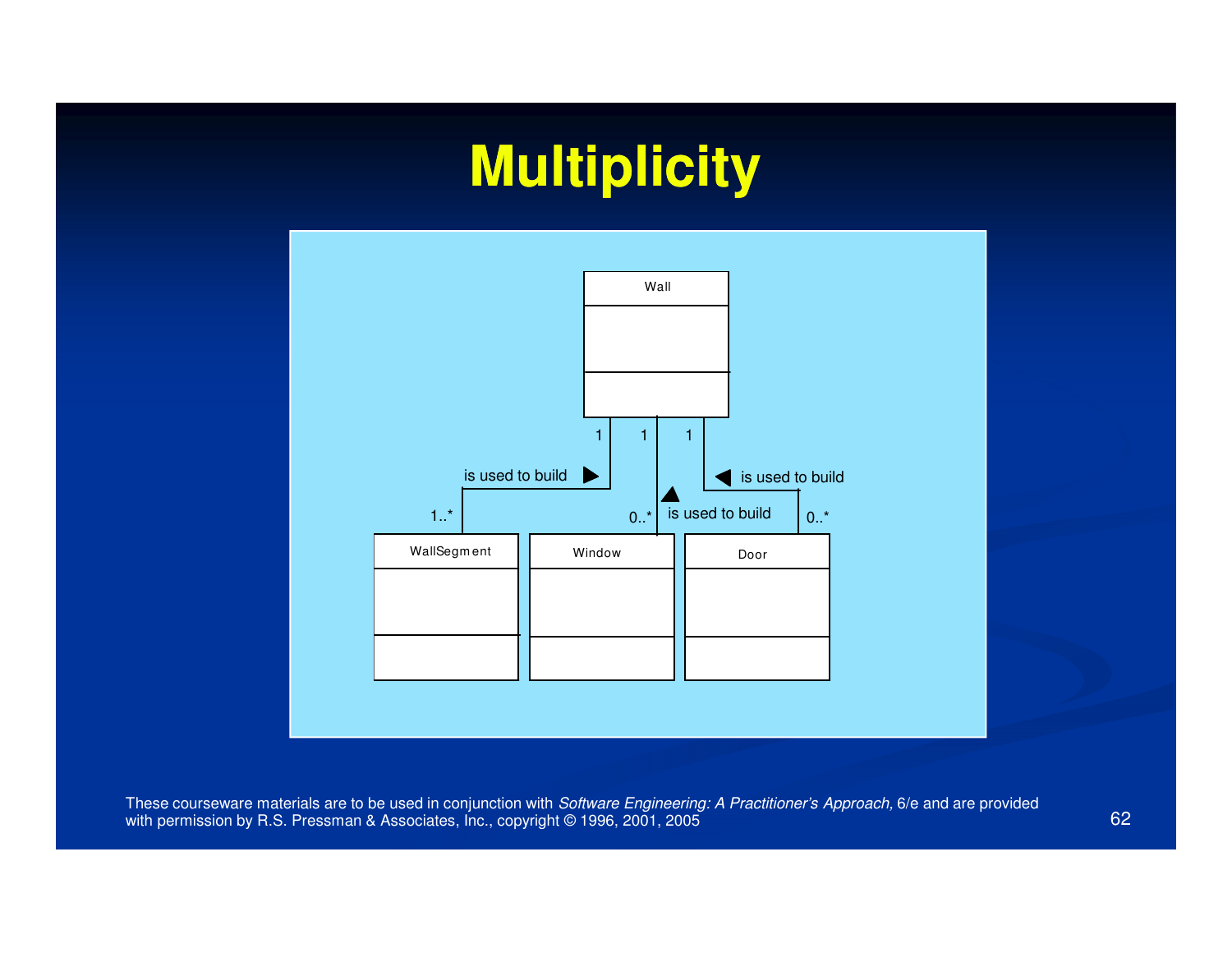# **Dependencies**

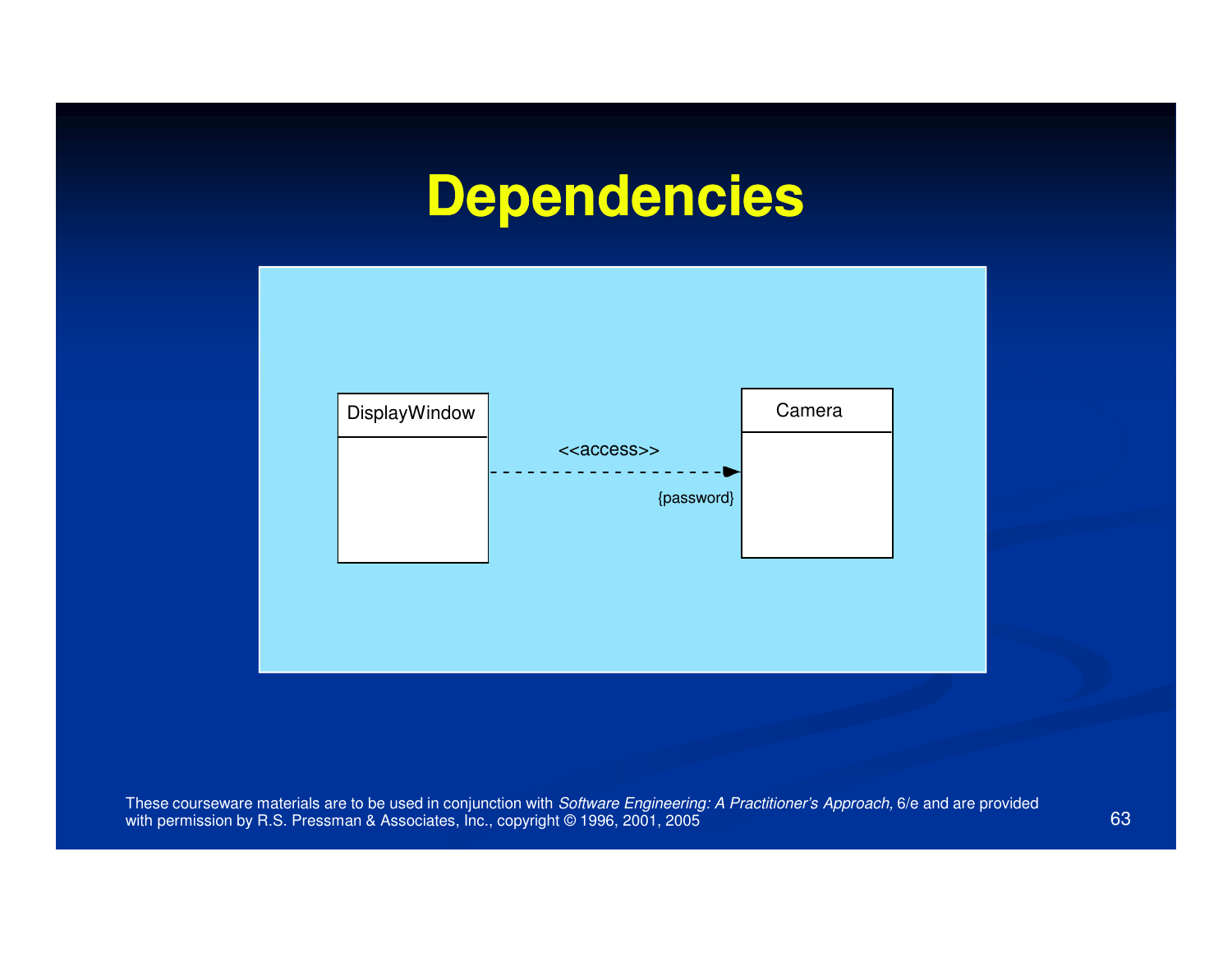#### **Analysis Packages**

- $\blacksquare$  Various elements of the analysis model (e.g., use-cases, analysis classes) are categorized in a manner that packages them as a grouping
- The plus sign preceding the analysis class name in each package indicates that the classes have public visibility and are therefore accessible from other packages.
- **Other symbols can precede an element within a** package. A minus sign indicates that an element is hidden from all other packages and a # symbol indicates that an element is accessible only to packages contained within a given package.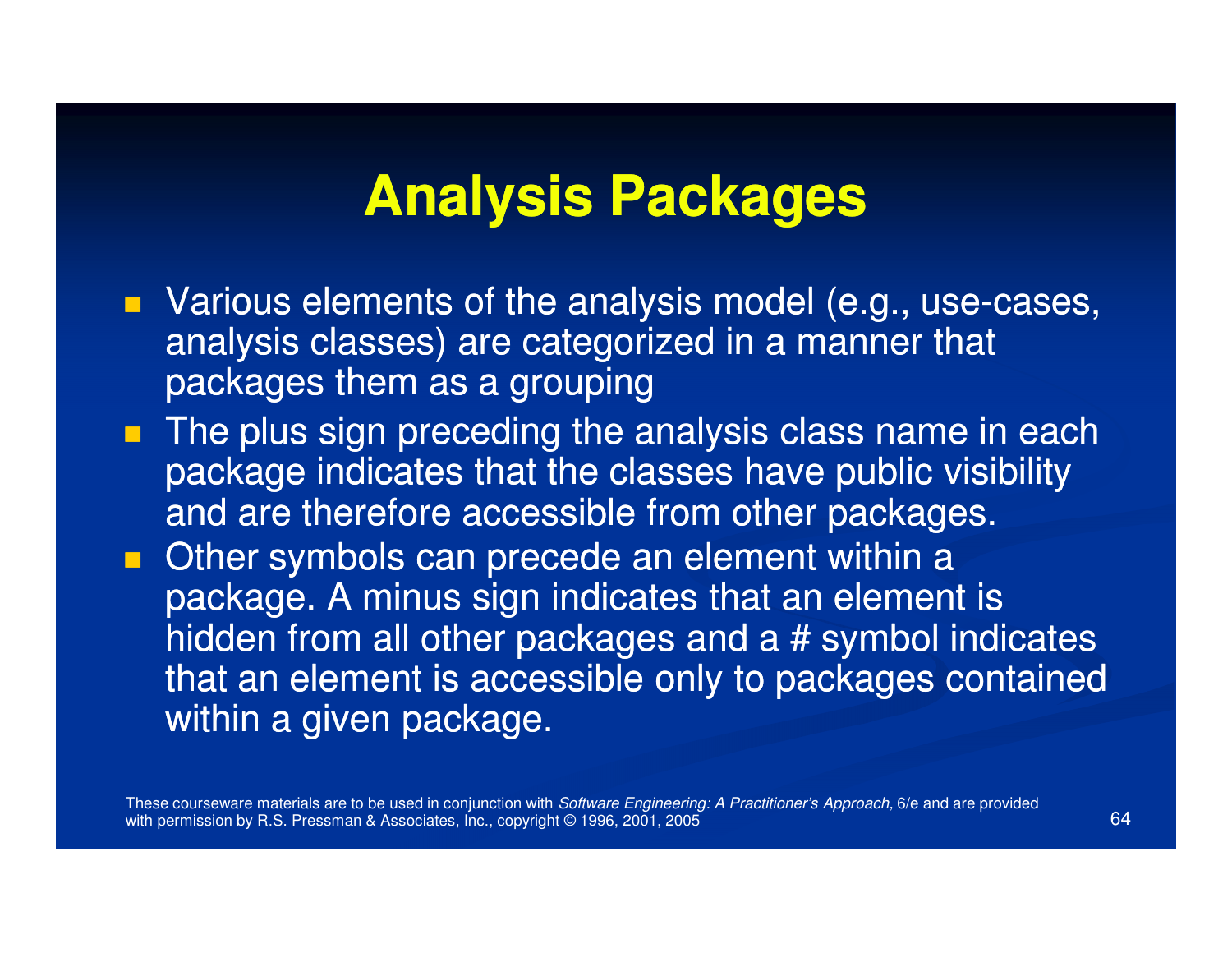# **Analysis Packages**



These courseware materials are to be used in conjunction with *Software Engineering: A Practitioner's Approach,* 6/e and are provided with permission by R.S. Pressman & Associates, Inc., copyright © 1996, 2001, 2005 5 65 and 2014 12:00 to 10:00 percent of the 10:00 percent of the 10:00 percent of the 10:00 percent of the 10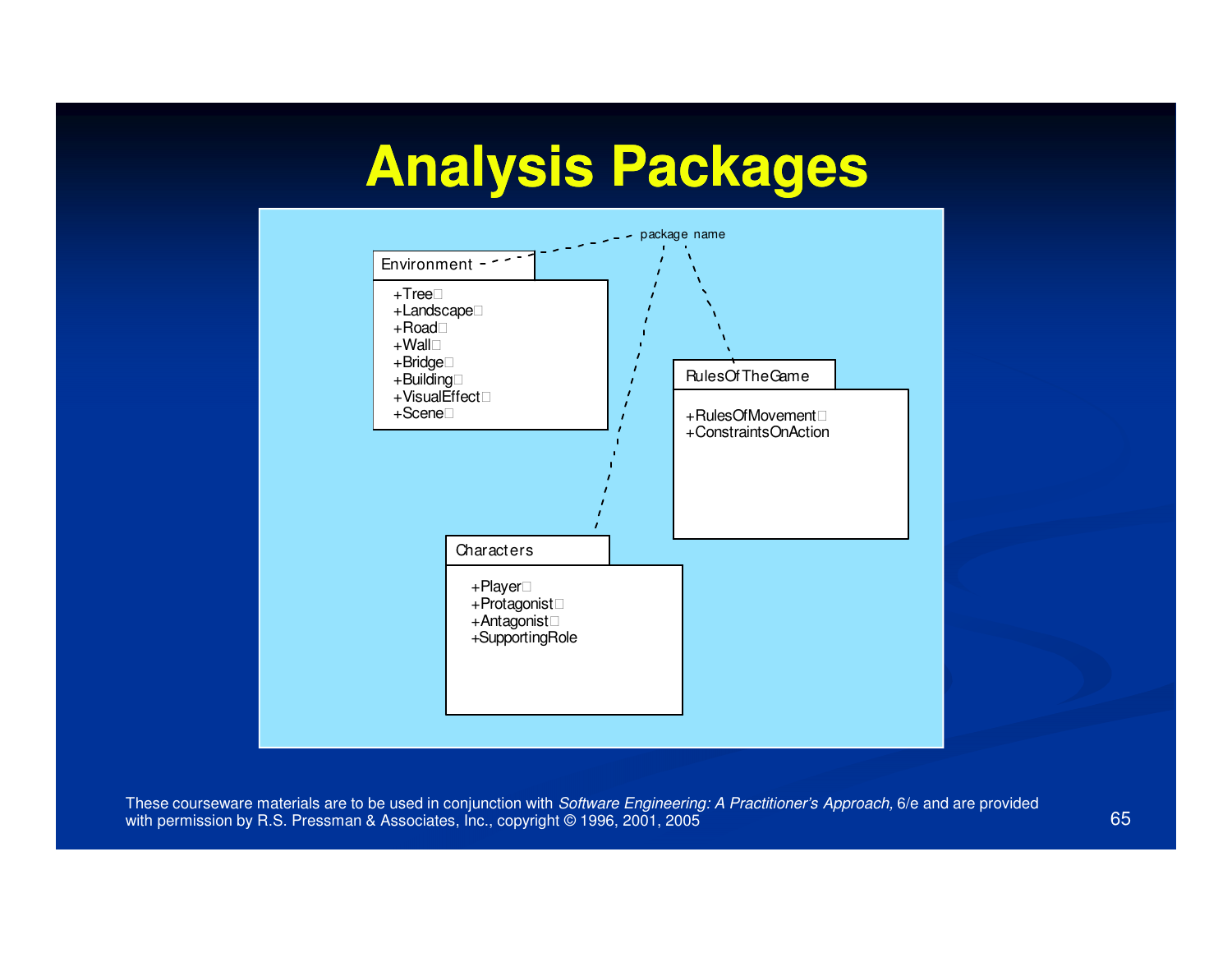### **Behavioral Modeling**

- The behavioral model indicates how software will respond to external events or stimuli. To create the model, the analyst must perform the following steps:
	- $\blacksquare$  Evaluate all use-cases to fully understand the sequence of interaction within the system.
	- $\blacksquare$  Identify events that drive the interaction sequence and understand how these events relate to specific objects.
	- $\blacksquare$  Create a sequence for each use-case.
	- $\blacksquare$  Build a state diagram for the system.
	- Review the behavioral model to verify accuracy and consistency.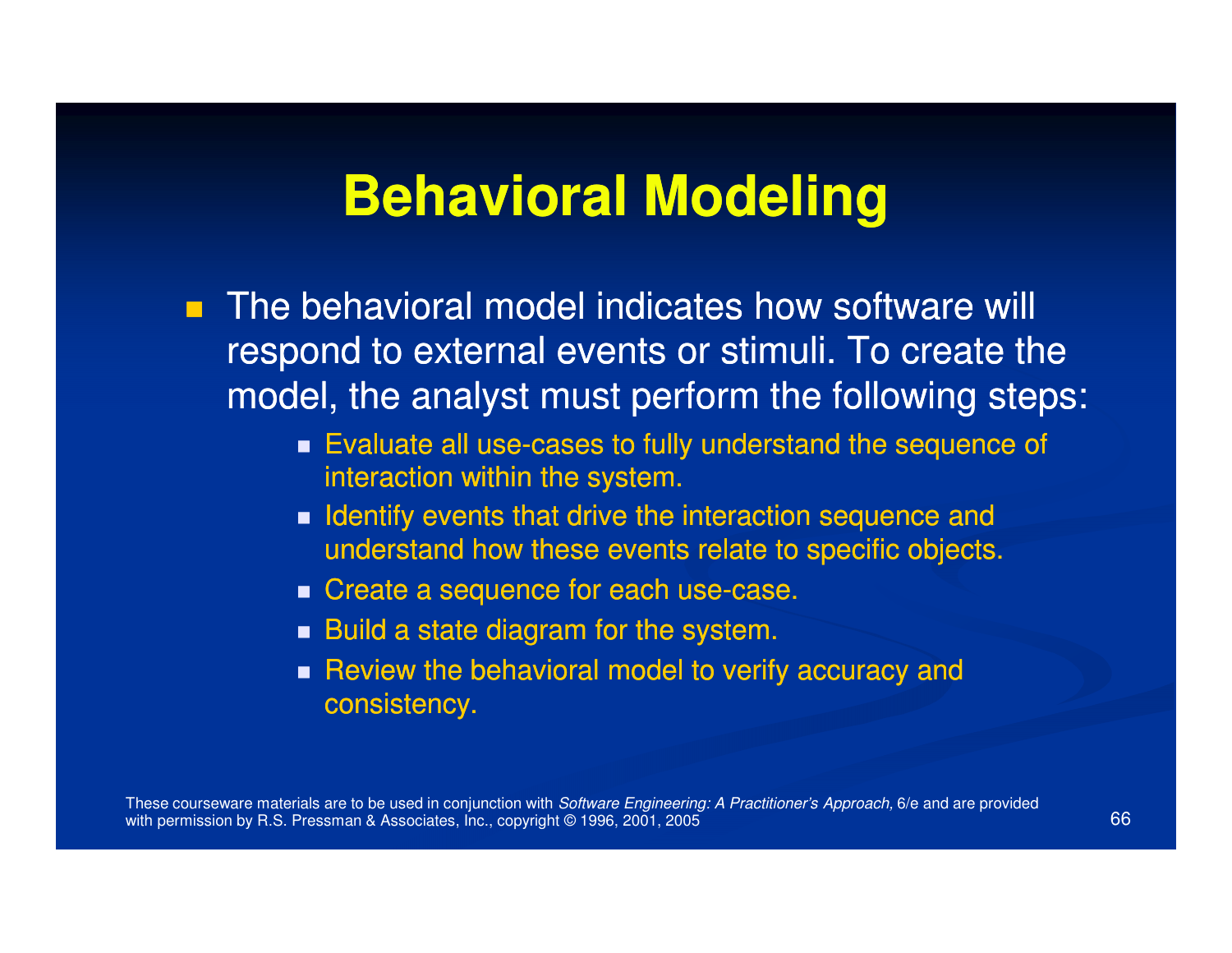#### **State Representations**

- **IF In the context of behavioral modeling, two different** characterizations of states must be considered:
	- $\textcolor{red}{\blacksquare}$  the state of each class as the system performs its function and
	- the state of the system as observed from the outside as the system performs its function
- **The state of a class takes on both passive and active** characteristics [CHA93].
	- A *passive state* is simply the current status of all of an object's attributes.
	- The *active state* of an object indicates the current status of the object as it undergoes a continuing transformation or processing.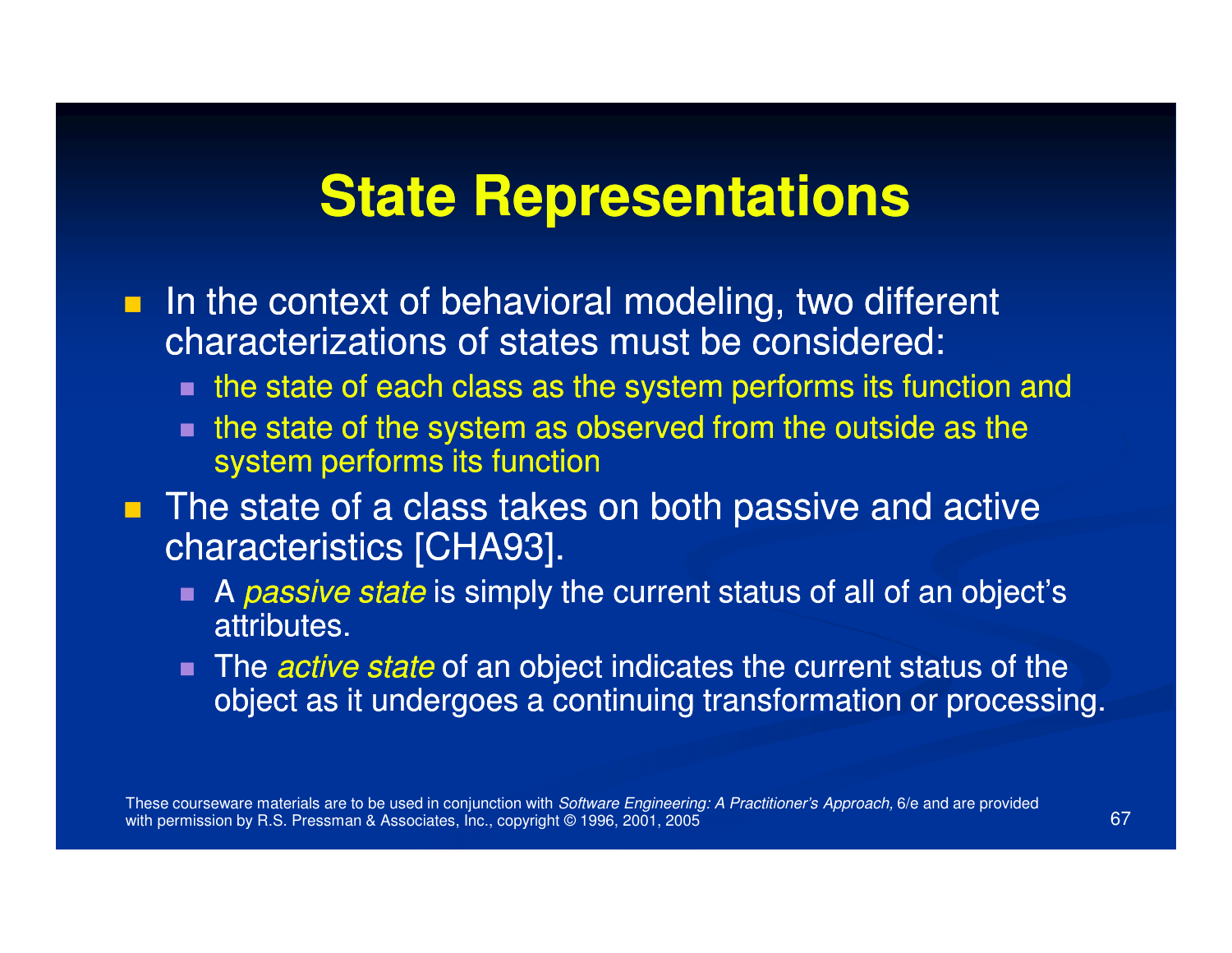#### **State Diagram for the ControlPanel Class**



These courseware materials are to be used in conjunction with *Software Engineering: A Practitioner's Approach,* 6/e and are provided with permission by R.S. Pressman & Associates, Inc., copyright © 1996, 2001, 2005 5 (1988) - 1990 - 1991 - 1992 - 1993 - 1994 - 1995 - 1996 - 1997 - 1998 - 1999 - 1999 - 1999 - 1999 - 1999 - 1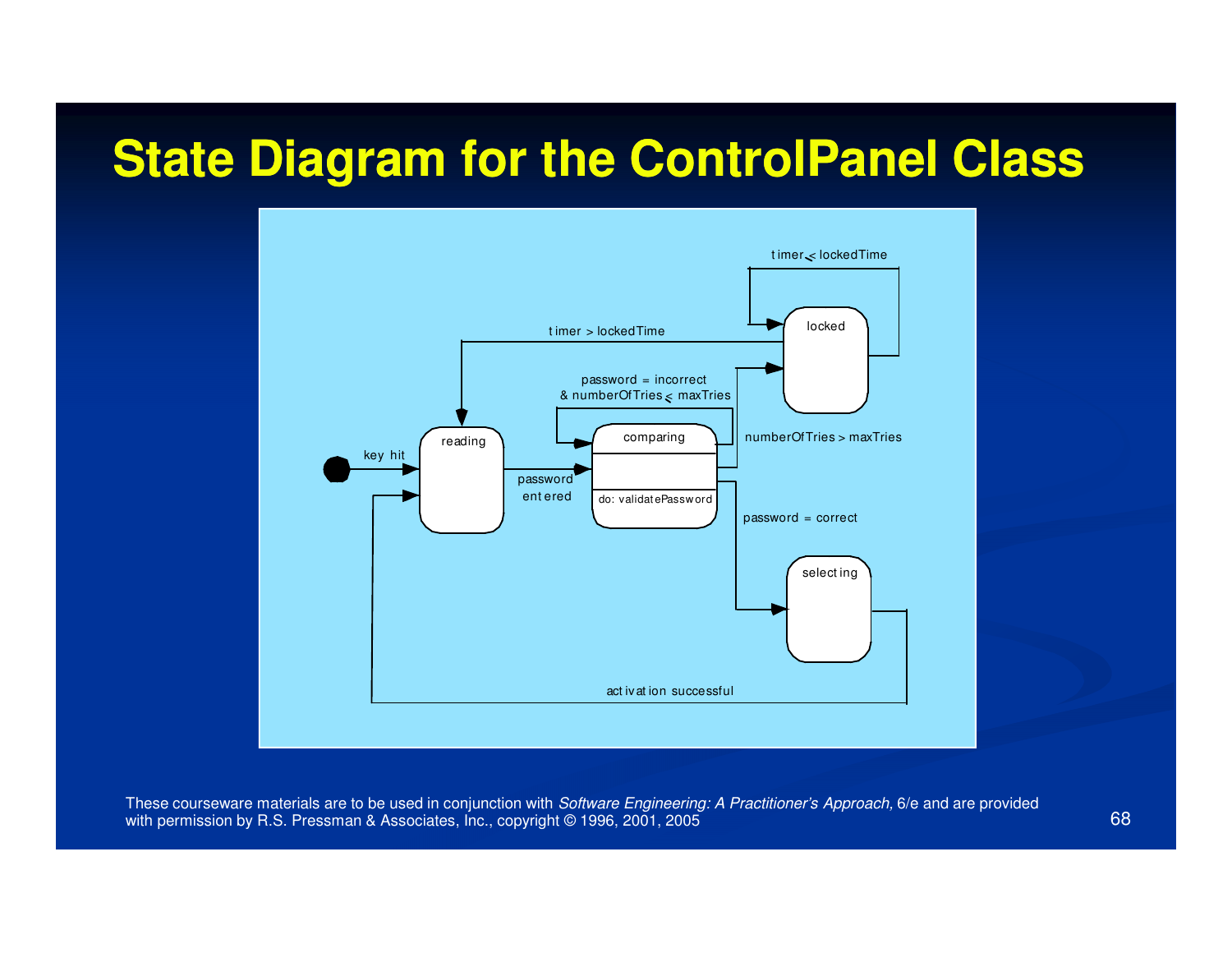#### **The States of a System**

- $\blacksquare$  state—a set of observables that characterizes the behavior of a system at a given time
- $\blacksquare$  state transition—the movement from one state to another
- **Exercise 2 and occurrence that causes the** system to exhibit some predictable form of behavior
- $\blacksquare$  action—process that occurs as a consequence of making a transition

These courseware materials are to be used in conjunction with *Software Engineering: A Practitioner's Approach,* 6/e and are provided with permission by R.S. Pressman & Associates, Inc., copyright © 1996, 2001, 20055 (1992) - 1994 (1994) - 1995 (1996) - 1995 (1996) - 1996 (1996) - 1996 (1997) - 1996 (1997) - 1997 (1997) - 1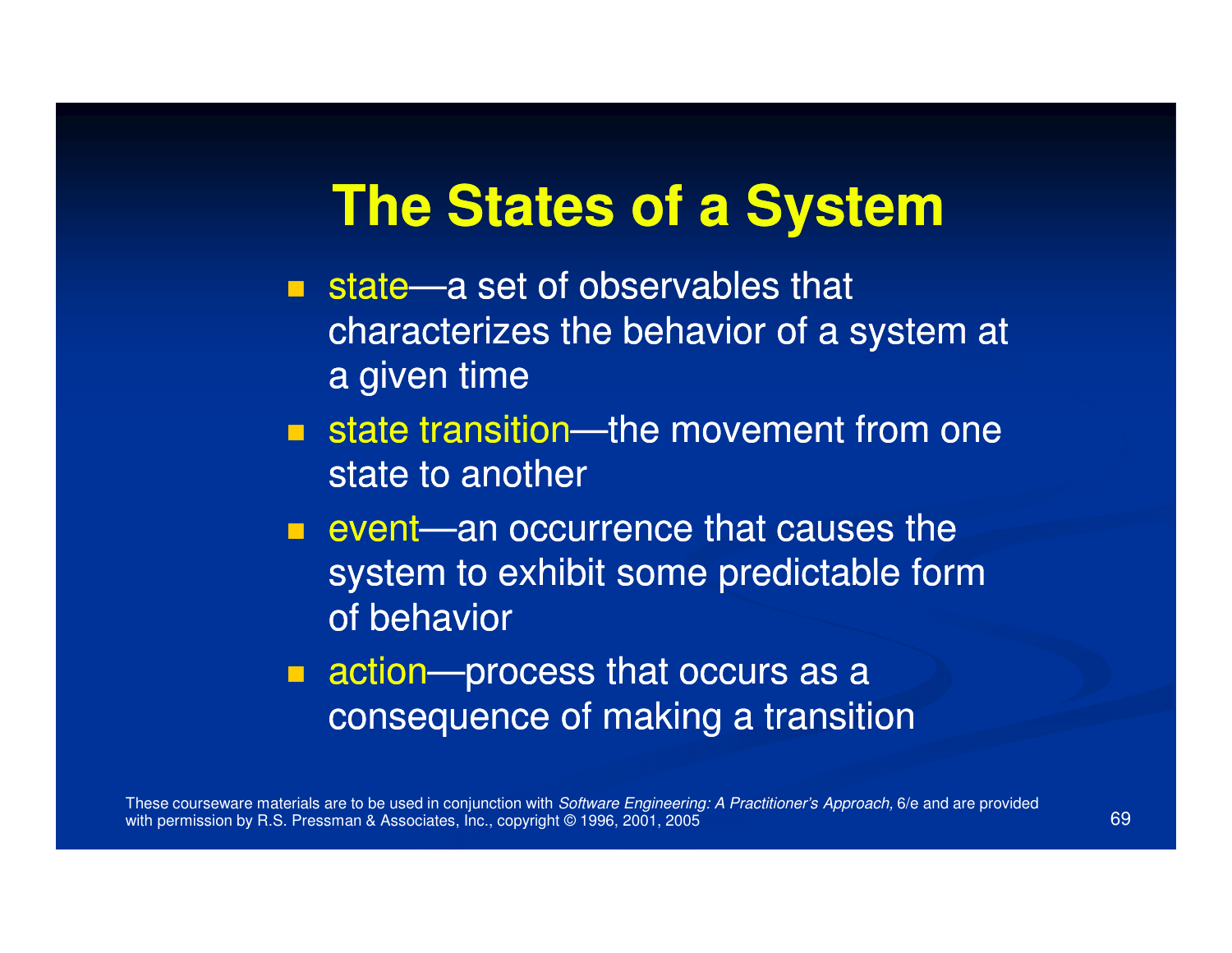#### **Behavioral Modeling**

- $\blacksquare$  Make a list of the different states of a system (How does the system behave?)
- $\blacksquare$  Indicate how the system makes a transition from one state to another (How does the system change state?)
	- $\blacksquare$ indicate event
	- indicate action
- $\blacksquare$  Draw a state diagram or a sequence diagram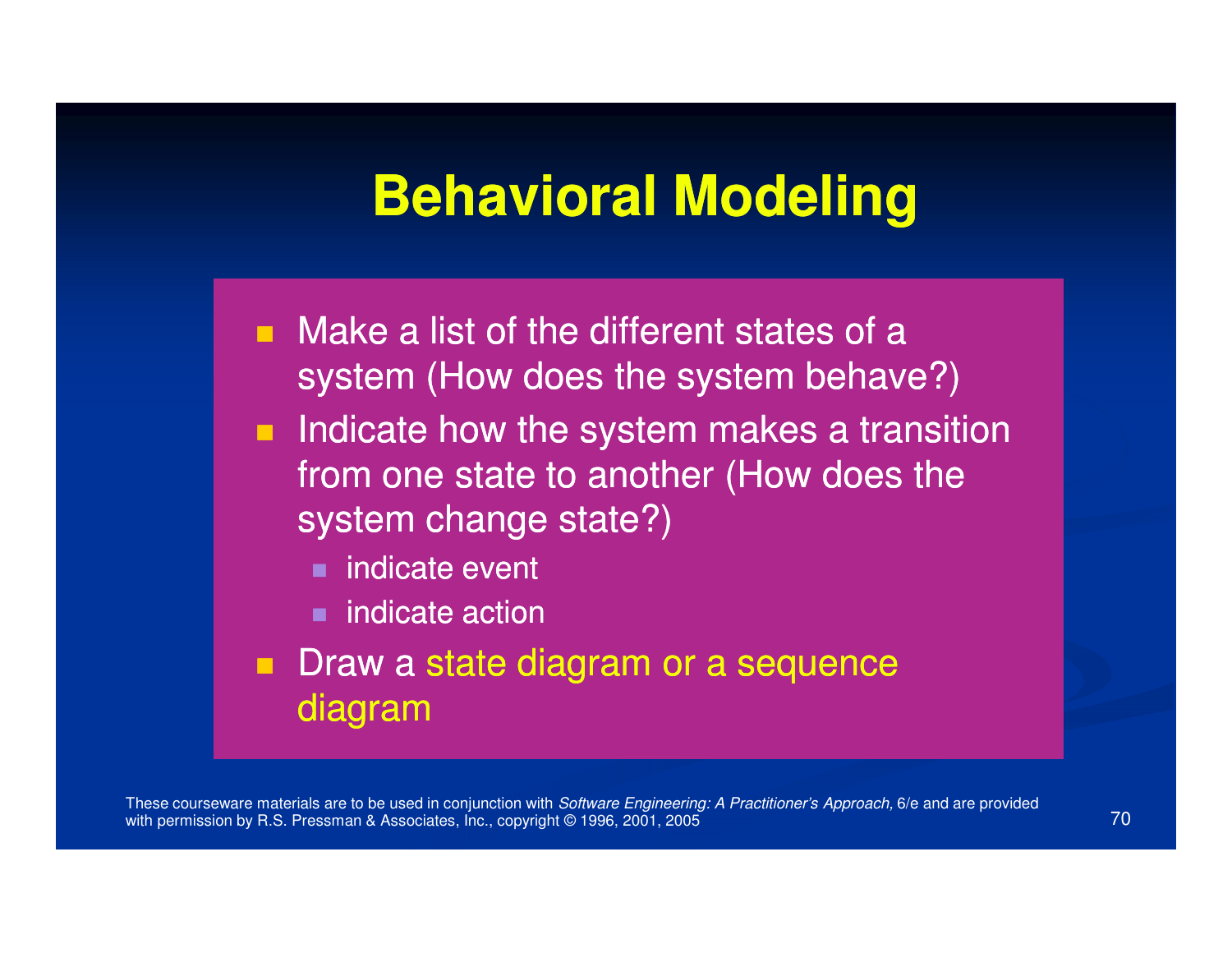# **Sequence Diagram**

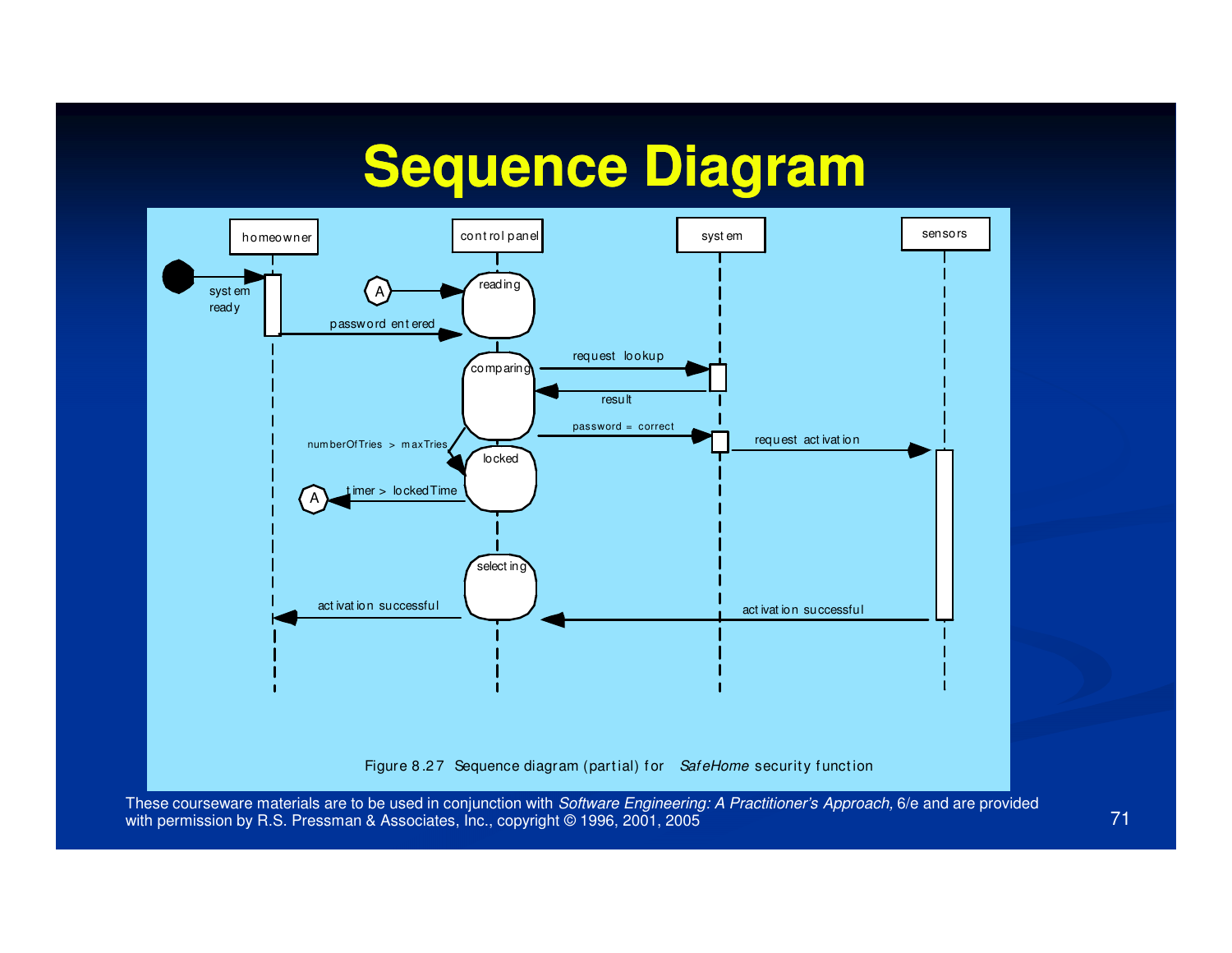# **Writing the Software Specification**

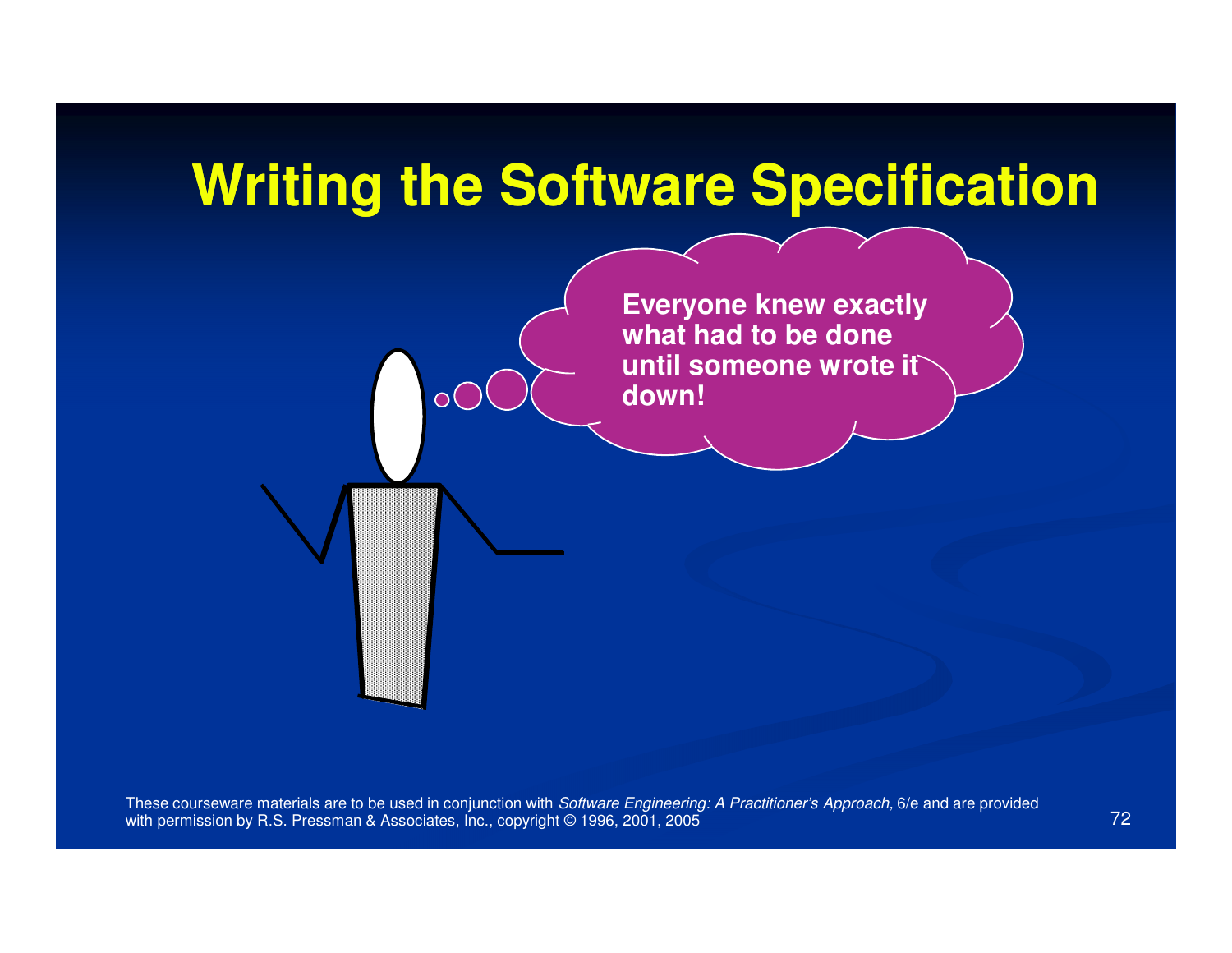| <b>Specification Guidelines</b>                                                                                                                  |
|--------------------------------------------------------------------------------------------------------------------------------------------------|
| $\Box$ use a layered format that provides increasing detail<br>as the "layers" deepen                                                            |
| $\Box$ use consistent graphical notation and apply textual<br>terms consistently (stay away from aliases)                                        |
| $\Box$ be sure to define all acronyms                                                                                                            |
| be sure to include a table of contents; ideally,<br>include an index and/or a glossary                                                           |
| $\Box$ write in a simple, unambiguous style (see "editing")<br>suggestions" on the following pages)                                              |
| $\Box$ always put yourself in the reader's position, "Would<br>I be able to understand this if I wasn't intimately<br>familiar with the system?" |

These courseware materials are to be used in conjunction with *Software Engineering: A Practitioner's Approach,* 6/e and are provided with permission by R.S. Pressman & Associates, Inc., copyright © 1996, 2001, 2005  $\sim$  73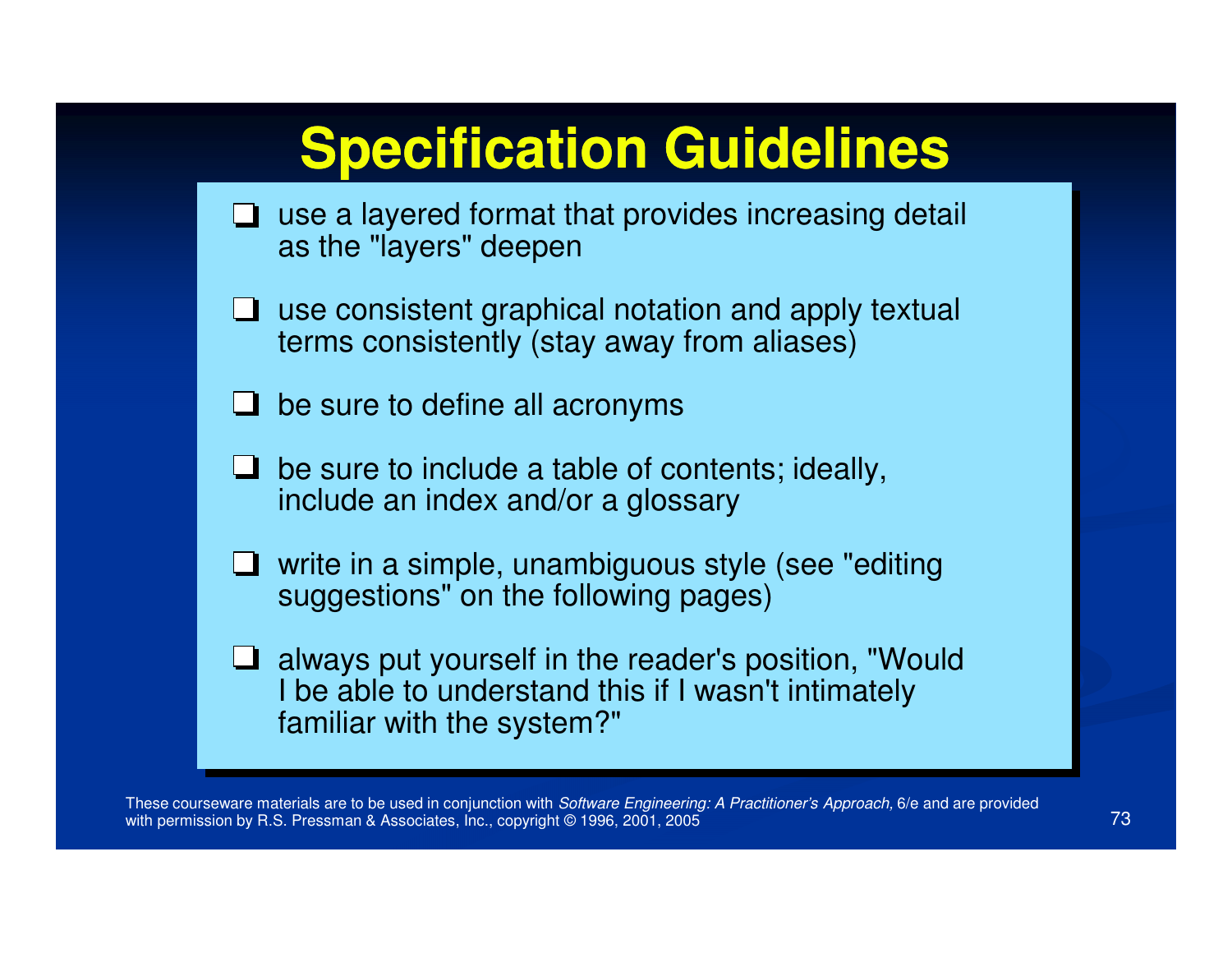## **Specification Guidelines**

Be on the lookout for persuasive connectors, ask why? keys: certainly, therefore, clearly, obviously, it follows that ...

Watch out for vague terms keys: some, sometimes, often, usually,ordinarily, most, mostly ...

When lists are given, but not completed, be sure all items are understood keys: etc., and so forth, and so on, such as

Be sure stated ranges don't contain unstated assumptions e.g., *Valid codes range from 10 to 100.* Integer? Real? Hex?

Beware of vague verbs such as handled, rejected, processed, ...

Beware "passive voice" statements e.g., The parameters are initialized. By what?

Beware "dangling" pronouns

 e.g., The I/O module communicated with the data validation module and its contol flag is set. Whose control flag?

These courseware materials are to be used in conjunction with *Software Engineering: A Practitioner's Approach,* 6/e and are provided with permission by R.S. Pressman & Associates, Inc., copyright © 1996, 2001, 2005  $5$  74